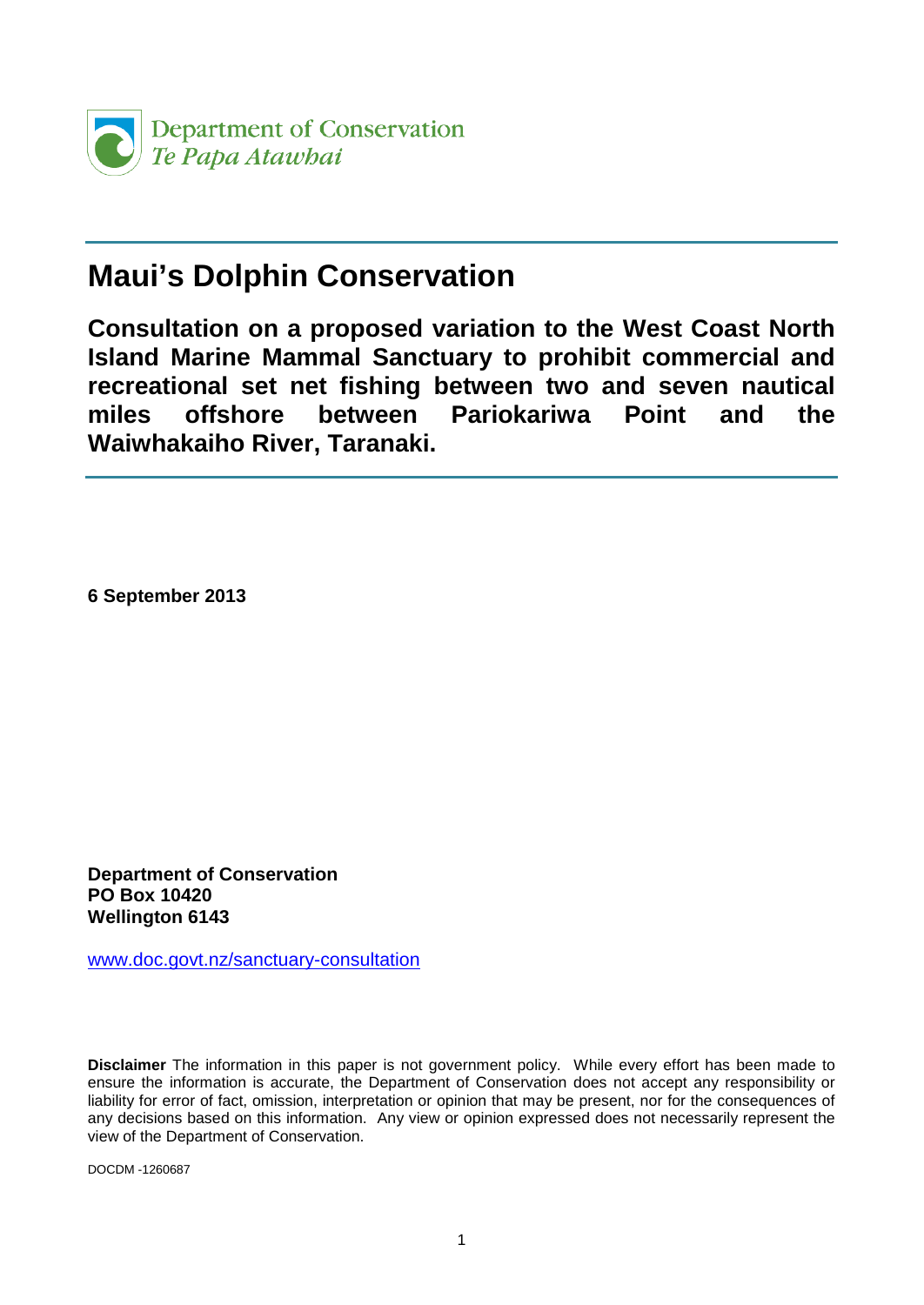### **Executive Summary**

- 1.1. The Minister of Conservation may declare a marine mammal sanctuary under Section 22 of the Marine Mammals Protection Act 1978 (MMPA) and may restrict specified activities within the sanctuary that could adversely affect marine mammals. The Minister is also able to vary an existing sanctuary pursuant to the same section (subject to the consent of other relevant Ministers).
- 1.2. Due to concerns about the future viability of the critically endangered Maui's dolphin population, the Minister of Conservation has asked the Department of Conservation (DOC) to consult on a proposal to vary the existing West Coast North Island Marine Mammal Sanctuary to *prohibit commercial and recreational set net fishing between two and seven nautical miles offshore between Pariokariwa Point and the Waiwhakaiho River, Taranaki.* The area of the proposed variation is outlined in **Appendix 1**.
- 1.3. The purpose of the proposed variation is to provide greater protection to Maui's dolphins from the risks resulting from set net fishing (commercial and recreational). The risk of fishing-related mortality on Maui's dolphins is dependent on the degree to which fishing activity and Maui's dolphin distribution overlap.
- 1.4. The Minister believes this proposed variation to the sanctuary is necessary under the MMPA for the protection, conservation and management of Maui's dolphin, given:
	- the critical situation of the Maui's dolphin population (55 individuals aged one-year or greater; 95% CI 48-69);
	- the presence of four reliable sightings of Maui's or Hector's dolphins (three groups and one individual) in the defined area between 2006 and 2013;
	- the susceptibility of Maui's dolphins to entanglement and mortality from set net fishing; and
	- the overlap between set net fishing activity and Maui's/Hector's dolphin sightings in the defined area.
- 1.5. This proposed variation to the West Coast North Island Marine Mammal Sanctuary will be notified in the New Zealand Gazette on 12 September 2013 (**Appendix 2**). There is a 28-day period for public submissions.
- 1.6. Submissions on the proposed variation close at **1600 hours on 10 October 2013** and may be submitted to the Minister of Conservation by:
	- Completing an online submission form on the DOC website (Marine Mammal [Sanctuary Submission\)](http://www.doc.govt.nz/sanctuary-consultation-submission-form); or
	- Emailing your submission to: [mauisdolphin@doc.govt.nz](mailto:mauisdolphin@doc.govt.nz) with "Marine Mammal Sanctuary Submission" in the subject line; or
	- Posting your submission to: Marine Mammal Sanctuary Submissions Department of Conservation PO Box 10420 Wellington 6143.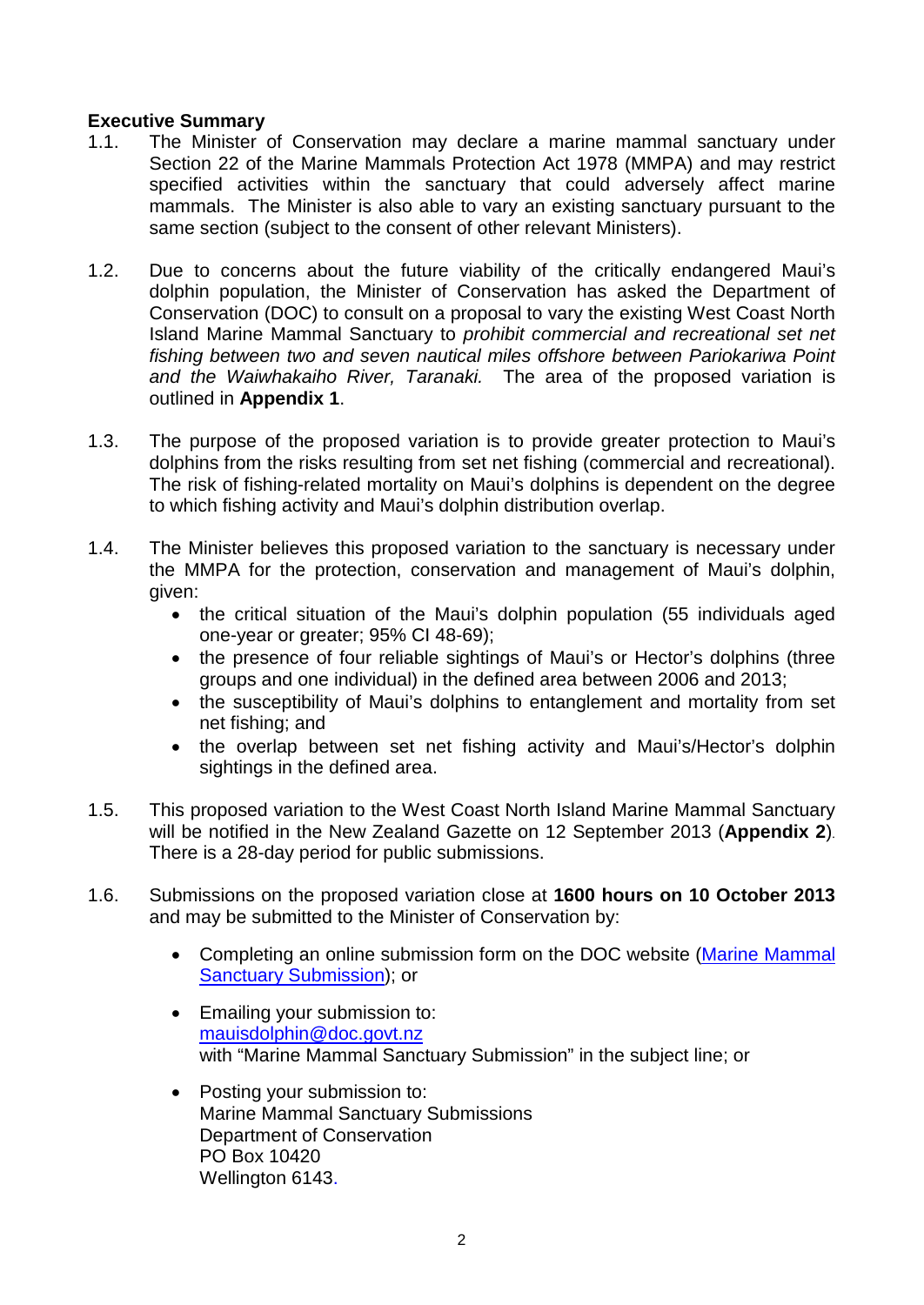## **2. Background**

## 2.1. *Introduction*

- 2.1.1. The following subsections summarise background information useful for understanding the history and context of the proposed variation including: legislative and policy considerations; information on the biology, status and threats to Maui's dolphins; and the history of the Threat Management Plan (TMP) process and its relationship to this current process.
- 2.1.2. Further detailed information is available on the [Department of Conservation](http://www.doc.govt.nz/) and [Ministry for Primary Industries](http://www.fish.govt.nz/en-nz/default.htm) (MPI) websites. Particularly relevant information, including key reference documents and past consultation papers, may be viewed by following the various hyperlinks provided throughout this consultation paper, as well as in **Appendix 3**.
- 2.1.3. Particular attention is drawn to the [Review of the Maui's Dolphin Threat](http://www.fish.govt.nz/NR/rdonlyres/2ED73A95-5FCD-4A22-AC3D-97A65E0A7557/0/mauisdolphinthreatmanagementplandiscussiondocument201218.pdf)  [Management Plan Consultation Paper](http://www.fish.govt.nz/NR/rdonlyres/2ED73A95-5FCD-4A22-AC3D-97A65E0A7557/0/mauisdolphinthreatmanagementplandiscussiondocument201218.pdf) published in September 2012 which provides a comprehensive overview of information relating to the biology, distribution, threats to, and management of Maui's dolphins up until that date. The Overview section of the TMP consultation paper is also appended for reference (**Appendix 4)**. Submissions on the 2012 consultation paper closed on 12 November 2012.
- 2.1.4. The Minister of Conservation and Minister for Primary Industries have yet to finalise their decisions on the Maui's dolphin TMP review. The current proposal to vary the West Coast North Island Marine Mammal Sanctuary is being considered by the Minister of Conservation within the wider context of the TMP review but is a new proposal over and above the TMP proposals.
- 2.1.5. The Department of Conservation's web page for the proposed variation is [www.doc.govt.nz/sanctuary-consultation.](http://www.doc.govt.nz/sanctuary-consultation)

#### 2.2. *Legislative and policy considerations*

- 2.2.1. DOC is the leading central government agency responsible for the conservation of New Zealand's natural and historic heritage. DOC is responsible for managing Maui's dolphins, principally in accordance with the MMPA, Marine Mammals Protection Regulations 1992, and in line with the Conservation General Policy. All marine mammals, including Maui's dolphins, are protected under the MMPA. Hector's (including Maui's) dolphin was gazetted a threatened species under the MMPA in 1999.
- 2.2.2. The MMPA sets out tools (including marine mammal sanctuaries) which the Minister of Conservation might apply to provide for the protection, conservation and management of marine mammals. The Minister of Conservation can declare a marine mammal sanctuary under Section 22 of the MMPA and within it restrict specified activities (e.g. fishing, mining, and seismic surveys) that could adversely affect marine mammals. The Minister is able to vary, redefine or abolish a sanctuary pursuant to the same section (subject to the consent of other relevant Ministers).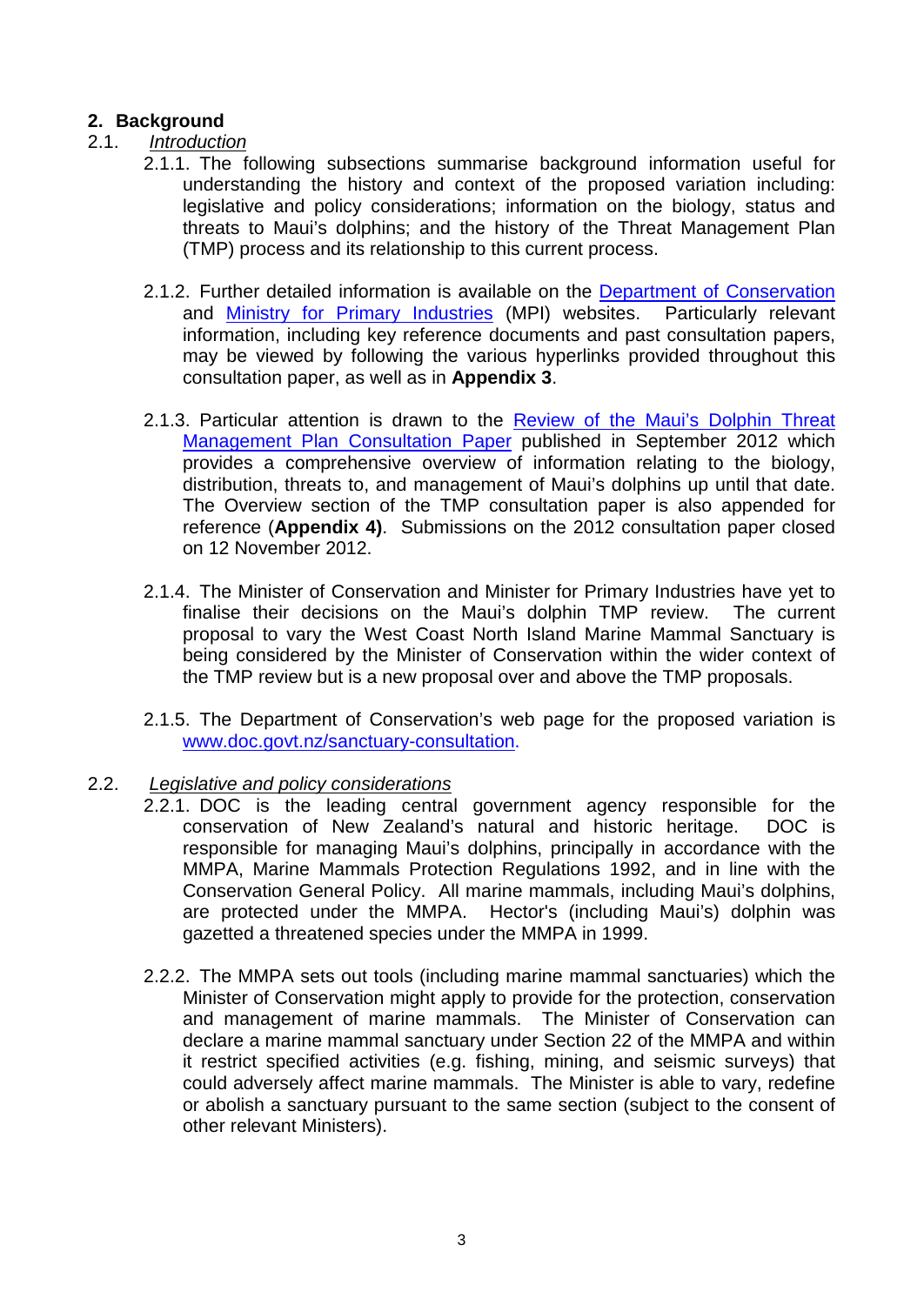- 2.2.3. The Minister of Conservation is also able to approve population management plans under Section 3E of the MMPA. There is no population management plan for Maui's dolphin.
- 2.2.4. The Minister for Primary Industries may, after consultation with the Minister of Conservation, take such measures as he or she considers are necessary to avoid, remedy or mitigate the effect of fishing-related mortality on any protected species (e.g. Maui's dolphin). In making any decisions under the Fisheries Act 1996, the Minister for Primary Industries must bear in mind and conform to the purpose of the Fisheries Act to provide for the utilisation of fisheries resources while ensuring sustainability. He must also take into account the Act's environmental principles including: "*associated or dependent species should be maintained above a level that ensures their long-term viability*."
- 2.2.5. The Fisheries Act and the MMPA contain tools to protect species by managing the impacts of fishing and other non-fishing risks. The Fisheries Act and the MMPA have very different legislative frameworks, principles and purposes. The purpose of the Fisheries Act is to provide for the utilisation of fisheries resources while ensuring sustainability, whereas the purpose of the MMPA is the protection, conservation and management of marine mammals.
- 2.2.6. During and following the development of the [Hector's and Maui's Dolphin](http://www.fish.govt.nz/en-nz/Consultations/Under+Review/hector/default.htm)  [Threat Management Plan 2007](http://www.fish.govt.nz/en-nz/Consultations/Under+Review/hector/default.htm) (refer below), the effect of fishing-related mortality on protected species was considered and managed under the Fisheries Act 1996 rather than the MMPA. Fisheries Act restrictions were preferred due in part to their stronger penalties, the greater capability for enforcement, to remove the potential for duplication, and to provide greater certainty to stakeholders by managing fishing-related threats under a single framework.
- 2.2.7. The Conservation (Natural Heritage Protection) Bill currently under consideration, if passed in its current form, will increase penalties under the MMPA bringing them into line with penalties under the Fisheries Act. Fisheries Officers are also warranted Marine Mammal Officers under the MMPA.
- 2.2.8. In addition to DOC and MPI, local government (Territorial Authorities and Regional Councils) have roles in managing coastal and marine development (out to 12 nautical miles) and land use activities that may impact on the habitat of Maui's dolphins.
- 2.2.9. Further legislative and policy information is outlined in the Review of the [Maui's Dolphin Threat Management Plan Consultation Paper 2012.](http://www.fish.govt.nz/NR/rdonlyres/2ED73A95-5FCD-4A22-AC3D-97A65E0A7557/0/mauisdolphinthreatmanagementplandiscussiondocument201218.pdf)

#### 2.3. *Maui's dolphins*

2.3.1. Maui's dolphin (*Cephalorhynchus hectori maui*), a subspecies of the endemic Hector's dolphin, is one of the world's rarest dolphins. Various population estimates have been published over the last two decades, based on different methodologies. The most recent population estimate (55 individuals aged oneyear or greater; 95% CI 48-69) reaffirms the population's very small size.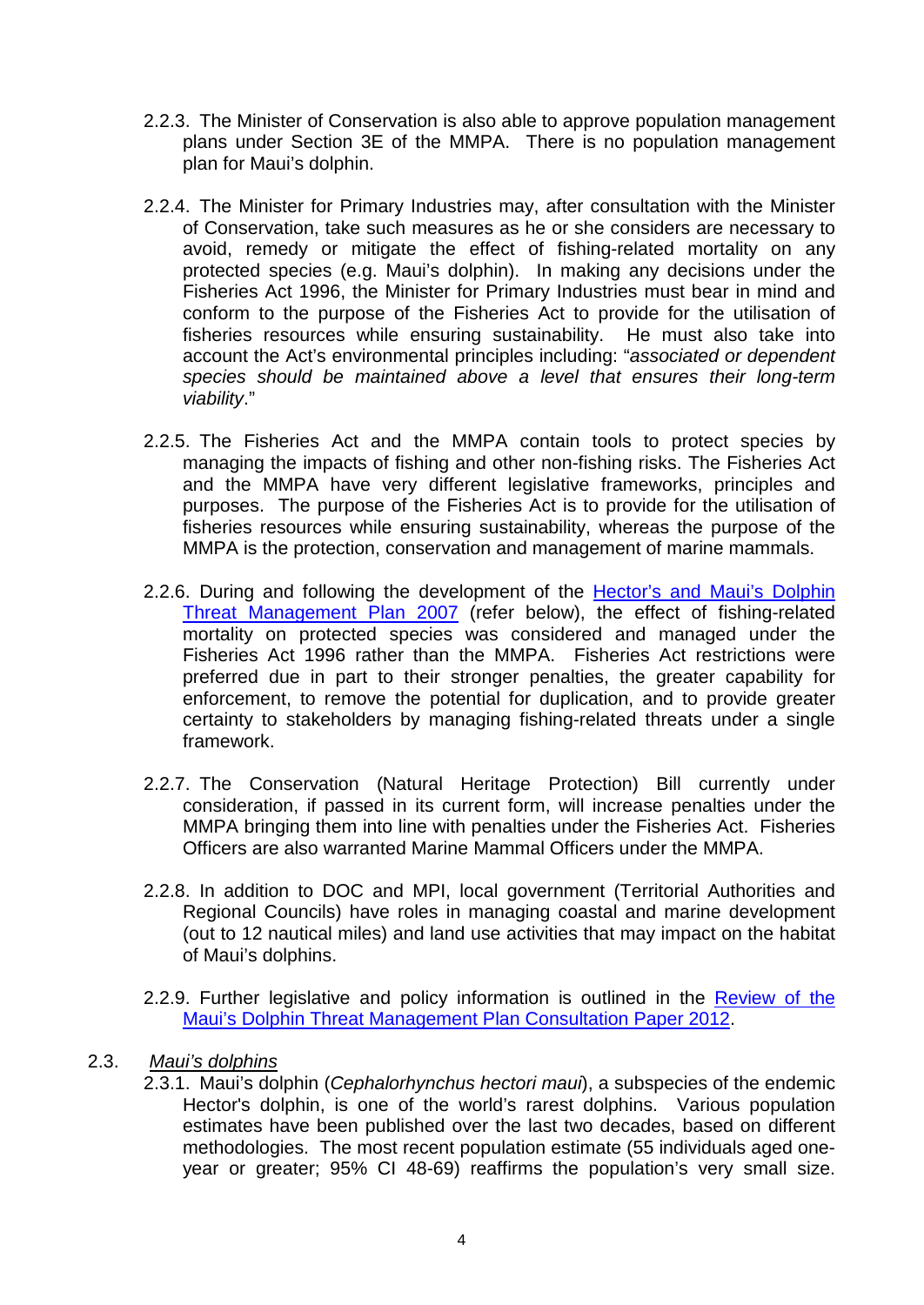Moreover, recent research estimates the Maui's dolphin population to be declining at 3% per year (with a probability of decline of 75%).

- 2.3.2. Maui's dolphins are classified as '*nationally critical*' by DOC and '*critically endangered*' by the International Union for the Conservation of Nature (IUCN). It is estimated Maui's dolphins can sustain only one human-induced mortality every 10 to 23 years without impacting on the population's ability to rebuild to its optimum sustainable size.
- 2.3.3. Maui's and Hector's dolphins are short lived (maximum reported age 22 years) and reach maturity at a relatively late age (males 6-9 years; females 7-9 years). Females give birth to a single calf every 2-3 years thereafter (sometimes longer). These biological attributes mean Maui's dolphins have a very low reproductive potential.
- 2.3.4. Confirmed records of Maui's dolphins (historical mortalities and sightings, confirmed by DNA testing) extend from the Kaipara Harbour to South Taranaki (**Appendix 5**). Greatest numbers of records occur from south of the Kaipara Harbour to Raglan. The highest concentration of confirmed records is found between Manukau Harbour and Port Waikato within one nautical mile of the shore. Although two live and two beach-cast Hector's dolphins (*Cephalorhynchus hectori hectori*) have been recorded from between Maunganui Bluff and Hawera, around 95% of tissue samples taken from live or beach-cast Maui's or Hector's dolphins north of Hawera have been Maui's dolphins.
- 2.3.5. Maui's and/or Hector's dolphins off the west coast of the North Island are most prevalent in the area between shore and four nautical miles offshore (**Appendix 6**; refer also Review of the Maui's Dolphin Threat Management [Plan Consultation Paper 2012\)](http://www.fish.govt.nz/NR/rdonlyres/2ED73A95-5FCD-4A22-AC3D-97A65E0A7557/0/mauisdolphinthreatmanagementplandiscussiondocument201218.pdf). They are also present in lower numbers between four and seven nautical miles but the full extent of their offshore distribution is largely unknown. The estimated offshore distribution to seven nautical miles is based on:
	- reliable research sightings of Maui's and/or Hector's dolphins from aerial and boat surveys;
	- reliable public sightings of Maui's and/or Hector's dolphins;
	- the modelled offshore distribution as agreed by an expert risk assessment panel to account for limitations in the research and public sightings data (refer paragraph 2.4.4).
- 2.3.6. Maui's dolphins are susceptible to various human-induced threats including fishing (primarily set netting and trawling), boat strike, mining, construction, coastal development, pollution, marine tourism, marine farming and climate change. The risk of fishing-related mortality on Maui's dolphins is dependent on the degree to which fishing activity and Maui's dolphin distribution overlap. Net fishing methods, especially set netting, are considered the greatest threat to Maui's dolphins and are estimated to account for 95% of the risk of humaninduced mortality for Maui's dolphins (refer paragraph 2.4.4).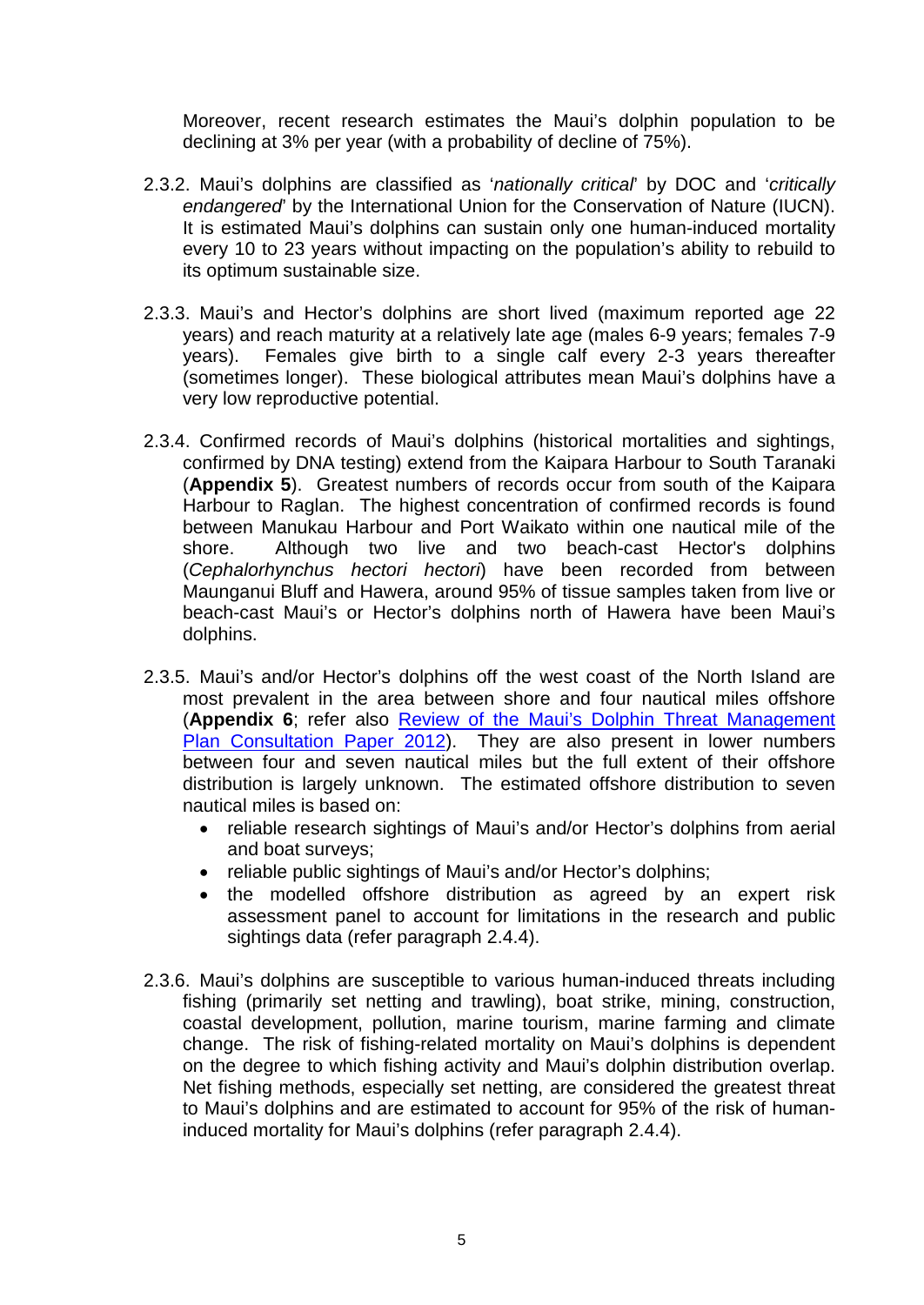- 2.4. *Threat Management Plan*
	- 2.4.1. In 2007, DOC and the then Ministry of Fisheries (now MPI) developed the [Hector's and Maui's Dolphin Threat Management Plan](http://www.fish.govt.nz/en-nz/Consultations/Under+Review/hector/default.htm) to guide management of human-induced threats to Hector's and Maui's dolphins. The 2007 TMP process culminated in the implementation of various management measures including *inter alia*:
		- The [West Coast North Island Marine Mammal Sanctuary](http://www.doc.govt.nz/conservation/marine-and-coastal/marine-protected-areas/marine-mammal-sanctuaries/west-coast-north-island/) between Maunganui Bluff in the north and Oakura in the south, and offshore to twelve nautical miles (**Appendix 7**). The sanctuary introduced measures to manage seismic surveys and seabed mining within its boundaries. It is approximately 1,200,086 hectares in area and covers 2,164 km of coastline.
		- a [prohibition on commercial and recreational set netting](http://www.fish.govt.nz/en-nz/Environmental/Hectors+Dolphins/WCNI+Set+Net/default.htm?wbc_purpose=Basic&WBCMODE=PresentationUnpublished%25252525252525252525252525252525252525252b) out to seven nautical miles between Maunganui Bluff and Pariokariwa Point (including the entrances to the Kaipara, Manukau and Raglan Harbours) (**Appendix 8**).
		- a [prohibition on trawling](http://www.fish.govt.nz/en-nz/Environmental/Hectors+Dolphins/WCNI+Trawl/default.htm?&MSHiC=65001&L=10&W=west+coast+north+island%20&Pre=%3Cspan%20class%3d) between Maunganui Bluff and Pariokariwa Point (offshore to two nautical miles and to four nautical miles between Manukau Harbour and Port Waikato) (**Appendix 8**).
	- 2.4.2. Initially, a review of the full TMP was signalled for 2013/14, dependent on new information being available. In 2012, the review of the Maui's dolphin component of the TMP was brought forward as a result of new information becoming available (a new, lower population estimate and the accidental capture of a Maui's or Hector's dolphin off the coast of Taranaki in January 2012).
	- 2.4.3. In the same year (2012), the Minister for Primary Industries also implemented [interim protection measures from set net fishing](http://www.fish.govt.nz/en-nz/Environmental/Hectors+Dolphins/Taranaki+Area+-+Set+Net/default.htm) in the Taranaki region between Pariokariwa Point and Hawera (**Appendix 8**). These interim measures entail:
		- a prohibition on commercial and recreational set netting out to two nautical miles;
		- a prohibition on commercial set netting without a MPI observer on board between two and seven nautical miles.
	- 2.4.4. A risk assessment of threats to Maui's dolphins was undertaken to help inform the Maui's dolphin TMP review [\(Currey](http://www.doc.govt.nz/Documents/conservation/native-animals/marine-mammals/maui-tmp/mauis-dolphin-risk-assessment.pdf) *et al* 2012). A workshop was convened in June 2012 using an expert panel of domestic and international experts in marine mammal science and ecological risk assessment, as well as representatives from a range of stakeholders. After assessing all information available, the panel concluded that net fishing (set, trawl and drift) accounted for 95% of the risk of human-induced mortality for Maui's dolphins. Of these fishing methods, commercial set netting was considered the highest risk, with an 89% likelihood of exceeding the potential biological removal estimate. The panel considered the residual risk to Maui's dolphins from set net fisheries was greatest off the northern Taranaki coastline out to seven nautical miles and close to the entrance of the Manukau Harbour.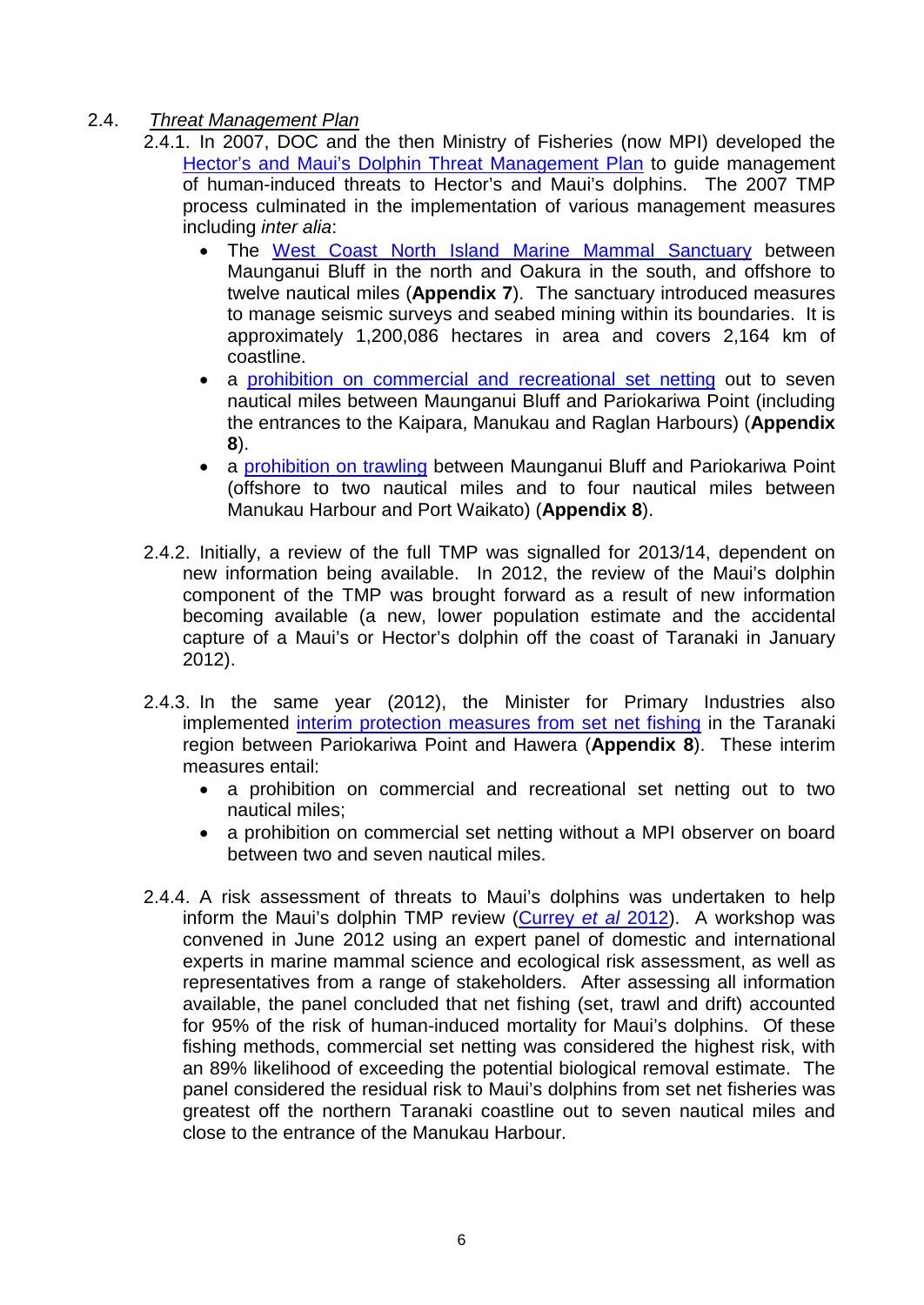- 2.4.5. The [Review of the Maui's Dolphin Threat Management Plan Consultation](http://www.fish.govt.nz/NR/rdonlyres/2ED73A95-5FCD-4A22-AC3D-97A65E0A7557/0/mauisdolphinthreatmanagementplandiscussiondocument201218.pdf)  [Paper](http://www.fish.govt.nz/NR/rdonlyres/2ED73A95-5FCD-4A22-AC3D-97A65E0A7557/0/mauisdolphinthreatmanagementplandiscussiondocument201218.pdf) was published in September 2012 and outlined various proposals to reduce the threats to Maui's dolphins and support the recovery of the dolphin population (**Appendix 4**). The option which proposed the greatest level of protection to Maui's dolphins from set net fishing was to:
	- prohibit commercial and recreational set netting out to four nautical miles between Pariokariwa Point and Hawera; and
	- prohibit commercial set netting between four and seven nautical miles between Pariokariwa Point and Hawera without a MPI observer on board.
- 2.4.6. The other fishing-related threat management options consulted upon covered the same geographical extent but offered reduced levels of protection for the Maui's dolphin population.
- 2.4.7. Public consultation on the Maui's dolphin TMP review occurred between 24 September and 12 November 2012 and is now closed. Over 70,000 submissions were received. The Minister of Conservation and Minister for Primary Industries are currently considering this review within their respective portfolios, including the submissions received and advice from their departments.

#### 3. **New Information**

- 3.1. Since the public consultation process undertaken in the second half of 2012 (refer paragraph 2.4.5), the following information has become available:
	- a summer season of public sightings;
	- validation of existing and new sightings;
	- the results of DOC-led boat and aerial surveys over the summer of 2012/13; and
	- fisheries observer results.
- 3.2. **Appendix 9** provides a summary of this new information. A detailed discussion of the Maui's (and Hector's) dolphin sightings database is also appended (**Appendix 10**).
- 3.3. There are five recorded sightings of Maui's and/or Hector's dolphins between two and seven nautical miles offshore between Pariokariwa Point and the Waiwhakaiho River, all in the last seven years (**Appendix 6** and Table 1). These sightings involved both individual dolphins (one sighting) and groups of dolphins (four sightings). Only two of these five sightings were included in the 2012 consultation paper; the remaining three records were not included because they either had not been validated at the time (two sightings) or post-dated the consultation process (one sighting). Four of the five sightings have a validation category of 3 and are considered reliable.
- 3.4. A boat survey undertaken by DOC in the Manukau to Raglan area over the summer of 2012/13 recorded sightings of 30 adult Maui's/Hector's dolphins and two calves (**Appendix 9)**. No Maui's/Hector's dolphins were sighted during boat and aerial surveys in the Taranaki region. The particular survey tracks and sightings locations may be viewed on the DOC website [\(Maui's dolphin surveys\)](http://www.doc.govt.nz/conservation/native-animals/marine-mammals/dolphins/mauis-dolphin/docs-work/mauis-dolphin-surveys/).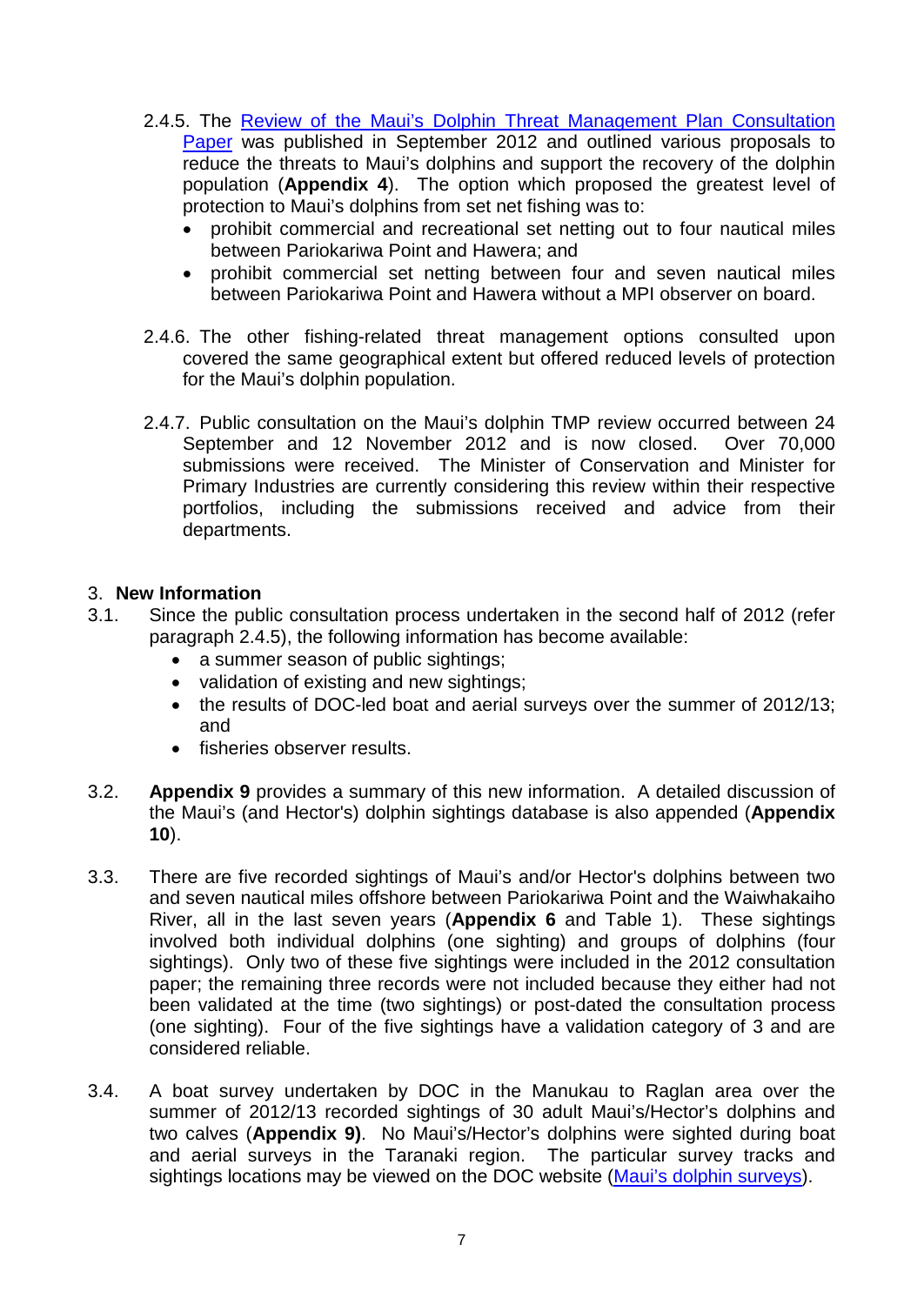| ID<br>number | <b>Sighting</b><br>date<br>(year) | <b>Validation</b><br>category | <b>Number</b><br>οf<br>dolphins | <b>Distance</b><br>from shore<br>(nautical<br>miles) | Included within the<br>information supporting<br>the 2012 consultation<br>paper? |
|--------------|-----------------------------------|-------------------------------|---------------------------------|------------------------------------------------------|----------------------------------------------------------------------------------|
| 133          | 2006                              | 2                             | 4                               | 4.39 nm                                              | No (not validated at the<br>time, but were recorded on<br>the DOC website)       |
| 803          | 2008                              | 5                             | 7                               | 4.67 nm                                              | No (not validated at the<br>time, but were recorded on<br>the DOC website)       |
| 735          | 2011                              | 3                             | 1                               | 6.81 nm                                              | Yes                                                                              |
| 812          | 2012                              | 3                             | 8<br>(approx)                   | $2.55$ nm                                            | Yes                                                                              |
| 952          | 2013                              | 3                             | 4                               | $2.62$ nm                                            | No (after consultation<br>process)                                               |

**Table 1. Maui's/Hector's dolphin sightings within the area of the proposed variation**

- 3.5. Since July 2012, there has been mandatory MPI observer coverage for any commercial set net fishing between two and seven nautical miles offshore between Pariokariwa Point and Hawera. From July 2012 to May 2013, a total of 419 observer sea days were conducted across five fishing vessels that fished off the south and north Taranaki coasts (**Appendix 9**). No Maui's or Hector's dolphins were recorded by fisheries observers over this period.
- 3.6. Fisheries observers recorded a total of 325 set net fishing events from July 2012 to May 2013 off the south and north Taranaki coasts. A combined total of 255,700 metres of net was set over this period. Set net fishing effort was not evenly spread and tended to be concentrated in four general areas: south and west of Hawera, west of Oakura, north of New Plymouth; and beyond seven nautical miles offshore from the Mokau and Awakino Rivers. Over this period, four vessels undertook a total of 118 observed set net fishing events (with a combined total of 103,750 metres of net) out to seven nautical miles between Pariokariwa Point and the Waiwhakaiho River; the majority of these events were at the south-western end of this area closest to New Plymouth.

# **4. Proposal to vary the West Coast North Island Marine Mammal Sanctuary**

4.1. During the expert panel risk assessment (refer paragraph 2.4.4), [Curry](http://www.doc.govt.nz/Documents/conservation/native-animals/marine-mammals/maui-tmp/mauis-dolphin-risk-assessment.pdf) *et al* (2012) mapped the intersection of Maui's dolphin distribution with all set net effort between 2008 and 2011; their map is reproduced in **Appendix 11**. (Note: this assessment did not include set net effort in later fishing years and does not account for any shift in effort since the interim fisheries measures were introduced. The broad distribution of set net fishing effort from July 2012 to May 2013 is summarised in paragraph 3.6 above). Curry *et al* (2012) concluded that the residual risk to Maui's dolphins from set net fisheries was greatest off the northern Taranaki coastline out to seven nautical miles and close to the entrance of the Manukau Harbour. While the [Review of the Maui's Dolphin Threat Management Plan Consultation Paper](http://www.fish.govt.nz/NR/rdonlyres/2ED73A95-5FCD-4A22-AC3D-97A65E0A7557/0/mauisdolphinthreatmanagementplandiscussiondocument201218.pdf)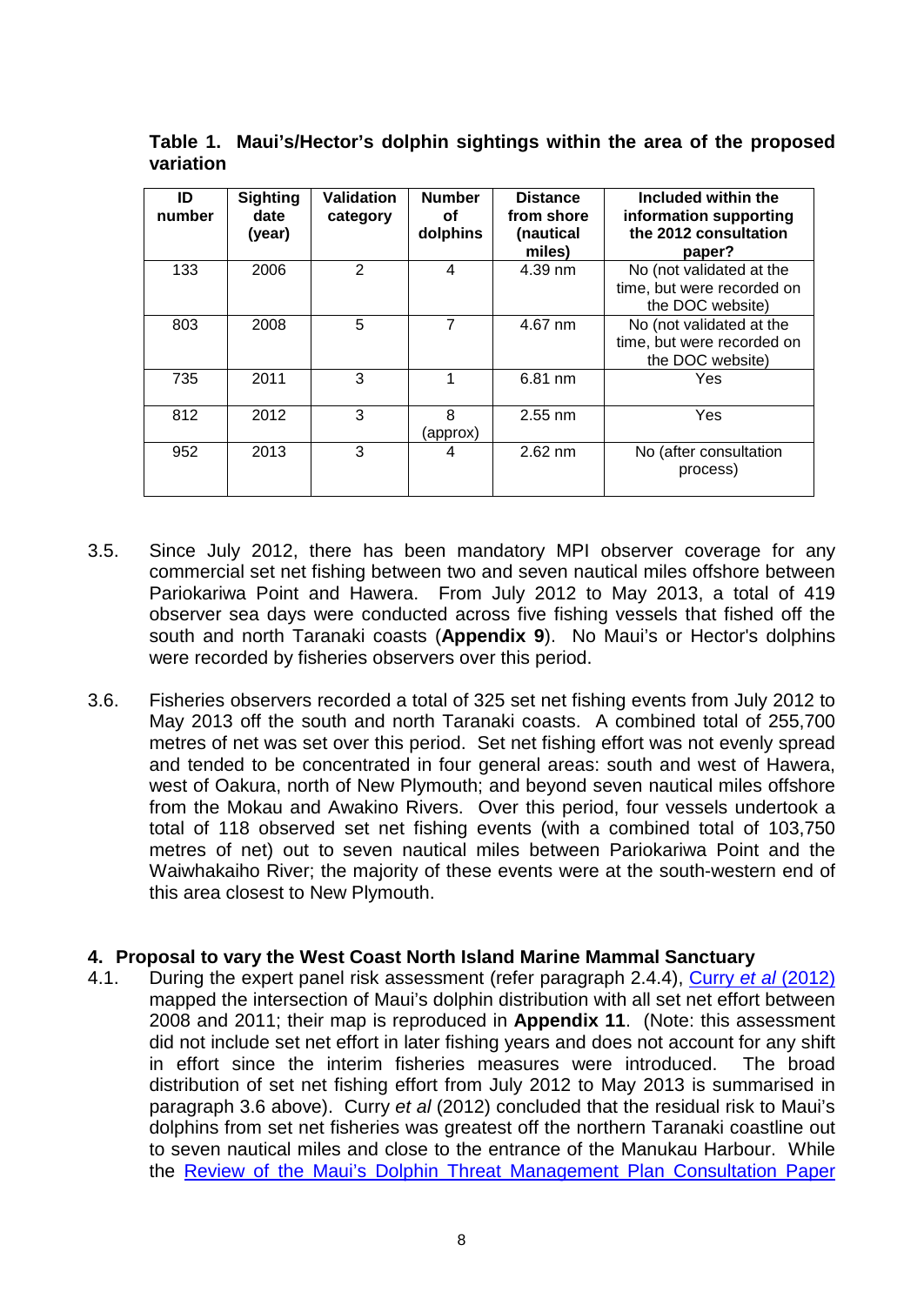2012 outlined a number of options for mitigating threats to Maui's dolphins (refer paragraphs 2.4.5 and 2.4.6), an option of prohibiting all commercial and recreational set netting out to seven nautical miles off the north Taranaki coast was not considered.

- 4.2. There have been five sightings of Maui's and/or Hector's dolphins (one individual dolphin and four groups) between two and seven nautical miles offshore between Pariokariwa Point and the Waiwhakaiho River since 2006, four of which are considered reliable (paragraph 3.3). Only two of these five sightings were included in the 2012 consultation paper. Given that around 95% of tissue samples taken from live or beach-cast dolphins in the area north of Hawera have been found to be Maui's dolphins (paragraph 2.3.4; refer also **Appendix 5**), it is reasonable to assume that some or all of these north Taranaki sightings were Maui's dolphins.
- 4.3. From July 2012 to May 2013, fisheries observers recorded a total of 118 set net fishing events (with a combined total of 103,750 metres of net) out to seven nautical miles between Pariokariwa Point and the Waiwhakaiho River, mostly towards the south-western end of this area (refer paragraph 3.6).
- 4.4. In recent years, restrictions under the Fisheries Act 1996 have been used to avoid, remedy or mitigate the effect of fishing-related mortality on Maui's dolphins (refer paragraph 2.2.6). However, due to concerns about the future viability of the critically endangered Maui's dolphin population, the Minister of Conservation believes it is appropriate in this circumstance to take a precautionary approach and, pursuant to Section 22 of the MMPA, vary the West Coast North Island Marine Mammal Sanctuary to *prohibit commercial and recreational set netting between two and seven nautical miles offshore between Pariokariwa Point and the Waiwhakaiho River* (**Appendix 1**). This small scale proposal was not an option considered through the 2012 TMP review process.
- 4.5. The Minister believes this variation (over and above whatever measures may be decided upon and implemented through the Maui's dolphin TMP review) is necessary for the protection, conservation and management of the Maui's dolphin, given
	- the critical situation of the Maui's dolphin population (55 individuals aged one-year or greater; 95% CI 48-69);
	- the presence of four reliable sightings of Maui's or Hector's dolphins (three groups and one individual) in the defined area between 2006 and 2013;
	- the susceptibility of Maui's dolphins to entanglement and mortality from set net fishing; and
	- the overlap between set net fishing activity and Maui's/Hector's dolphin sightings in the defined area.
- 4.6. The boundaries and relevant coordinates of the area of the proposed variation are shown in **Appendix 1**. Such a prohibition would align with the current set netting restrictions out to seven nautical miles extending north from Pariokariwa Point to Maunganui Bluff (refer paragraph 2.4.1).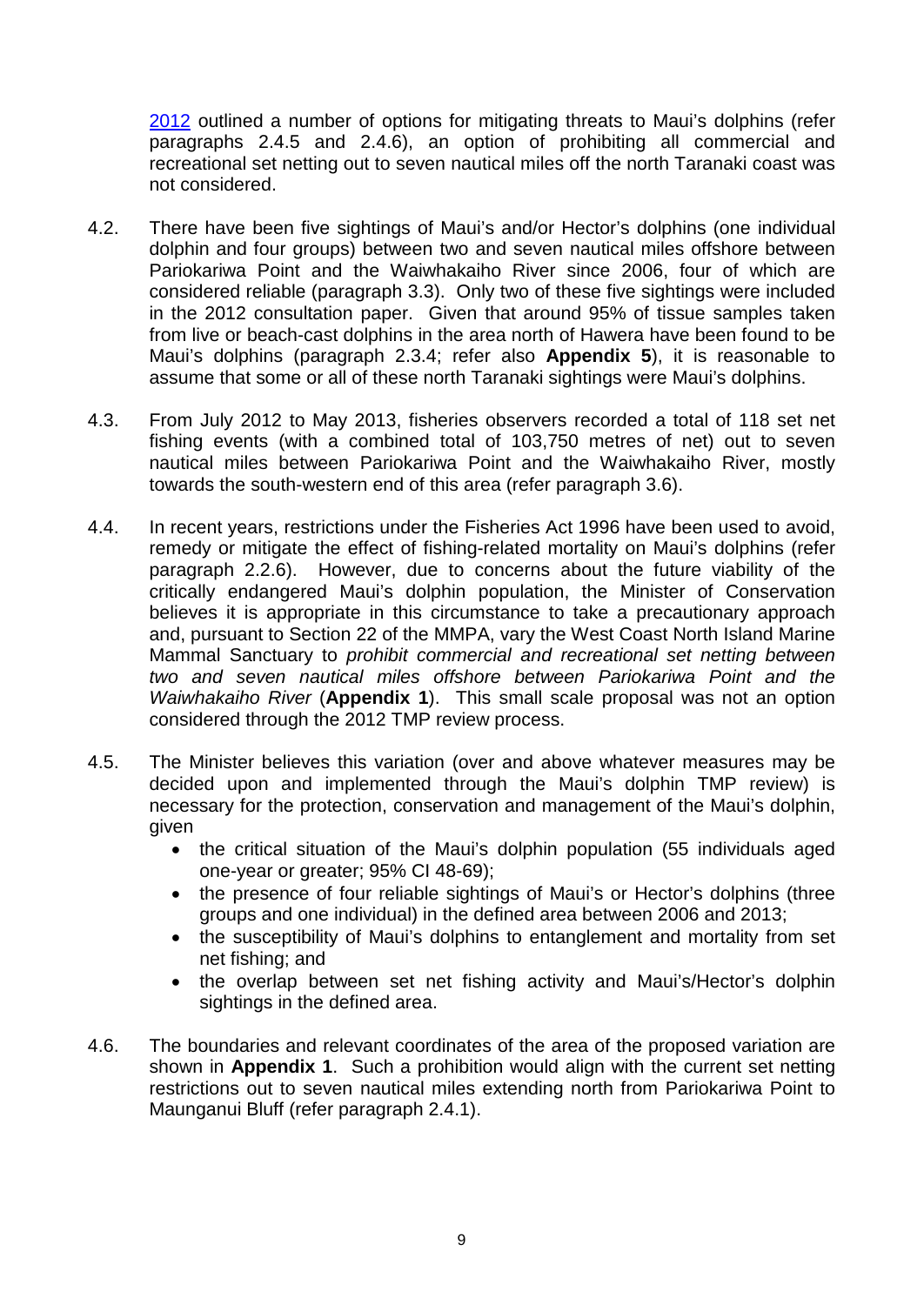4.7. Any variation to the West Coast North Island Marine Mammal Sanctuary would be subject to the consent of the Minister of Energy and Resources, Minister for Primary Industries, and Minister of Transport.

# **5. Effects of the proposed variation on fishing**

- MPI has provided an economic impact assessment for the proposed variation to the marine mammal sanctuary (**Appendix 12**) and estimates "*approximately five fishers operating six to eight commercial vessels have previously operated in this area over the last four years and may be directly affected by the proposed set net restrictions. In the last year, since the interim measures were put in place, four vessels have operated in the proposed area*."
- 5.2. MPI also states: "*The ability for commercial set net fishers to adjust their fishing behaviour by moving further offshore beyond seven nautical miles, or alongshore south of Waiwhakaiho River, may be constrained. The species mix caught outside of this area may not align with their annual catch entitlement (ACE) packages, which enable them to target and land certain species without financial penalties*……*The potential shift in harvested species composition versus their ACE packages may disproportionately affect their operations and make their businesses unviable."*
- 5.3. The potential revenue loss and associated economic impacts (annual value and capitalised future value losses) have been estimated by MPI as follows:

| <b>Estimated impact (loss)</b> |           |
|--------------------------------|-----------|
| Annual revenue                 | \$81 024  |
| Annual value add               | \$136 121 |
| Capitalised future value       | \$431 024 |
| <b>Total Cost</b>              | \$567 144 |

- 5.4. MPI notes these estimates are indicative only because they*:*
	- *a. "do not account for any shift in effort beyond 2 nautical miles that has occurred in the last fishing year (2012/13) since the interim measures came into effect;*
	- *b. do not account for any change in harvest (volume or species composition) in the proposed area that has occurred since the interim measures came into effect, and*
	- c. *do not fully account for the ability of fishers to shift their effort outside of the proposed closed area, noting that the remaining set net closures off the west coast of the North Island has already resulted in a large area loss*."
- 5.5. The value and amount of recreational set net fishing in this area is unable to be quantified. However, recreational set net activity is considered to be low given recreational vessels are generally smaller, and logistical and safety issues mean they are less likely to undertake set net activity this far offshore. Any recreational set net activity displaced under this proposal would likely result in increased costs from travelling further afield to continue set net fishing and may make the activity cost-prohibitive. Submissions may be made on whether or not recreational set net fishing should be considered as part of the proposed variation.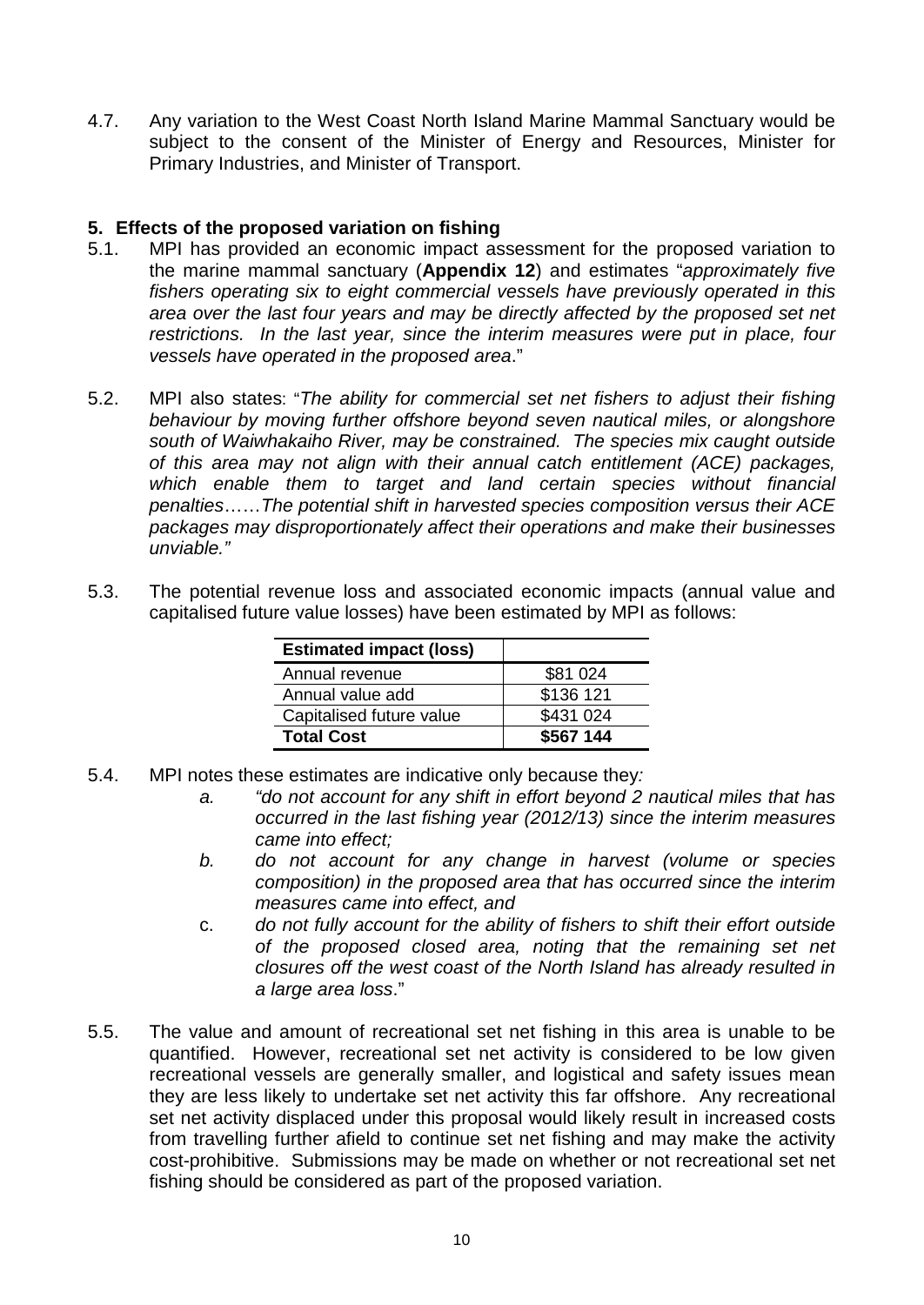# **6. Public submissions and Minister's consideration**

- Pursuant to Section 22 of the MMPA, the Minister of Conservation proposes to vary the West Coast North Island Marine Mammal Sanctuary to *prohibit commercial and recreational set net fishing between two and seven nautical miles offshore between Pariokariwa Point and the Waiwhakaiho River, Taranaki* (**Appendix 1**).
- 6.2. The Minister's intention to vary the Marine Mammal Sanctuary will be notified in the New Zealand Gazette on 12 September 2013 (**Appendix 2**). There is a 28-day period for public submissions.
- 6.3. Submissions on the proposed variation close at **1600 hours on 10 October 2013** and may be submitted to the Minister of Conservation by:
	- Completing an online submission form on the DOC website [\(Marine Mammal](http://www.doc.govt.nz/sanctuary-consultation-submission-form)  [Sanctuary Submission\)](http://www.doc.govt.nz/sanctuary-consultation-submission-form); or
	- Emailing your submission to: [mauisdolphin@doc.govt.nz](mailto:mauisdolphin@doc.govt.nz) with "Marine Mammal Sanctuary Submission" in the subject line; or
	- Posting your submission to: Marine Mammal Sanctuary Submissions Department of Conservation PO Box 10420 Wellington 6143
- 6.4. Submissions should include:
	- Your full name;
	- The organisation you represent (where relevant);
	- Contact address (postal and/or email);
	- Contact phone number;
	- Whether or not you support or oppose (in full or in part) the proposed variation to the West Coast North Island Marine Mammal Sanctuary, including the proposed boundaries;
	- The reasons why you support or oppose the variation, including any supporting information.
- 6.5. All submissions form part of a public process and may be released into the public domain. Commercially sensitive information may be kept confidential and should be marked clearly.
- 6.6. Please note the present submission process relates only to the proposed variation to the West Coast North Island Marine Mammal Sanctuary to *prohibit commercial and recreational set net fishing between two and seven nautical miles offshore between Pariokariwa Point and the Waiwhakaiho River, Taranaki*. Consultation on the Maui's dolphin TMP review has closed.
- 6.7. All submissions will be provided to the Minister of Conservation for consideration. Dependent on the information provided, the Minister may decide it is necessary to consult further or to obtain further information.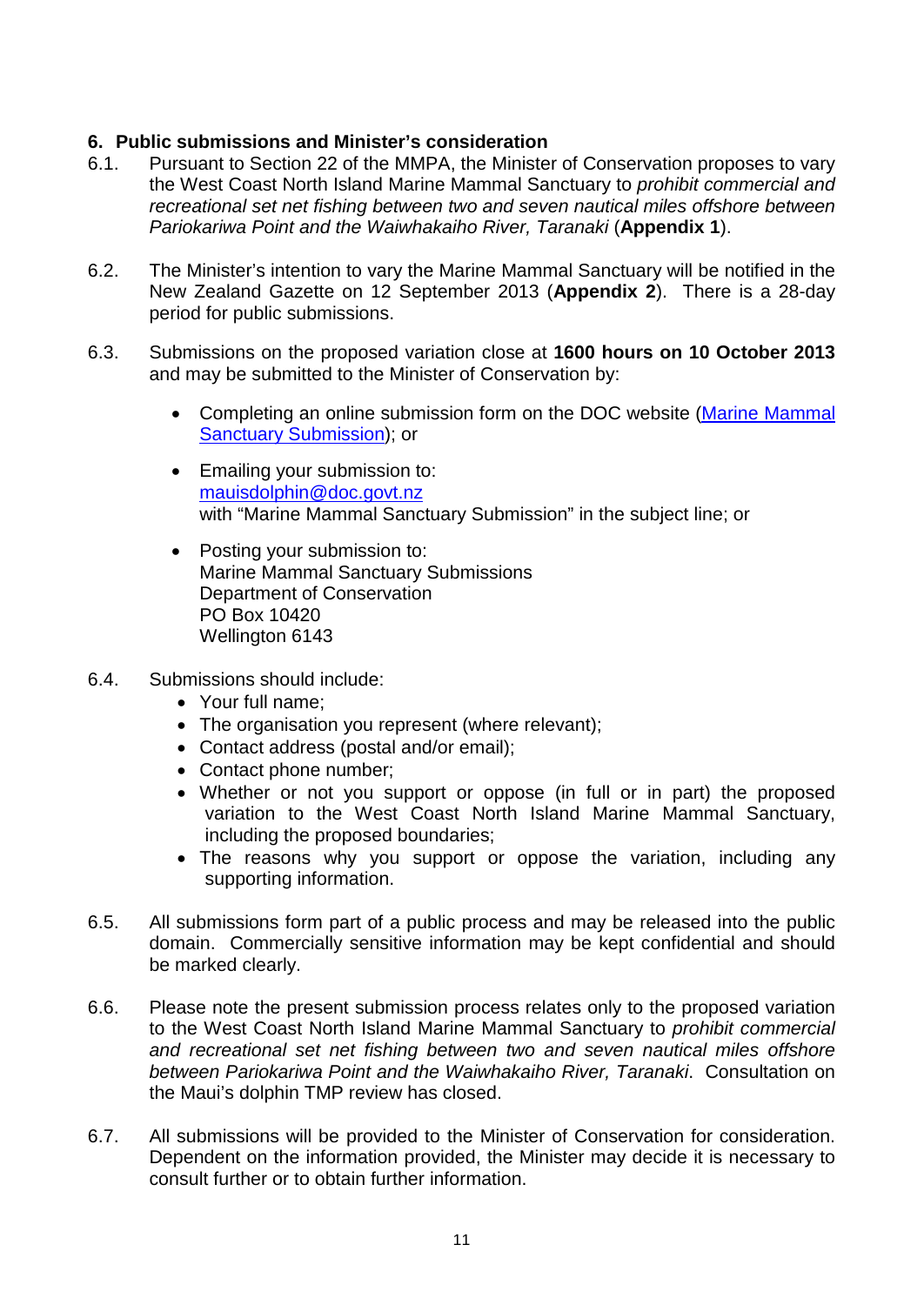- 6.8. The Minister of Conservation's final decision on the proposed variation will be implemented alongside the wider package of protection measures which he and the Minister for Primary Industries are jointly considering as part of the Maui's dolphin TMP review. Any variation to the West Coast North Island Marine Mammal Sanctuary would be subject to the consent of the Minister of Energy and Resources, Minister for Primary Industries, and Minister of Transport.
- 6.9. DOC will provide an update on Ministerial decisions and the future conservation management of the Maui's dolphins through the [Department of Conservation](http://www.doc.govt.nz/)  [website.](http://www.doc.govt.nz/)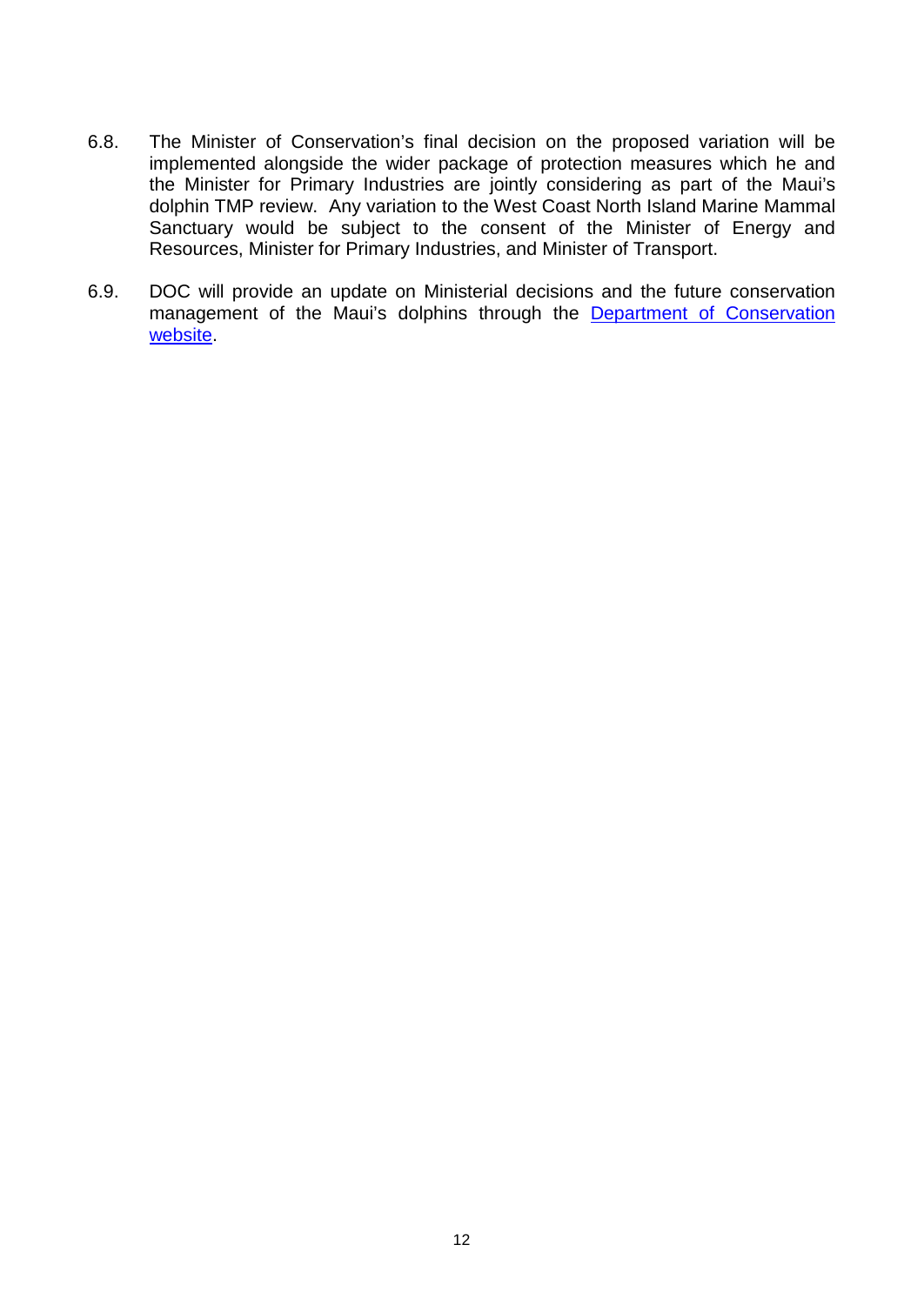

**APPENDIX**<br>Area of pr<br>Sanctuary **Area of proposed variation to the West Coast North Island Marine Mammal APPENDIX 1** proposed variation  $\overline{5}$ 5<br>아 **West** Coast **North Island Marine** Mammal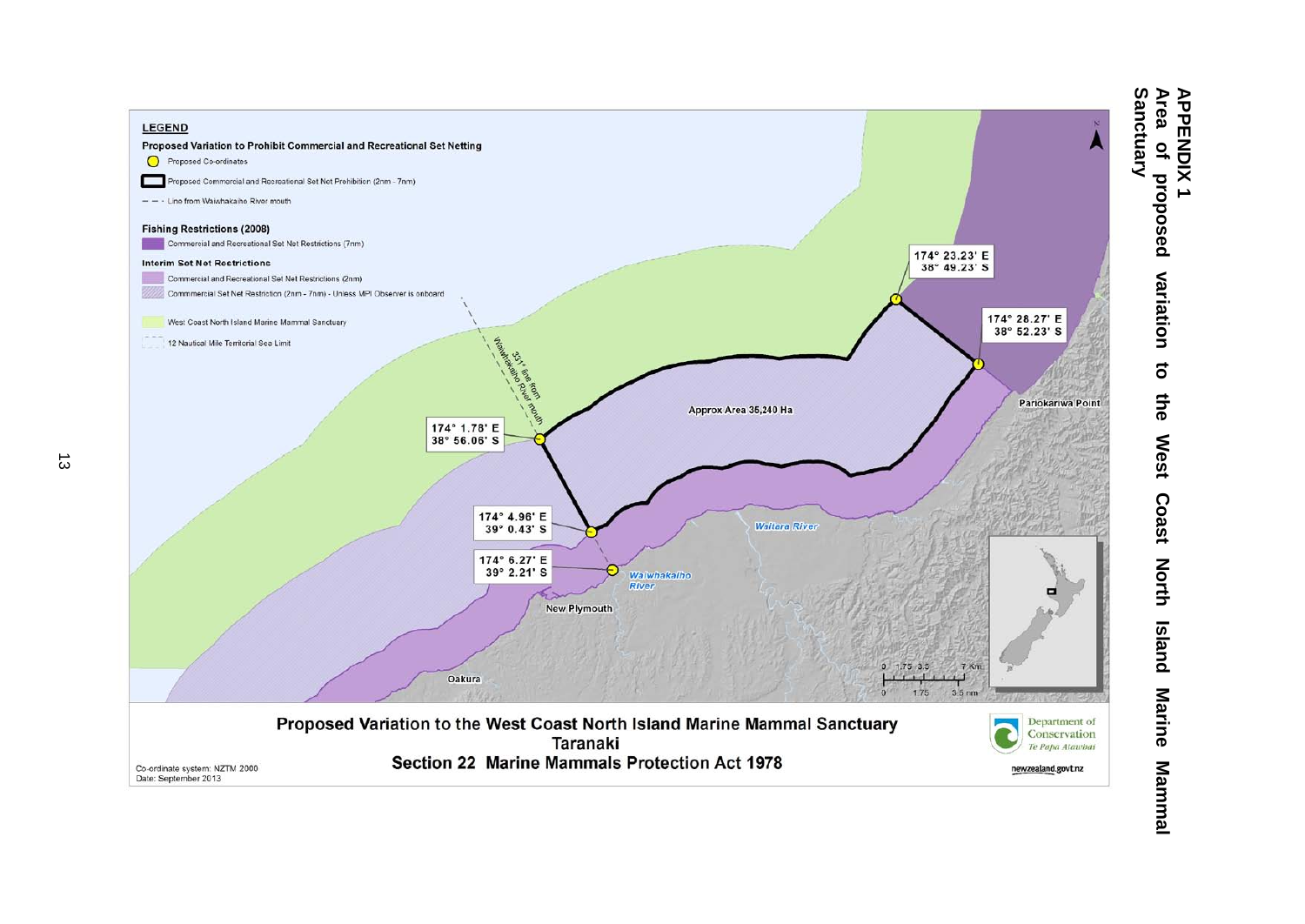## **APPENDIX 2 Copy of Gazette Notice**

(Note: the signed Gazette Notice will be notified in the New Zealand Gazette on 12 September 2013)

#### **Conservation Marine Mammals Protection Act 1978 section 22 Notice of Intention to Vary the West Coast North Island Marine Mammal Sanctuary**

**Pursuant to section 22(1**) of the Marine Mammals Protection Act 1978 I propose to vary the West Coast North Island Marine Mammal Sanctuary declared by the Marine Mammals Protection (West Coast North Island Sanctuary) Notice 20082 (the "principal notice") by banning commercial and recreational set net fishing in all of the area of sea specified in **Schedule 1** (with the consent of the Minister for Primary Industries, the Minister of Transport, and the Minister of Energy and Resources). This area encompasses five sightings of Maui's dolphins that have occurred further than 2 nautical miles offshore in the Taranaki region.

A map of the area referred to in **Schedule 1** is available for inspection on the website of the Department of Conservation at [www.doc.govt.nz](http://www.doc.govt.nz/) . The map is indicative only. If there is a discrepancy between the map and the description of the area in this notice, the description prevails.

I will consider any written submission on my intention, set out in this notice, if:

(a) it is addressed to the Minister of Conservation as follows:

(i) Marine Mammal Sanctuary Submissions Department of Conservation PO Box 10420 Wellington; or

(ii) [mauisdolphin@doc.govt.nz](mailto:mauitmp@doc.govt.nz) ; or

(iii) completing an online submission form on the Department of Conservation website; and

(b) I receive it within 28 days after the publication of this notice in the *New Zealand Gazette*.

#### **Schedule 1**

The area of the sea which is the subject of the proposal is enclosed by a line:

- (i) commencing at a point 2 nautical miles from mean high water springs (approximately  $174^\circ$ 4.96 $\text{/E}$  and 39° 0.43 $\text{/ S}$ <sup>3</sup> which is the continuation of a line extending at 331° from the mouth of the Waiwhakaiho River, Taranaki (approximately 174° 6.27´E and 39° 2.21´ S);and
- (ii) proceeding along that line to a point 7 nautical miles (approximately  $174^{\circ}$  1.78 $\text{/}$ E and 38 $^{\circ}$ 56.06´ S) from mean high water springs; and
- (iii) proceeding generally north-east along a line 7 nautical miles from mean high water springs to the point with the co-ordinates 174° 23.23´E and 38° 49.23´ S; and
- (iv) proceeding generally south-east in a straight line to the point with the co-ordinates 174° 28.27´E and 38° 52.23´ S; and
- (v) proceeding along a line 2 nautical miles from mean high water springs back to the point of commencement.

Dated at Wellington this **Example 2013**. Contains the control of the 2013.

HON NICK SMITH, Minister of Conservation.

- 1 SR 2008/328
- 2 SR 2008/96
- 3 All co-ordinates are expressed in terms of NZTM 2000.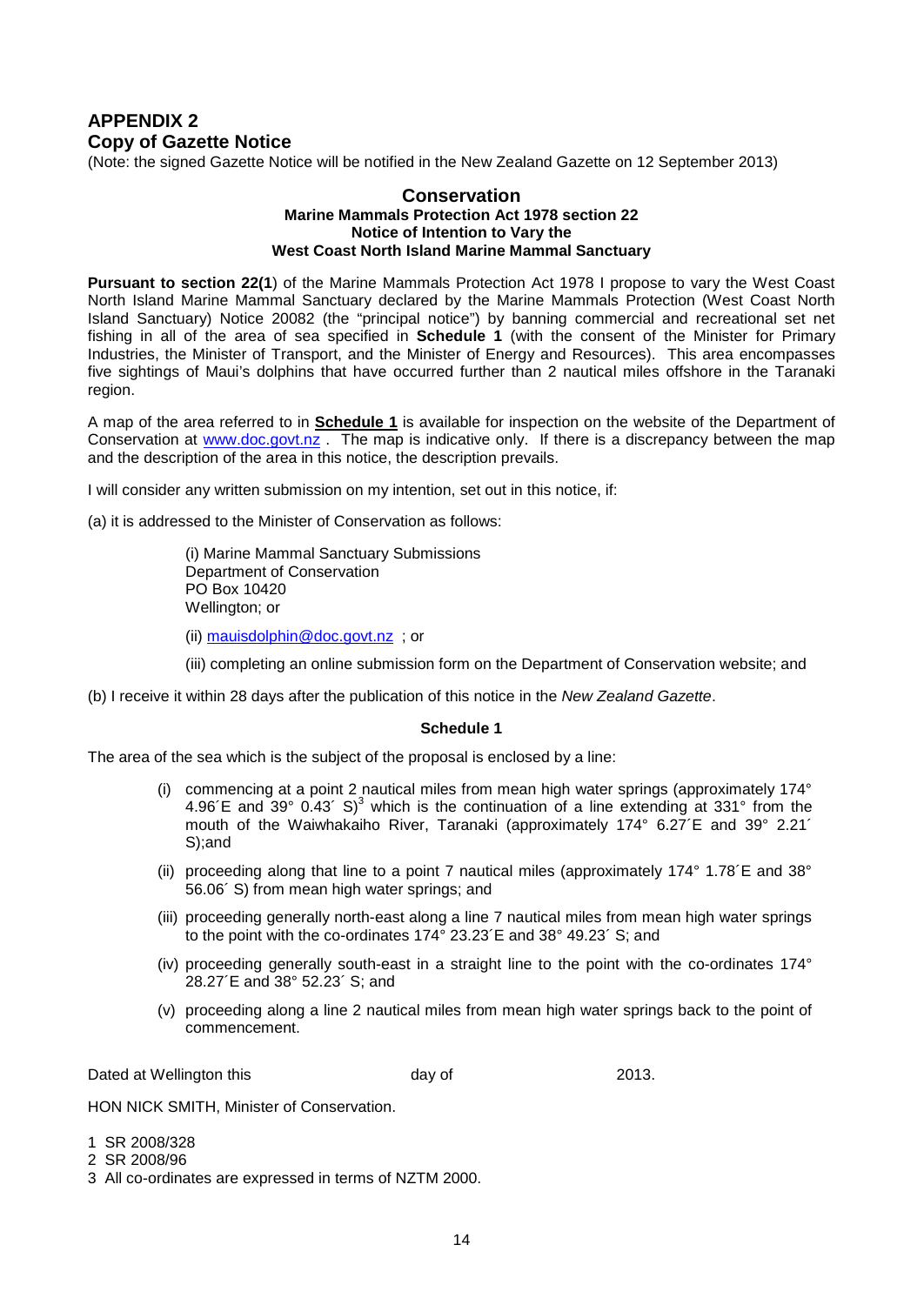## **APPENDIX 3 Further information**

Further relevant information (for example on the biology of Maui's dolphins, the threats to Maui's dolphins, and the development of current protection measures) can be viewed on the [Department of Conservation](http://www.doc.govt.nz/) and [Ministry for Primary Industries](http://www.fish.govt.nz/en-nz/default.htm) websites.

The following links take you to particularly relevant information sources including key reference documents and past consultation papers.

[Threats and facts about Maui's dolphins](http://www.doc.govt.nz/conservation/native-animals/marine-mammals/dolphins/mauis-dolphin/)

[Hector's dolphin Threat Management Discussion Document April 2007](http://www.fish.govt.nz/NR/rdonlyres/2C2AB64F-ABA8-4F6B-954F-BFE76C102C38/0/hectors_discussion_document_april_07.pdf)

[Hector's and Maui's dolphin Threat Management Plan: Draft for public consultation](http://www.fish.govt.nz/en-nz/Consultations/Under+Review/hector/default.htm)  [29 August 2007](http://www.fish.govt.nz/en-nz/Consultations/Under+Review/hector/default.htm) (consultation closed)

[Threat Management Plan Review for Maui's dolphins](http://www.doc.govt.nz/getting-involved/consultations/closed/threat-management-plan-review-for-mauis-dolphin/) (consultation closed)

[Review of the Maui's dolphin threat management plan consultation paper](http://www.fish.govt.nz/NR/rdonlyres/2ED73A95-5FCD-4A22-AC3D-97A65E0A7557/0/mauisdolphinthreatmanagementplandiscussiondocument201218.pdf)  [September 2012](http://www.fish.govt.nz/NR/rdonlyres/2ED73A95-5FCD-4A22-AC3D-97A65E0A7557/0/mauisdolphinthreatmanagementplandiscussiondocument201218.pdf) (consultation closed)

[Currey, R.J.C.; Boren, L.J.; Sharp, B.R.; Peterson, D. 2012: A risk assessment of](http://www.doc.govt.nz/Documents/conservation/native-animals/marine-mammals/maui-tmp/mauis-dolphin-risk-assessment.pdf)  [threats to Maui's dolphins. Ministry for Primary Industries and Department of](http://www.doc.govt.nz/Documents/conservation/native-animals/marine-mammals/maui-tmp/mauis-dolphin-risk-assessment.pdf)  [Conservation, Wellington. 51 p](http://www.doc.govt.nz/Documents/conservation/native-animals/marine-mammals/maui-tmp/mauis-dolphin-risk-assessment.pdf)

[Hamner, R.M.; Oremus, M.; Stanley, M.; Brown, P.; Constantine, R.; Baker, C.S.](http://www.doc.govt.nz/Documents/conservation/native-animals/marine-mammals/mauis-dolphin-abundance-estimate-report.pdf)  [2012: Estimating the abundance and effective population size of Maui's dolphins](http://www.doc.govt.nz/Documents/conservation/native-animals/marine-mammals/mauis-dolphin-abundance-estimate-report.pdf)  [using microsatellite genotypes in 2010–11, with retrospective matching to 2001–07.](http://www.doc.govt.nz/Documents/conservation/native-animals/marine-mammals/mauis-dolphin-abundance-estimate-report.pdf)  [Department of Conservation, Auckland. 44 p](http://www.doc.govt.nz/Documents/conservation/native-animals/marine-mammals/mauis-dolphin-abundance-estimate-report.pdf)

[An updated, annotated bibliography for Hector's \(](http://www.doc.govt.nz/Documents/science-and-technical/drds332entire.pdf)*Cephalorhynchus hectori hectori*) [and Maui's \(](http://www.doc.govt.nz/Documents/science-and-technical/drds332entire.pdf)*C. hectori maui*) dolphins

[West Coast North Island Marine Mammal Sanctuary](http://www.doc.govt.nz/conservation/marine-and-coastal/marine-protected-areas/marine-mammal-sanctuaries/west-coast-north-island/)

[Maui dolphin sightings](http://www.doc.govt.nz/mauisightings)

[Hector's and Maui's dolphin incident database](http://www.doc.govt.nz/dolphinincidents)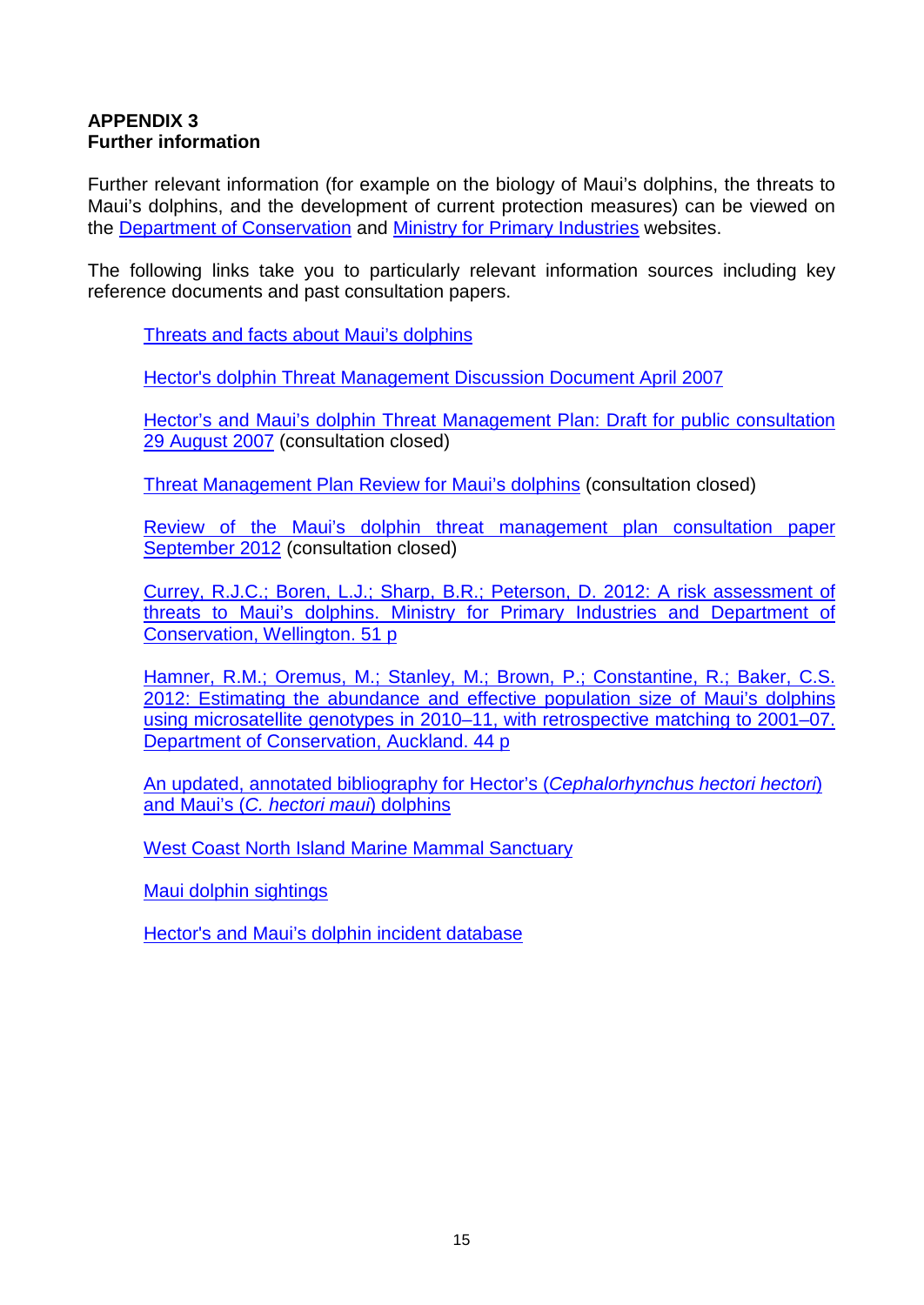### **APPENDIX 4**

**Overview (Section 3 from the [Review of the Maui's dolphin threat management plan](http://www.fish.govt.nz/NR/rdonlyres/2ED73A95-5FCD-4A22-AC3D-97A65E0A7557/0/mauisdolphinthreatmanagementplandiscussiondocument201218.pdf)  [consultation paper September 2012\)](http://www.fish.govt.nz/NR/rdonlyres/2ED73A95-5FCD-4A22-AC3D-97A65E0A7557/0/mauisdolphinthreatmanagementplandiscussiondocument201218.pdf)**

Source: MPI website

**Note: public submissions on this consultation paper have closed. Submissions and departmental advice are currently being considered by Ministers.**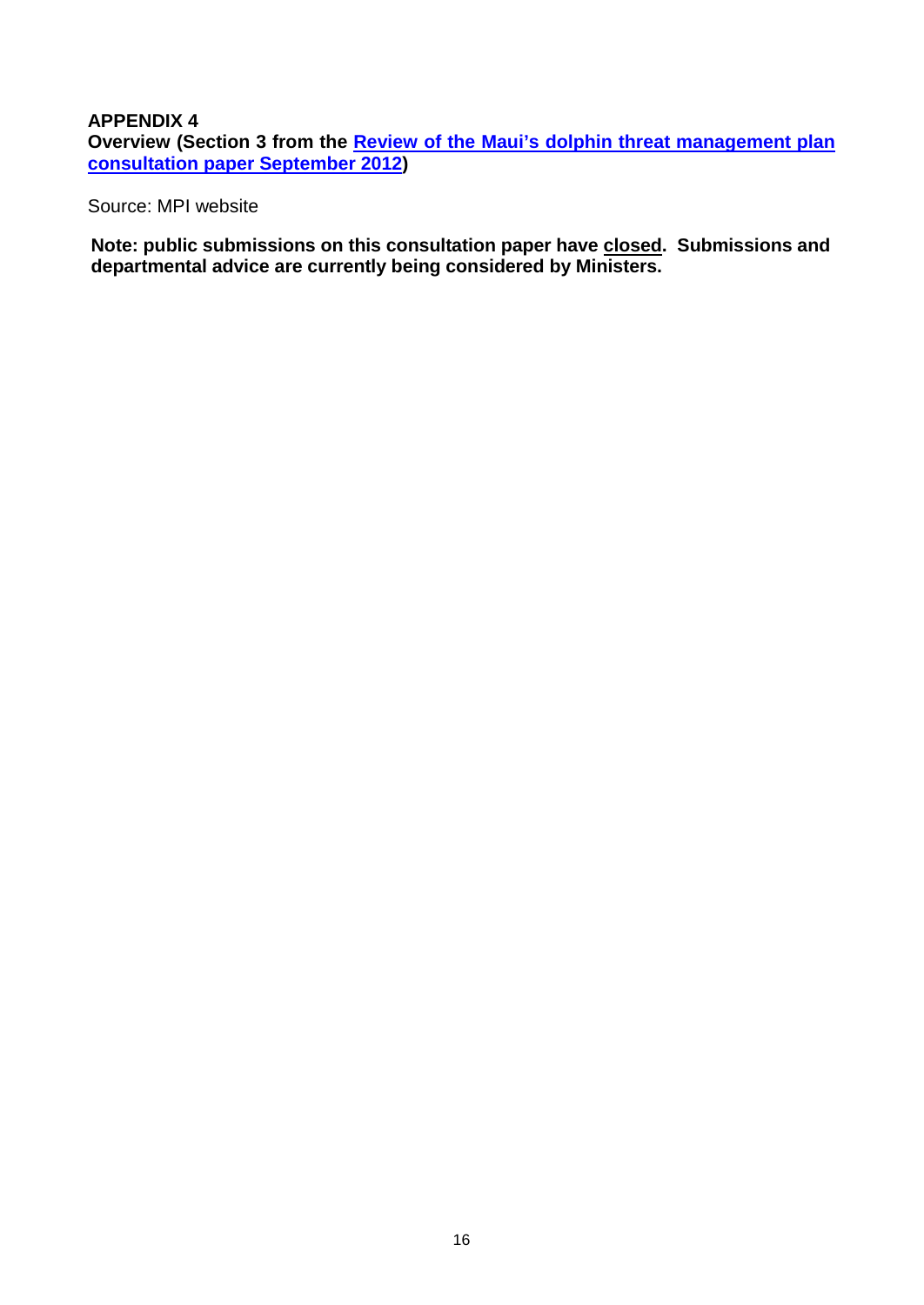# **Review of the Maui's Dolphin Threat Management Plan: Consultation Paper**

**September 2012**

## **3.0 Overview**

## **3.1 WHAT IS THE HECTOR'S AND MAUI'S DOLPHIN THREAT MANAGEMENT PLAN (TMP)?**

Hector's and Maui's dolphins are endemic to New Zealand and are considered to be one of the world's rarest dolphin species. They were gazetted in 1999 as a threatened species under the Marine Mammals Protection Act 1978. Maui's dolphins are listed as Nationally Critical under the New Zealand Threat Classification System, and Critically Endangered under the International Union for the Conservation of Nature Red List Categories and Criteria.

The government's Vision Statement<sup>1</sup> for the management of Hector's and Maui's dolphins includes:

*"Hector's and Maui's dolphins should be managed for their long-term viability and recovery throughout their natural range."*

As part of a long-term strategy to achieve this vision, and public and government concern over the effect of human-induced mortality on these dolphins, the Hector's and Maui's dolphin Threat Management Plan (TMP) was developed in  $2008^2$ . The Hector's and Maui's TMP is led by the Department of Conservation (DOC) and the Ministry for Primary Industries (MPI). The TMP is not a statutory document; rather it is management plan that identifies humaninduced threats to Hector's and Maui's dolphin populations and outline strategies to mitigate those threats.

The goals of the Hector's and Maui's dolphin TMP are to:

• ensure that the long-term viability of Hector's and Maui's dolphins is not threatened by human activities; and

• further reduce impacts of human activities as far as possible, taking into account advances in technology and knowledge, and financial, social and cultural implications.

## **3.2 WHY ARE WE REVIEWING THE MAUI'S DOLPHIN PORTION OF THE TMP?**

The Hector's and Maui's dolphin TMP is designed to:

- describe the nature and extent of threats to Hectors and Maui's dolphins; and
- put in place strategies to reduce those threats which are human-induced.

On 13 March 2012, in light of new information, the Minister for Primary Industries and the Minister of Conservation announced that the review of the Maui's dolphin portion of the TMP would be brought forward from 2013 and undertaken in 2012.

The review of the Maui's portion of the TMP will reconsider the management strategies and/or research that will support the recovery of the Maui's dolphin population. In considering how to deliver on the TMP goals for the Maui's portion the Minister for Primary Industries and Minister of Conservation each must consider and meet their legislative obligations. The relevant statutory considerations for the Minister for Primary Industries are described in Section 6, and for the Minister of Conservation in Section 7 of this document.

<sup>1</sup>The Vision Statement is derived from the DOC's Conservation General Policy.

 $^{\rm 2}$  The previous Ministry of Fisheries and DOC: [http://www.fish.govt.nz](http://www.fish.govt.nz/)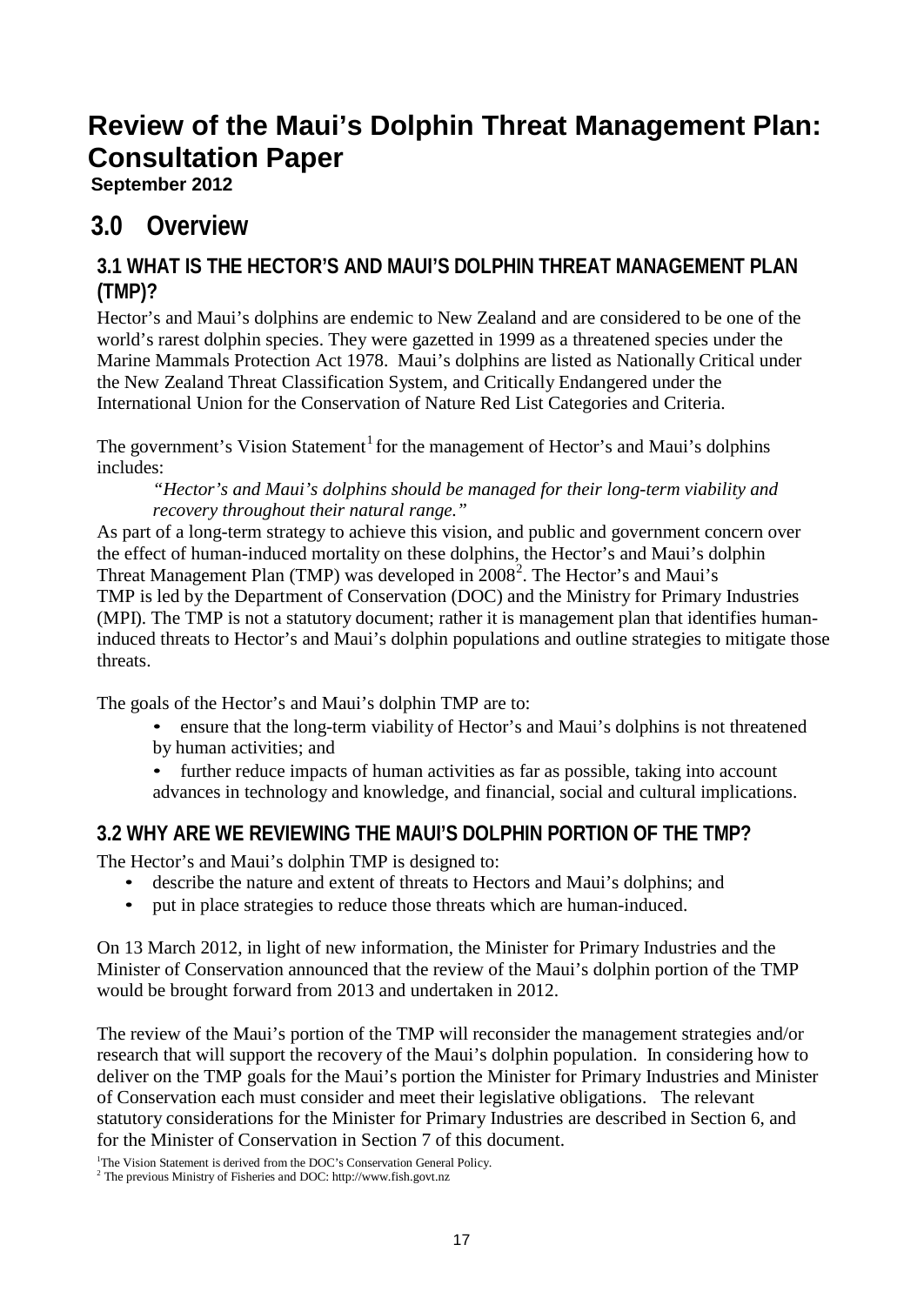#### **3.2.1 New information available**

#### *3.2.1.1 Maui's dolphin mortalities*

On 2 January 2012, a Hector's or Maui's dolphin died in a commercial set net off Cape Egmont, Taranaki ('the January mortality')<sup>3</sup>. The mortality was reported by the fisher to be a Hector's dolphin but the dolphin was not retained to confirm subspecies identity. It is however, not possible to visually distinguish between Hector's and Maui's dolphins. This mortality occurred outside of the area subject to fishing-related closures put in place during the 2008 TMP review.

On 26 April 2012, an unrelated dolphin stranding (cause of death was found to be natural) was discovered south of where the January mortality occurred (Kina Road Beach, near Opunake, Taranaki). DNA testing on this dolphin found it to be a Hector's dolphin.

Given the DNA findings from the Opunake stranding in April, the likely subspecies identity (a Hector's or Maui's dolphin) of the January mortality is equivocal.

#### *3.1.1.2 Maui's dolphin abundance estimate*

A new estimate of the population abundance of Maui's dolphins has been released by  $DOC^{4}$ . The abundance of Maui's dolphins' over 1 year of age is estimated to be 55 (with a 95 percent confidence that the number of dolphins over 1 year old is between 48 and 69).

An updated Potential Biological Removal (PBR) estimate was commissioned by DOC based on the new population abundance estimate<sup>5</sup>. The PBR analysis estimates the maximum number of dolphins, not including natural mortalities, which may be removed from a marine mammal stock while allowing that stock to reach or maintain its optimum sustainable population size with high probability<sup>6</sup>.

The updated PBR analysis estimates the Maui's dolphin population can sustain one humaninduced mortality every 10 to 23 years without impacting on its ability to rebuild to its optimum sustainable population size.

#### **3.2.2 Risk assessment report**

To support the review of the TMP, a risk assessment workshop was held in June 2012 with the purpose of identifying, analysing and evaluating all threats to Maui's dolphins found off the west coast of the North Island  $(WCNI)^7$ . All new information on Maui's dolphin biology and potential threats was evaluated and incorporated in the risk assessment workshop process, and was used to estimate the level of impact and corresponding risk posed by these threats, individually and collectively. The risk assessment scoring was conducted by an expert panel of domestic and international specialists in marine mammal science and ecological risk assessment. The method for the risk assessment involved five key steps: defining Maui's dolphin distribution, threat identification, threat characterisation including the spatial distribution of the threat, threat scoring, and subsequent analysis.

The outcome of the panel's threat scoring was used to assess the cumulative impact and associated population risk posed by all threats combined (and also disaggregated the impacts

<sup>&</sup>lt;sup>3</sup> Reported by-capture of a Hector's or Maui's dolphin off Taranaki: [Nov 2011-Jan 2012](http://www.doc.govt.nz/templates/openpage.aspx?id=125648) Incident Update.<br><sup>4</sup> Hamner et al (2012[\): http://www.doc.govt.nz/mauis-dolphin-abundance-estimate-report.pdf](http://www.doc.govt.nz/upload/documents/conservation/native-animals/marine-mammals/mauis-dolphin-abundance-estimate-report.pdf)<br><sup>5</sup> Wade et al Appendix

 $6$  Wade (1998).

 $\sqrt{7}$  Currey et al (2012).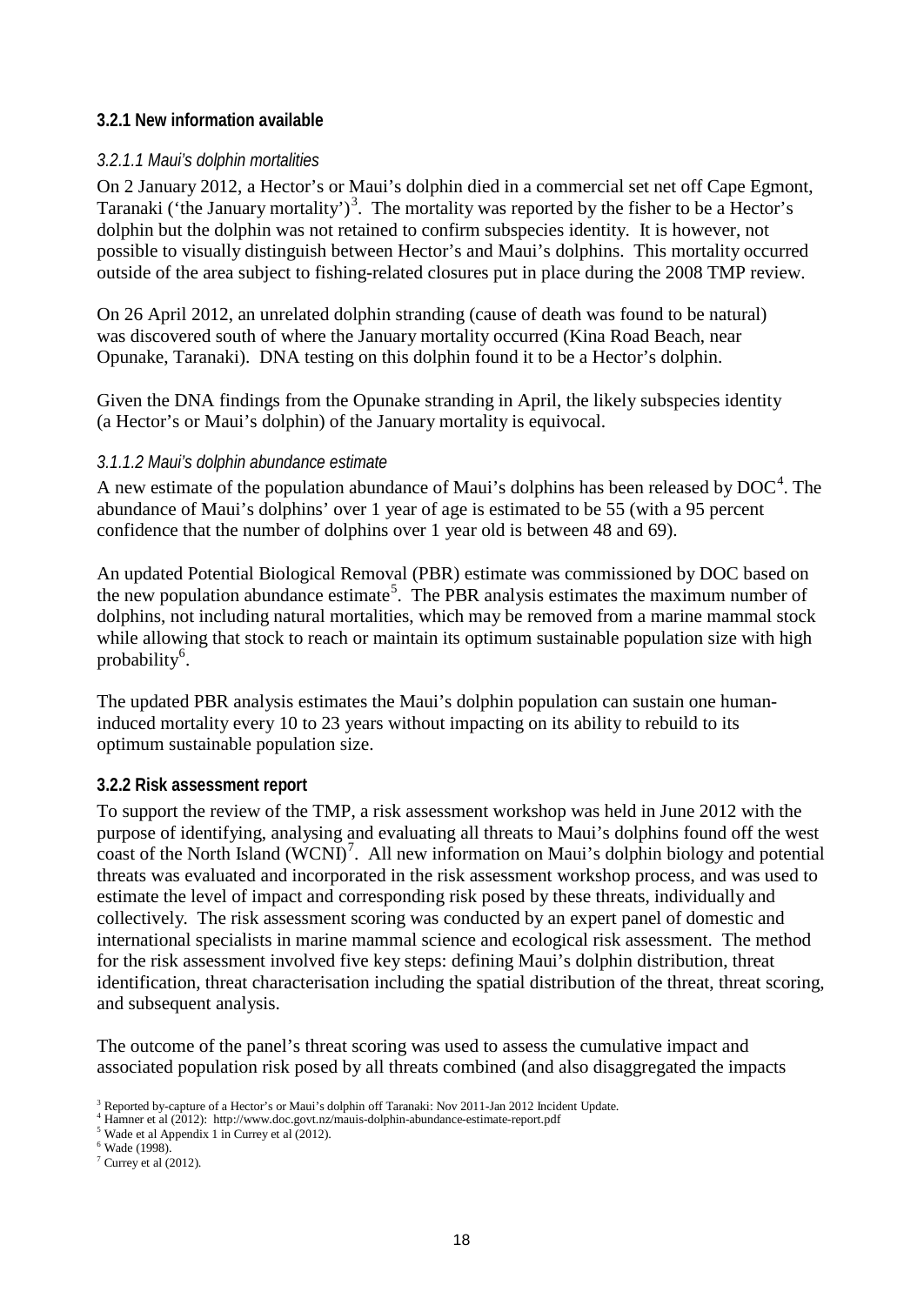of the respective threats) to identify those threats that pose the greatest risk to the Maui's dolphin. It also identified several threats that may have a low likelihood, but which, given the small population size of Maui's dolphins, may have detrimental consequences for the population. Further information on the risk assessment outcomes is discussed in Section 5.

## **3.3 SUMMARY OF MANAGEMENT OPTIONS AND OTHER TOOLS**

A range of management options has been developed for consideration to manage the effects of human-induced mortality on Maui's dolphins. It is acknowledged, that:

• The nature and extent of human-induced threats to Maui's dolphins is still highly uncertain, due to gaps in available information.

• Through the Marine Mammals Protection Act 1978, and a range of other legislative instruments and policies (outlined in Section 7), the Minister of Conservation can consider and seek to put in place measures that may be necessary to manage species recovery to a viable population size throughout its natural range.

• The Minister for Primary Industries may, after consultation with the Minister of Conservation, take such measures he or she considers are necessary to avoid, remedy, or mitigate the effects of fishing-related mortality on any protected species.

• A precautionary approach is available to the Minister for Primary Industries when considering the extent to which utilisation threatens the sustainability of a protected species population<sup>8</sup>.

MPI and DOC consider a combination of the tools available under the Fisheries Act 1996 and the Marine Mammals Protection Act 1978 will allow an integrated approach to the management of human-induced threats to the Maui's dolphin population. MPI and DOC consider an integrated approach is the best way to meet the goals of the review of the Maui's portion of the TMP.

A similar approach has been adopted in the past through the Hector's and Maui's TMP where both Acts were utilised to address and manage the fisheries-related and non-fishing-related risks, by MPI and DOC, respectively. It is recognised that MPI is better placed in terms of resourcing (primarily through fisheries officers and observers) to actively enforce and monitor any fishing restrictions. MPI control of fishing restrictions also removes regulatory duplication and any on the water confusion as to who enforces such restrictions. Although fishing restrictions could be put in place within a Marine Mammal Sanctuary under the Marine Mammals Protection Act 1978, for the purposes of the TMP it has been agreed by Ministers that fishing restrictions will be considered under the Fisheries Act 1996, which has stronger penalties and more capability for enforcement.

<sup>8</sup> The Court of Appeal (*Squid Fishery Management Co* v *Minister of Fisheries* (13 July 2004, CA39/04, para 79) has recognised that a precautionary approach is available to the Minister. The context of this case was the impact of squid fishing on the New Zealand sea lion population. This approach was followed by Mallon J in the High Court in 2009 when considering measures put in place to protect Hector's and Maui's dolphins (New Zealand Federation of Commercial Fishermen Inc et al v Minister of Fisheries and Chief Executive of Ministry of Fisheries High Court, Wellington, 23 February 2010, CIV 2008-485-2016, para 19).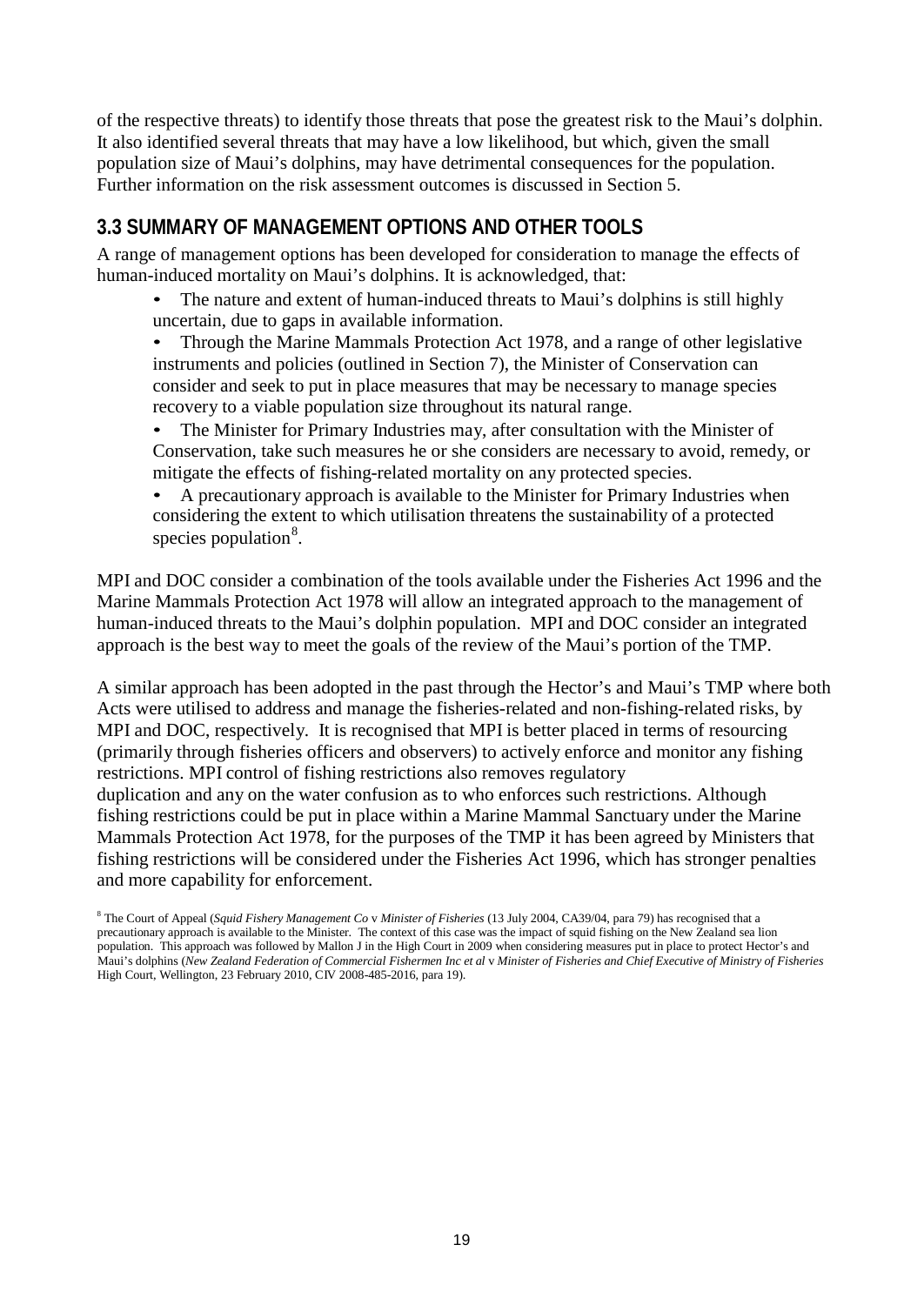## **3.3.1 Fishing-related threat management options**

Scientific and anecdotal information indicates fishing is the greatest known human-induced impact on Maui's dolphins. The risk of fishing-related mortality on Maui's dolphins is dependent on the degree to which fishing activity and Maui's dolphin distribution overlap. To address these risks a range of options to reduce the risk of fishing-related mortality for the Maui's dolphin population are considered, summarised below and explained in more detail in Section 6. For context on any place names referenced in the body of this paper, refer to Map 1 in Appendix 1.

|          | <b>Commercial and Amateur Set Netting (Coastal)</b>                                                                                                                |
|----------|--------------------------------------------------------------------------------------------------------------------------------------------------------------------|
| Option 1 | Status quo: Keep existing management, including the interim measures to:                                                                                           |
|          | retain the set net ban between 0 and 2 nautical miles offshore from Pariokariwa Point to<br>Hawera;                                                                |
|          | prohibit the use of commercial set nets between 2 and 7 nautical miles offshore from<br>$\bullet$<br>Pariokariwa Point to Hawera without an observer onboard, and: |
|          | pay for observer services costs with Crown-funding.                                                                                                                |
|          | The interim measures would be reviewed in 2015 to inform management going forward.                                                                                 |
| Option 2 | Keep existing management, and put the interim measures in place via regulation to:                                                                                 |
|          | retain the set net ban between 0 and 2 nautical miles offshore from Pariokariwa Point to<br>$\bullet$<br>Hawera;                                                   |
|          | prohibit the use of commercial set nets between 2 and 7 nautical miles offshore from<br>$\bullet$<br>Pariokariwa Point to Hawera without an observer onboard, and; |
|          | require observer services costs to be cost-recovered from industry beginning 1 October<br>2013.                                                                    |
| Option 3 | Extend the set net ban between 0 and 4 nautical miles offshore from Pariokariwa Point to<br>$\bullet$<br>Hawera.                                                   |
|          | Prohibit the use of commercial set nets between 4 and 7 nautical miles offshore from<br>$\bullet$<br>Pariokariwa Point to Hawera without an observer onboard.      |

|          | <b>Commercial and Amateur Set Netting (Harbours)</b>                                                                                                                                                                                                                                      |
|----------|-------------------------------------------------------------------------------------------------------------------------------------------------------------------------------------------------------------------------------------------------------------------------------------------|
| Option 1 | Status quo: Keep existing management.                                                                                                                                                                                                                                                     |
| Option 2 | Improve information on Maui's dolphin distribution and set net activity in the west coast North<br>Island harbours, with a focus in the Manukau Harbour.                                                                                                                                  |
| Option 3 | Extend the existing set net ban in the entrance of the Manukau Harbour further into the<br>$\bullet$<br>harbour.<br>Improve information on Maui's dolphin distribution and set net activity in the west coast<br>$\bullet$<br>North Island harbours, with a focus in the Manukau Harbour. |

|          | <b>Commercial Trawling</b>                                                                                                                                                                                                                                                                         |
|----------|----------------------------------------------------------------------------------------------------------------------------------------------------------------------------------------------------------------------------------------------------------------------------------------------------|
| Option 1 | Status quo: Keep existing management.                                                                                                                                                                                                                                                              |
| Option 2 | Put in place extensive monitoring coverage in the commercial trawl fishery between 2 and 7<br>nautical miles offshore from Maunganui Bluff to Pariokariwa Point.                                                                                                                                   |
| Option 3 | Extend the trawl ban from 2 and 4 nautical miles offshore from Kaipara Harbour to Kawhia<br>$\bullet$<br>Harbour.<br>Put in place extensive monitoring coverage in the commercial trawl fishery between 2 and 7<br>$\bullet$<br>nautical miles offshore from Maunganui Bluff to Pariokariwa Point. |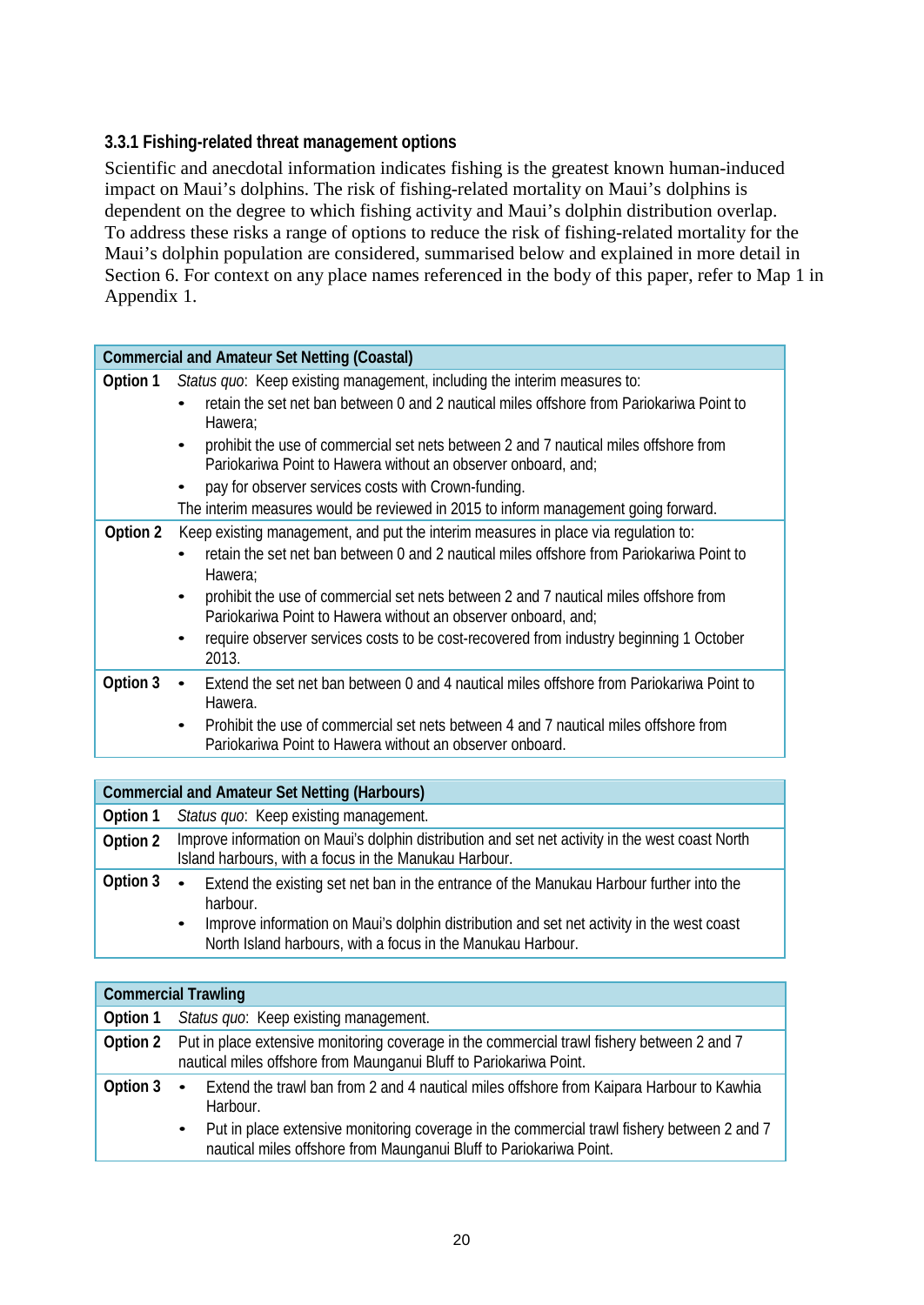MPI also discusses additional sustainability measures that may support reducing the risk of fishing-related mortality on the Maui's dolphin population. These additional measures would be considered in conjunction with the broader options discussed above where they may further mitigate the potential fishing-related impacts on dolphins while allowing for the use of fisheries resources. The options discussed include:

(1) Fishing gear exemptions:

o Exclude some fishing methods from the set net prohibitions if they are likely to avoid, remedy or mitigate any adverse effects of fishing on the Maui's dolphin population.

o For example, exclude the activity of ring netting from the set net prohibitions in the Manukau Harbour, and other WCNI harbours.

(2) Finer spatial-scale reporting requirements for commercial set net fishers:

o Improve information on the distribution and intensity of fishing effort in areas of potential overlap with Maui's dolphin distribution.

o For example, require commercial set net fishers to report the start and end position of each set net they deploy.

(3) Changes to fishing behaviour practices:

o Consider changes to fishing behaviour or practices that are likely to avoid, remedy or mitigate any adverse effects of fishing on the Maui's dolphin population.

- o For example:
	- reduce the total length and/or number of set nets that can be deployed at any one time,
		- introduce seasonal closures in the commercial and amateur set net fishery, and/or
	- **If** introduce maximum headline heights for trawl nets.

Section 6 of this document provides more detail of each of these options.

#### **3.3.2 Non-fishing-related threat management options**

While fishing-related threats are the greatest known human-induced impact on Maui's dolphins, they are not the only potential source of impact. The risk assessment workshop held in June 2012 suggested that each of the non-fishing-related human-induced threat had between 30% and 60% likelihood of exceeding the PBR, even in the absence of all other threats<sup>9</sup>. To reduce the risk to Maui's dolphins from these threats a range of options are proposed, summarised below and explained in more detail in Section 7.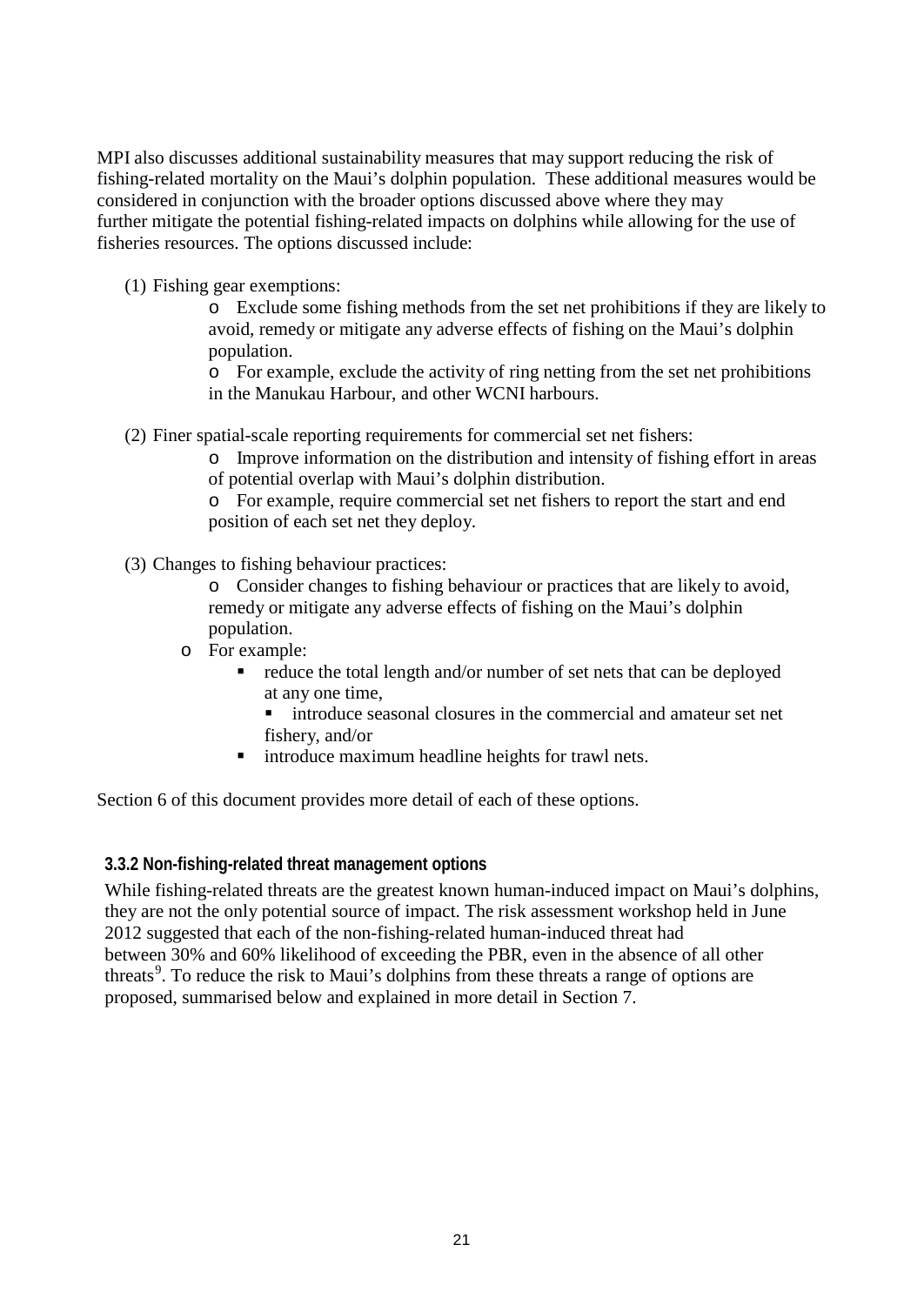| West Coast North Island (WCNI) Marine Mammal Sanctuary (MMS) Variation |  |
|------------------------------------------------------------------------|--|
|                                                                        |  |

| <b>MMS Option 1</b> | Status quo    | No MMS variation                                                               |
|---------------------|---------------|--------------------------------------------------------------------------------|
| <b>MMS Option 2</b> | MMS extension | Extension of the WCNI MMS south to Hawera and offshore to<br>12 nautical miles |

**Options to reduce risk to Maui's dolphins from Seismic Surveying (SS), \*option can be implemented in conjunction with any of the other options. See also Figure 7.1.**

| SS Option 1                  | Status quo                                                                       | Reliance on the Code of Conduct for seismic survey<br>operations (the Code) and the existing MMS regulations.                                                          |
|------------------------------|----------------------------------------------------------------------------------|------------------------------------------------------------------------------------------------------------------------------------------------------------------------|
| SS Option 2a                 | <b>Current Sanctuary</b><br>+ seismic<br>restrictions<br>consistent with<br>Code | Maintaining the current sanctuary boundaries plus variation of<br>the legal restrictions on seismic surveying within the MMS to<br>be consistent with the Code.        |
| SS Option 2b                 | <b>Current Sanctuary</b><br>+ Seismic<br>prohibition                             | Maintaining the current sanctuary boundaries plus a<br>prohibition on seismic surveying operations within the MMS.                                                     |
| SS Option 3a                 | <b>Extension of MMS</b><br>+ extension of<br>seismic<br>restrictions             | Extend the MMS south to Hawera and offshore 12 nm plus<br>extending the existing legal restrictions on seismic surveying<br>operations within the MMS.                 |
| SS Option 3b                 | <b>Extension of MMS</b><br>+ seismic<br>restrictions<br>consistent with<br>Code  | Extend the MMS south to Hawera and offshore 12 nm plus a<br>variation of the legal restrictions on seismic surveying within<br>the MMS to be consistent with the Code. |
| SS Option 3c                 | <b>Extension of MMS</b><br>+ Seismic<br>prohibition                              | Extend the MMS south to Hawera and offshore 12 nm plus a<br>prohibition on seismic surveying operations within the MMS.                                                |
| SS Option 4                  | Stand-along<br>Regulations                                                       | Develop stand-alone regulations under the Marine Mammals<br>Protection Act to regulate seismic operations.                                                             |
| SS Option 5<br>(additional)* | Prohibit petroleum<br>mining                                                     | Prohibition of petroleum mining throughout the MMS. This<br>option could be implemented in addition to one of the options<br>1 to 4 above.                             |

 $9$  Currey et al (2012).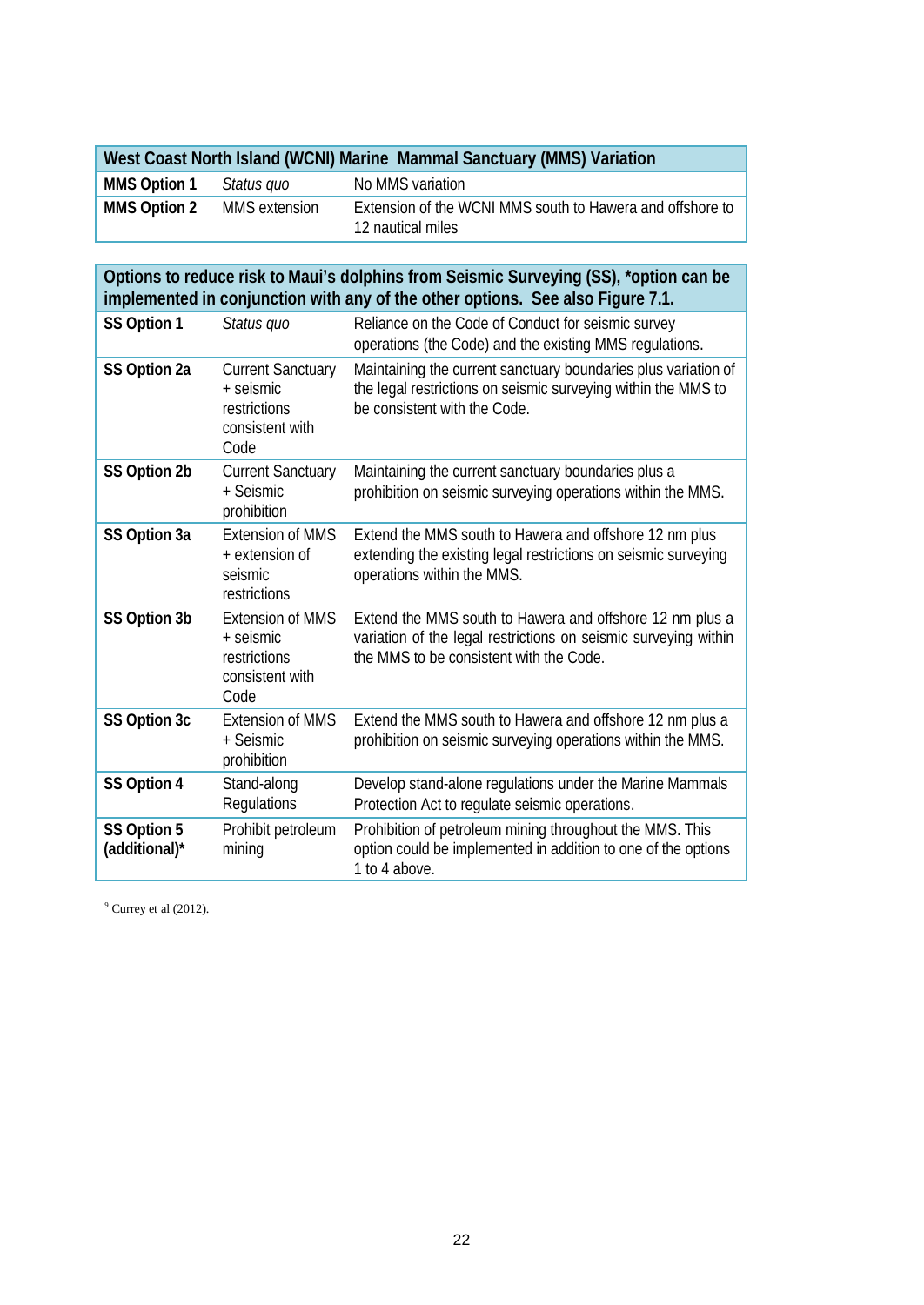## **Options to reduce risk to Maui's dolphins from Seabed Mineral Exploitation (SME), \*option can be implemented in conjunction with any of the other options. See also**

| Figure 7.2.                          |                                                                                                     |                                                                                                                                                                                                    |
|--------------------------------------|-----------------------------------------------------------------------------------------------------|----------------------------------------------------------------------------------------------------------------------------------------------------------------------------------------------------|
| <b>SME Option 1</b>                  | Status quo                                                                                          | No change in MMS Restrictions in specified areas (4 nm<br>core distribution area; 2 nm elsewhere).                                                                                                 |
| <b>SME Option 2a</b>                 | <b>Current Sanctuary</b><br>+ offshore limit 4<br>nautical miles                                    | Maintain the current sanctuary boundaries plus extending<br>the current mining restrictions to 4 nm offshore within the<br>entire sanctuary.                                                       |
| <b>SME Option 2a</b>                 | <b>Current Sanctuary</b><br>+ offshore limit 7<br>nautical miles                                    | Maintain the current sanctuary boundaries plus extending<br>the current mining restrictions to 7 nm offshore within the<br>entire sanctuary.                                                       |
| <b>SME Option 2c</b>                 | <b>Current Sanctuary</b><br>+ depth contour<br>offshore limit                                       | Maintain the current sanctuary boundaries plus extending<br>the current mining restrictions to a suitable depth contour<br>along the length of the entire sanctuary.                               |
| <b>SME Option 3a</b>                 | <b>Extension of MMS</b><br>+ extension of<br>mining restrictions<br>to 2nm offshore                 | Extend the MMS south to Hawera and offshore to 12 nm<br>plus extending the current mining restrictions to 2 nm<br>offshore throughout the extension.                                               |
| <b>SME Option 3b</b>                 | <b>Extension of MMS</b><br>+ extension of<br>mining restrictions<br>to 4nm offshore                 | Extend the MMS south to Hawera and offshore to 12 nm<br>plus extending the current mining restrictions to 4 nm<br>offshore within the entire sanctuary.                                            |
| <b>SME Option 3c</b>                 | <b>Extension of MMS</b><br>+ extension of<br>mining restrictions<br>to 7 nautical miles<br>offshore | Extend the MMS south to Hawera and offshore to 12 nm<br>plus extending the current mining restrictions to 7 nm<br>offshore within the entire sanctuary.                                            |
| <b>SME Option 3d</b>                 | <b>Extension of MMS</b><br>+ extension of<br>mining restrictions<br>to depth contour                | Extend the MMS south to Hawera and offshore to 12 nm<br>plus extending the current mining restrictions to a suitable<br>depth contour along the length of the entire sanctuary.                    |
| <b>SME Option 4</b><br>(additional)* | Moratorium on<br>active mining                                                                      | Moratorium on the active seabed mineral mining phase<br>within the MMS, for the 5 year duration of the TMP. This<br>option could be implemented in addition to one of the<br>options 1 to 3 above. |
| <b>SME Option 5</b>                  | Code of Conduct                                                                                     | Develop a Code of Conduct for seabed minerals<br>exploitation similar to that for seismic surveying.                                                                                               |

|             |                                          | Options to reduce risk to Maui's dolphins from Commercial Marine Mammal Tourism<br>(CT), *option can be implemented in conjunction with any of the other options                                                                                     |
|-------------|------------------------------------------|------------------------------------------------------------------------------------------------------------------------------------------------------------------------------------------------------------------------------------------------------|
| CT Option 1 | Status quo                               | No regulatory change.                                                                                                                                                                                                                                |
| CT Option 2 | Moratorium under<br>the MMPR             | A moratorium on commercial marine mammal tourism permits<br>under the Marine Mammals Protection Regulations (MMPR)<br>targeting Maui's dolphins.                                                                                                     |
| CT Option 3 | <b>Restrictions within</b><br><b>MMS</b> | No commercial tourism targeting Maui's dolphins.<br>$\bullet$<br>No swimming with Maui's dolphins.<br>$\bullet$<br>10 minute time limit for opportunistic viewing for<br>$\bullet$<br>recreational boats, in addition to observing MMPR<br>18 to 20. |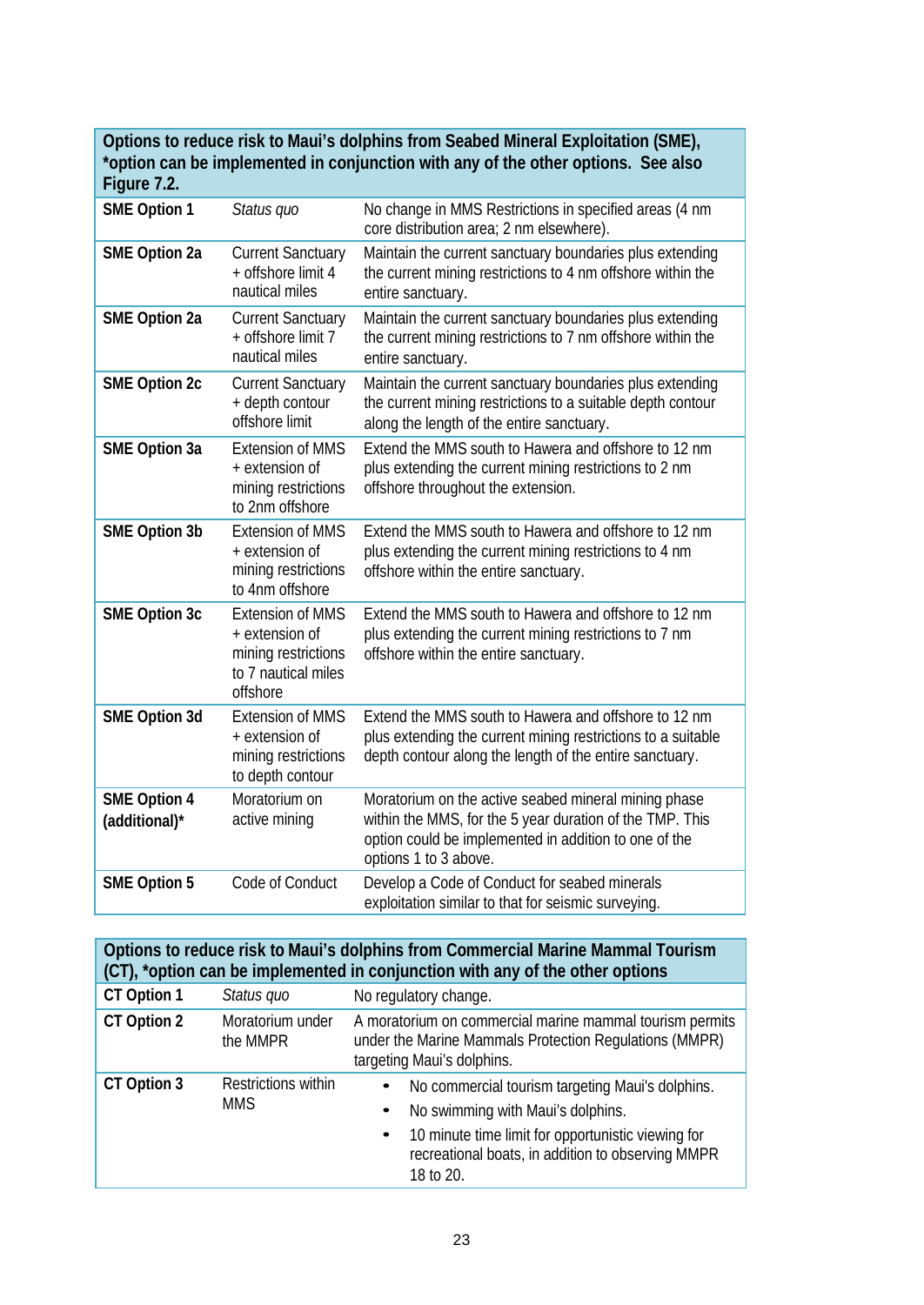| CT Option 4<br>(additional)* | Increased<br>engagement and<br>compliance | Increase education on MMPR 18 to 20; increase compliance<br>and monitoring of marine mammal tourism in Maui's dolphins<br>range.                                                                                |
|------------------------------|-------------------------------------------|-----------------------------------------------------------------------------------------------------------------------------------------------------------------------------------------------------------------|
|                              |                                           |                                                                                                                                                                                                                 |
|                              |                                           | Options to reduce risk to Maui's dolphins from Commercial Shipping (CS)                                                                                                                                         |
| CS Option 1                  | Status quo                                | No additional measures for commercial shipping.                                                                                                                                                                 |
| CS Option 2                  | <b>PSSA</b>                               | Submission to International Maritime Organisation seeking<br>Particularly Sensitive Sea Area (PSSA) designation, with<br>measures such as heightened navigational controls or<br>prohibition of all discharges. |
| CS Option 3                  | ATRA                                      | Submission to International Maritime Organisation seeking<br>Area to Be Avoided (ATBA) designation.                                                                                                             |

| Options to reduce risk to Maui's dolphins from Marine Spills (Oil & Harmful Substance) |
|----------------------------------------------------------------------------------------|
| (MS). A range of options could be implemented together.                                |

| <b>MS Option 1</b> | Status quo                   | No additional action taken.                                                                                                                                                                                   |  |
|--------------------|------------------------------|---------------------------------------------------------------------------------------------------------------------------------------------------------------------------------------------------------------|--|
| <b>MS Option 2</b> | Actively monitored<br>zone   | Using Automatic Identification System (AIS) technology for<br>vessel related compliance purposes and to reduce risk of<br>accidents that could cause oil and other spills in Maui's<br>dolphins range.        |  |
| <b>MS Option 3</b> | DOC involvement<br>with OPAC | Active involvement in the Oil Pollution Advisory Committee<br>(OPAC) to ensure that response planning includes<br>consideration of Maui's dolphins.                                                           |  |
| <b>MS Option 4</b> | DOC involvement<br>with OWR  | Increased involvement with Massey University Oiled Wildlife<br>Response (OWR) Team to ensure increased collaboration in<br>responses and identification of research gaps, with respect to<br>Maui's dolphins. |  |

**Options to reduce risk to Maui's dolphins from Land-based Activities and Coastal Development (CD). A range of options could be implemented together.**

| CD Option 1 | Maui's dolphins<br>considered in<br>resource consent<br>applications          | Advocating for Maui's/Hector's dolphin protection when<br>consulted on any relevant resource consent applications.                                                                                          |  |
|-------------|-------------------------------------------------------------------------------|-------------------------------------------------------------------------------------------------------------------------------------------------------------------------------------------------------------|--|
| CD Option 2 | Engagement with<br>Territorial<br>Authorities and<br><b>Regional Councils</b> | Engaging with Territorial Authorities and Regional Councils<br>during planning processes and reviews of plans to ensure<br>adequate regard is given throughout known and potential<br>Maui's dolphin range. |  |
| CD Option 3 | NZCPS and CMS<br>revision                                                     | Amending provisions in the New Zealand Coastal Policy<br>Statement (NZCPS) and Conservation Management<br>Strategies (CMS)s which direct councils to identify and<br>protect Maui's dolphin habitat.        |  |
| CD Option 4 | Awareness in<br>RMA process                                                   | Ensuring that teams responsible for Resource Management<br>Act (RMA) consent processing are aware of the potential<br>impacts of proposed activities on Maui's dolphins.                                    |  |
| CD Option 5 | Liaison regarding<br>pollution                                                | Identify sources of pollution that could threaten Maui's<br>dolphins and promote appropriate controls to the<br>administering bodies.                                                                       |  |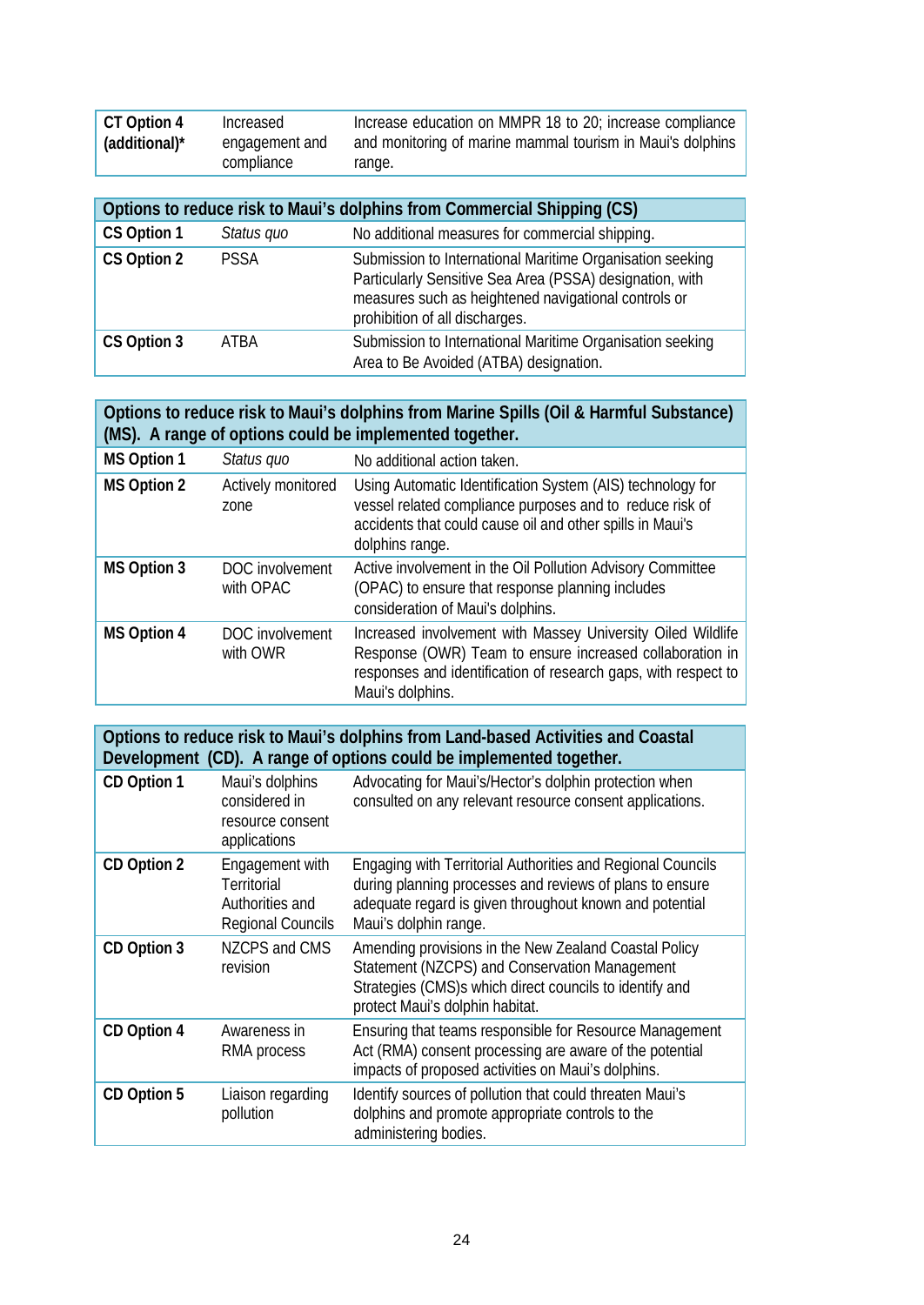**Options to reduce risk to Maui's dolphins from Thundercat Racing (TR). A range of options could be implemented together.**

| TR Option 1 | 'Soft-start' concept similar to seismic surveying, gradually building up noise levels<br>prior to the start of races to give dolphins the opportunity to leave the area. |
|-------------|--------------------------------------------------------------------------------------------------------------------------------------------------------------------------|
| TR Option 2 | Specified practice areas/times.                                                                                                                                          |
| TR Option 3 | Posting of observers to look out for Maui's dolphins.                                                                                                                    |
| TR Option 4 | Aerial observation of areas prior to race start to ensure no dolphins are in the area.                                                                                   |

## **Options to reduce risk to Maui's dolphins from Surf Life Saving events (SLS). Both options could be implemented together.**

| SLS Option 1 | Ongoing engagement with Surf Life Saving clubs looking at educational options.                     |
|--------------|----------------------------------------------------------------------------------------------------|
| SLS Option 2 | Utilising observers during competitions and/or training events to look out for Maui's<br>dolphins. |

#### **Options to reduce risk to Maui's dolphins from Recreational boating (RB). A range of options could be implemented together.**

| <b>RB Option 1</b> | Promotion and enforcement of the Marine Mammals Protection Regulations.                                                                                                                                            |
|--------------------|--------------------------------------------------------------------------------------------------------------------------------------------------------------------------------------------------------------------|
| RB Option 2        | Development of appropriate advocacy tools to support community engagement<br>work.                                                                                                                                 |
| RB Option 3        | Targeted advocacy over summer months when recreational boaters are most<br>active.                                                                                                                                 |
| <b>RB Option 4</b> | Working with Maritime New Zealand and other boating interest groups (such as<br>Coastguard, regional safe-boat forums, harbourmaster interest groups and boat<br>shows) to effectively engage the target audience. |

#### **Options to reduce risk to Maui's dolphins from Scientific Research (SR). A range of options could be implemented together.**

| SR Option 1 | Regular engagement and training with scientists and DOC staff regarding best<br>practice techniques for use on Hector's and Maui's dolphins.                      |
|-------------|-------------------------------------------------------------------------------------------------------------------------------------------------------------------|
| SR Option 2 | Ensuring anyone undertaking research is appropriately qualified.                                                                                                  |
| SR Option 3 | Strict adherence to current legislation and standard operating procedures.                                                                                        |
| SR Option 4 | Developing stricter risk assessment protocols regarding permit processing.                                                                                        |
| SR Option 5 | Research undertaken is quided by research priorities and a researching planning<br>process (Section 8.1 for more details of options regarding research planning). |
| SR Option 6 | Any research granted a permit has to be able to demonstrate clear benefits for the<br>population and the gains MUST outweigh the risk.                            |

## **Options to reduce risk to Maui's dolphins from Disease (D). A range of options could be implemented together.**

| D Option 1 | Ongoing necropsy of Maui's dolphins found beachcast to determine incidence of<br>disease, including Toxoplasma gondii.                                                                                     |
|------------|------------------------------------------------------------------------------------------------------------------------------------------------------------------------------------------------------------|
| D Option 2 | Research to understand the origin of Toxoplasma gondii, the impacts of it on the<br>population, and whether there are ways to mitigate against it (see research,<br>Section 8.2.1.2, for further details). |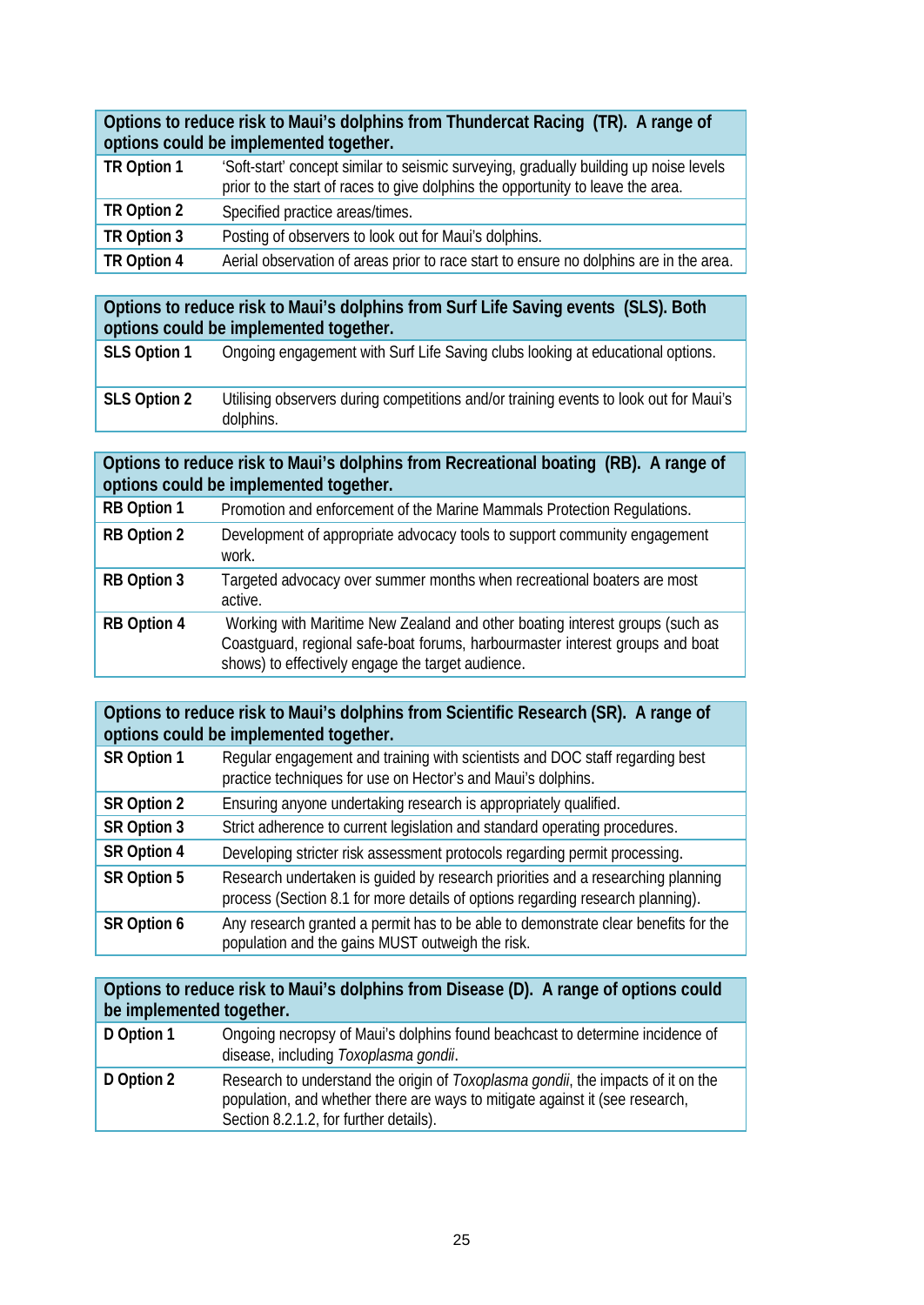| D Option 3 | Engagement with stakeholder groups to raise awareness and encouraging safe       |
|------------|----------------------------------------------------------------------------------|
|            | practices to minimise the occurrence of Toxoplasma gondii getting into waterways |
|            | and the sea.                                                                     |

## **3.4 RESEARCH, MONITORING, AND COLLABORATION**

## **3.4.1 Research**

MPI and DOC propose to develop an annual planning and review process to provide a more systematic procedure for determining future research and monitoring requirements to support management of the Maui's dolphin.

The annual planning and review process would:

- Develop an ongoing review framework for an overarching strategy for research, monitoring and collaboration.
- Review the current management questions of both DOC and MPI to identify and prioritise the key information needs to aid future management decisions.

• Develop an adequate programme for monitoring the population and compliance of any mitigation measures, noting that due to small population size of the Maui's dolphin it will be difficult to reliably assess the effectiveness of current management measures.

- Outline approaches to address the information needs to assist DOC and MPI in developing research proposals or monitoring programmes for the following year(s).
- Review the performance (that is quality, deliverables, and targets) of any research projects and monitoring programmes that were undertaken and/or completed in the current year.

## **3.4.2 Monitoring**

MPI proposes to continue 100 percent observer coverage in the set net fishery off the Taranaki coast between Pariokariwa Point and Hawera, as well as work with industry to develop an extensive monitoring programme in the WCNI trawl fishery.

MPI will also continue to work on compliance, and act on information from the public to determine where compliance with both mandatory and voluntary mitigation measures need to be improved.

DOC proposes to use a combination of boat and aerial surveys, community engagement programme and commercial fisher liaison programme to continue to improve information on Maui's dolphin distribution off the WCNI.

MPI and DOC propose the annual planning and review process for research also be used as a tool to develop effective and targeted monitoring programmes where information is most required.

#### **3.4.3 Collaboration**

#### *3.4.3.1 Iwi Partnerships*

MPI and DOC recognise their statutory and regulatory obligations to Māori and the important contribution made by tangata whenua to fisheries and non-fisheries management, and the wider environment.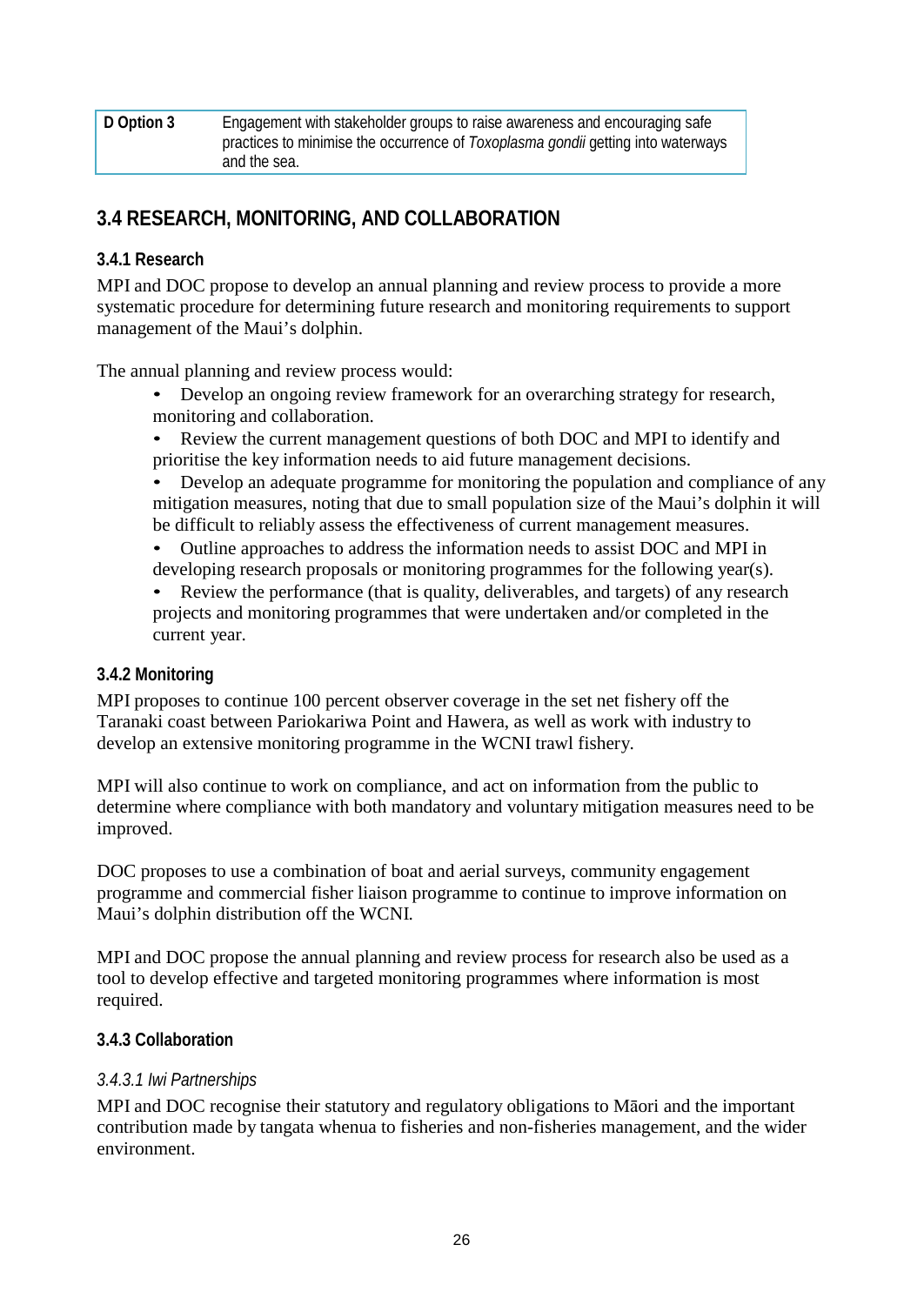The Fisheries Act 1996 provides for input and participation, consultation and regard to Kaitiakitanga. Section 4 of the Conservation Act 1987 recognises the obligations of the Crown to Māori as Treaty of Waitangi partners, providing the basis for government (among other objectives) to enable whānau, hapū and iwi to fulfil their kaitiakitanga responsibilities towards Maui's dolphin, as one part of a broader responsibility for protecting the health of the marine environment.

MPI and DOC are seeking input from tangata whenua into the development, review and implementation of the TMP and encourage participation by whānau, hapū and iwi into the active protection of Maui's dolphins.

## *3.4.3.2 Other stakeholders*

Furthermore, DOC and MPI consider the review of the TMP as providing a platform for all stakeholders to engage and take action to reduce threats to Maui's dolphins. To support this discussion DOC and MPI have listed some suggestions for various groups that share an interest in protecting this unique subspecies. Collaborative projects or initiatives may be possible where these groups have a shared interest in a region or on a particular activity. For example, there is uncertainty about Maui's dolphin distribution and use of the WCNI harbours, but the harbours and catchments are areas of intensive use in which tangata whenua and various stakeholder bodies have an interest.

Suggestions for collaboration include:

- Report sightings and strandings of dolphins.
	- Review the named research priorities, comment on their suitability and undertake or support projects where possible.
- Provide input into the research planning process.
- Help develop better tools for reporting sightings or raising public awareness.
	- Seek opportunities to collaborate with others, government, industry, community groups, whānau, hapū and iwi to increase the capacity of research.

## **3.5 IMPLEMENTATION**

The updated Maui's portion of the Hector's and Maui's dolphin TMP will outline the management framework for managing human-induced threats to Maui's dolphins. The plan will outline: the biological characteristics, the vulnerability of the species to human-induced threats and provide a characterisation of those threats, the management measures in place to reduce the risk of human-induced mortality, and research and monitoring sections that provide both a framework for gathering and reviewing new information to update the plan.

The Minister for Primary Industries will consider all submissions and best available information on fishing-related-threats and the Minister of Conservation will consider all submissions and best available information on non-fishing-related threats. The Ministry for Primary Industries will, after consultation with the Minister of Conservation, decide on what management measures will be put in place to address fishing-related threats. The Minister of Conservation will decide what management measures will be put in place to address non- fishing-related threats.

The Minister for Primary Industries and Minister of Conservation can choose different management measures for each type of fishing or non-fishing-related threat, respectively, and could also choose to bring in measures immediately or over time. The Minister for Primary Industries decision(s) to address fishing-related threats will be based on the level of risk they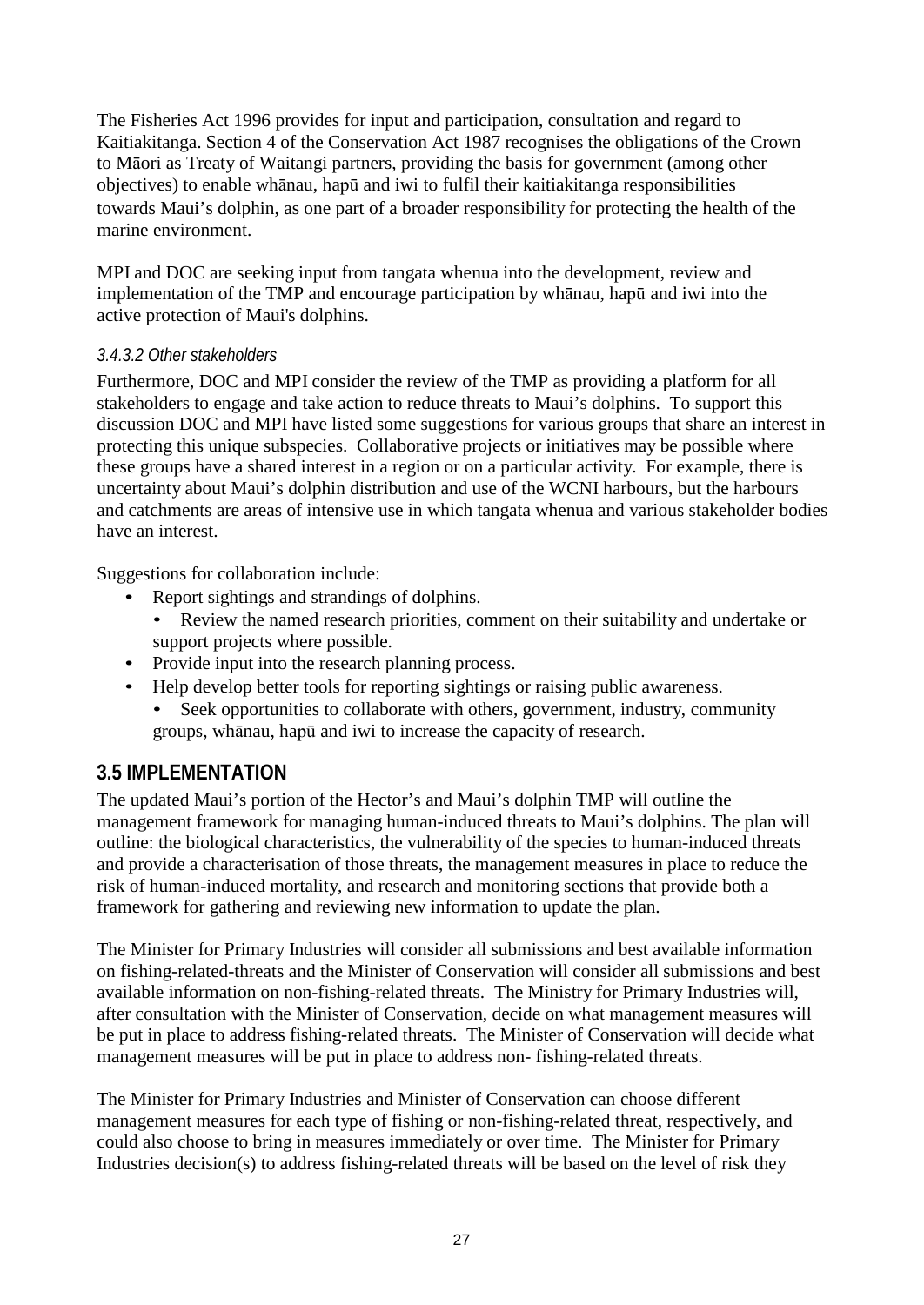consider appropriate for the Maui's dolphin population as a whole. Likewise for the Minister of Conservation who will choose management measures to address non-fishing-related threats.

Increased levels of monitoring (for example, observer coverage and/or electronic monitoring on fishing vessels) and research will be recommended to analyse the effectiveness of any management measures.

The resulting TMP for Maui's dolphins will contain those management measures agreed to by Ministers and will be available in 2013. The TMP will be of five years' duration and aspects such as the research and monitoring programmes will be subject to ongoing, annual review. As new information comes to light, the TMP may be modified at any stage to better reflect current understanding.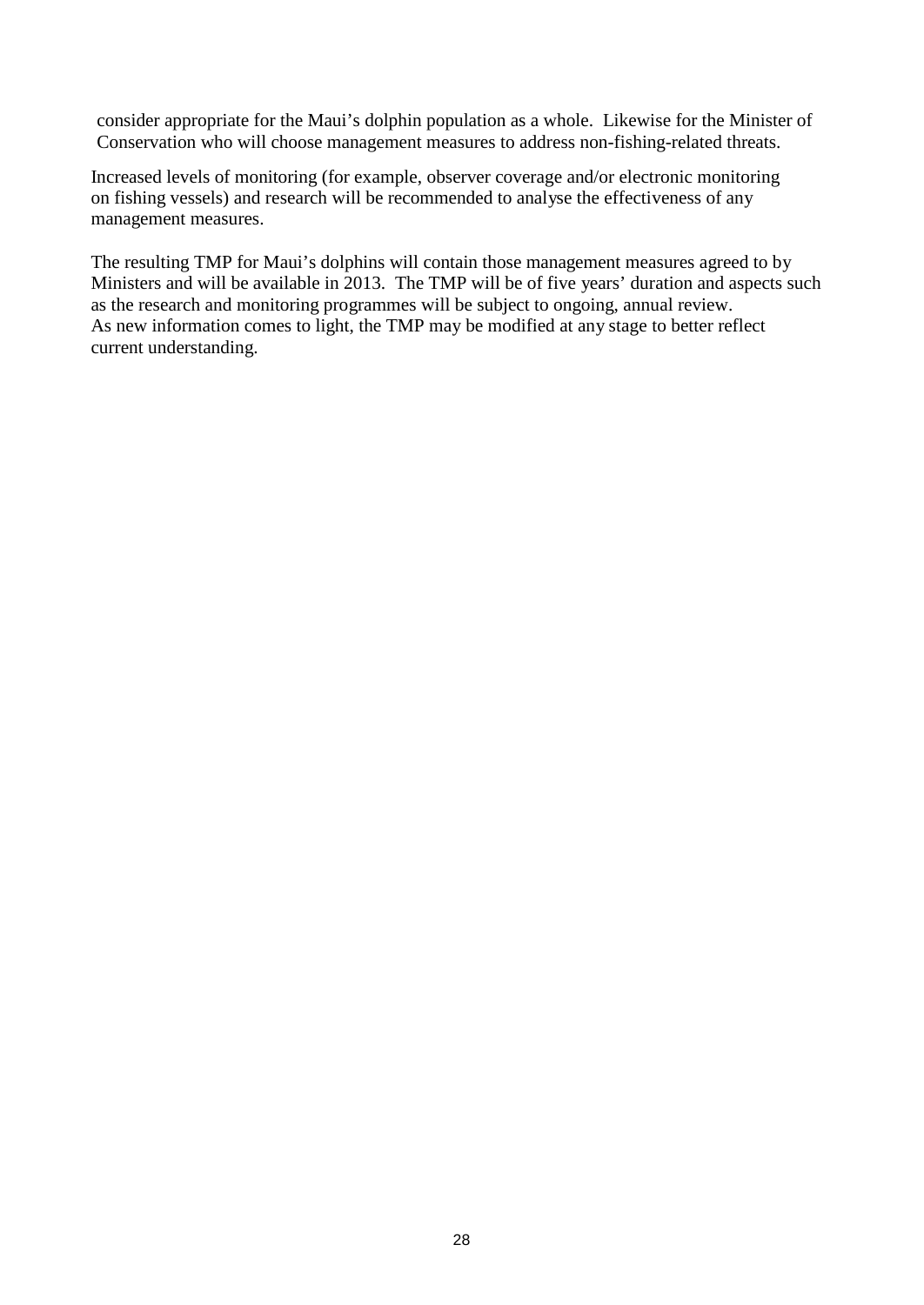

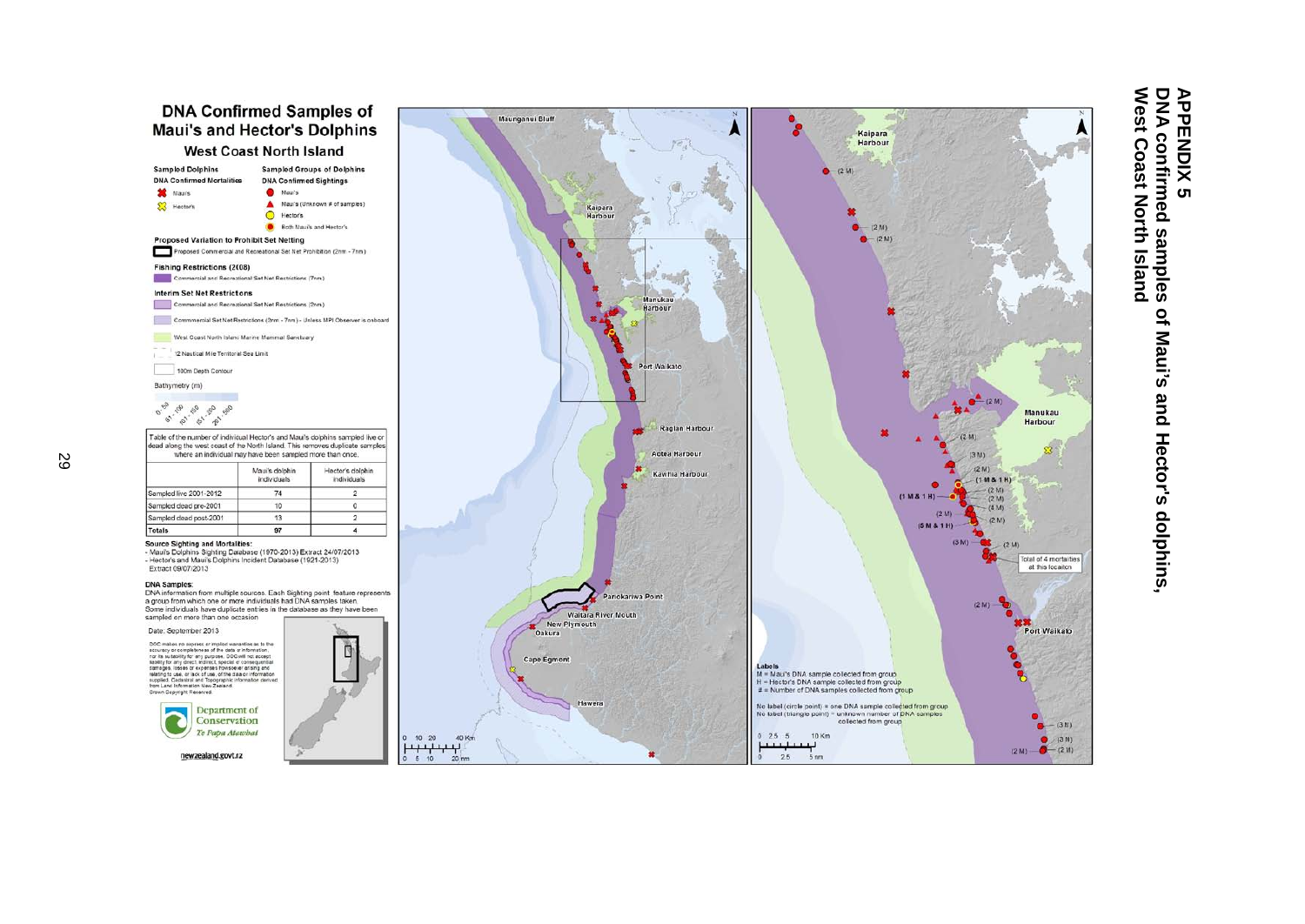## **APPENDIX 6 Maui's and Hector's dolphin sightings, west coast North Island, 1970-2013**

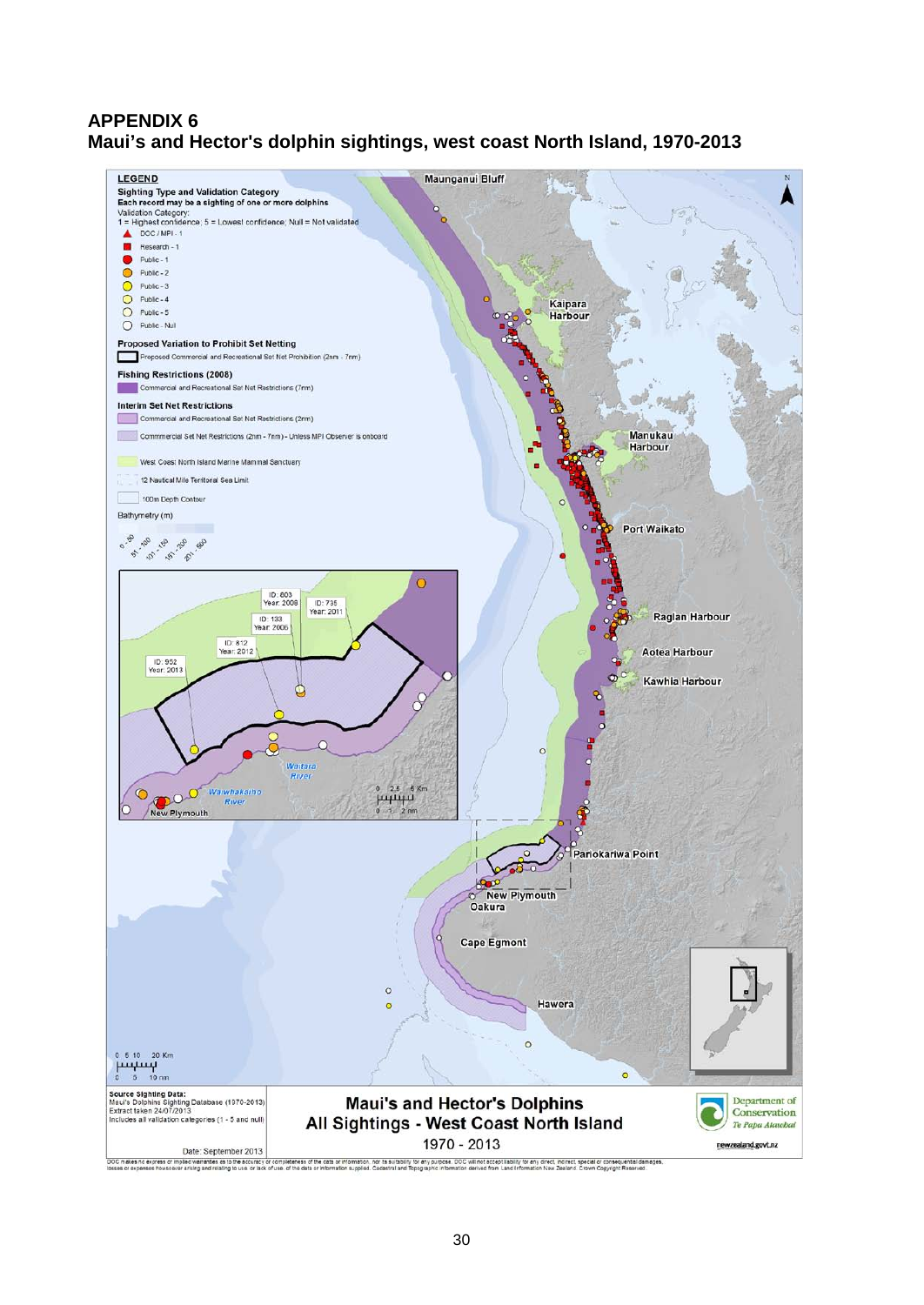#### **APPENDIX 7 Map showing the West Coast North Island Marine Mammal Sanctuary** Source: DOC website

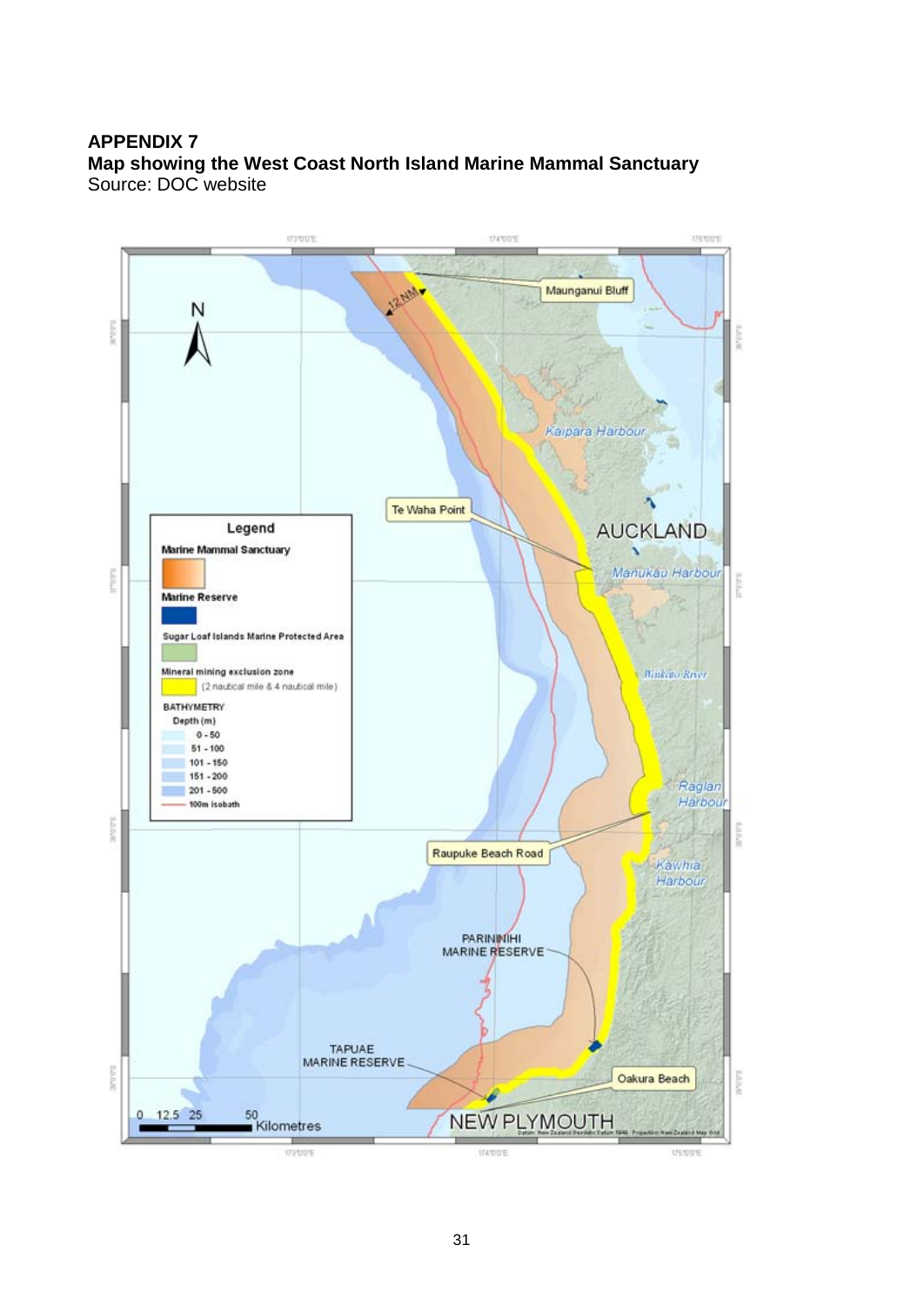#### **APPENDIX 8**

## **Map showing the current set net and trawl restrictions and prohibitions off the west coast of the North Island**

Source: MPI



Te Kilasanatangan Antarana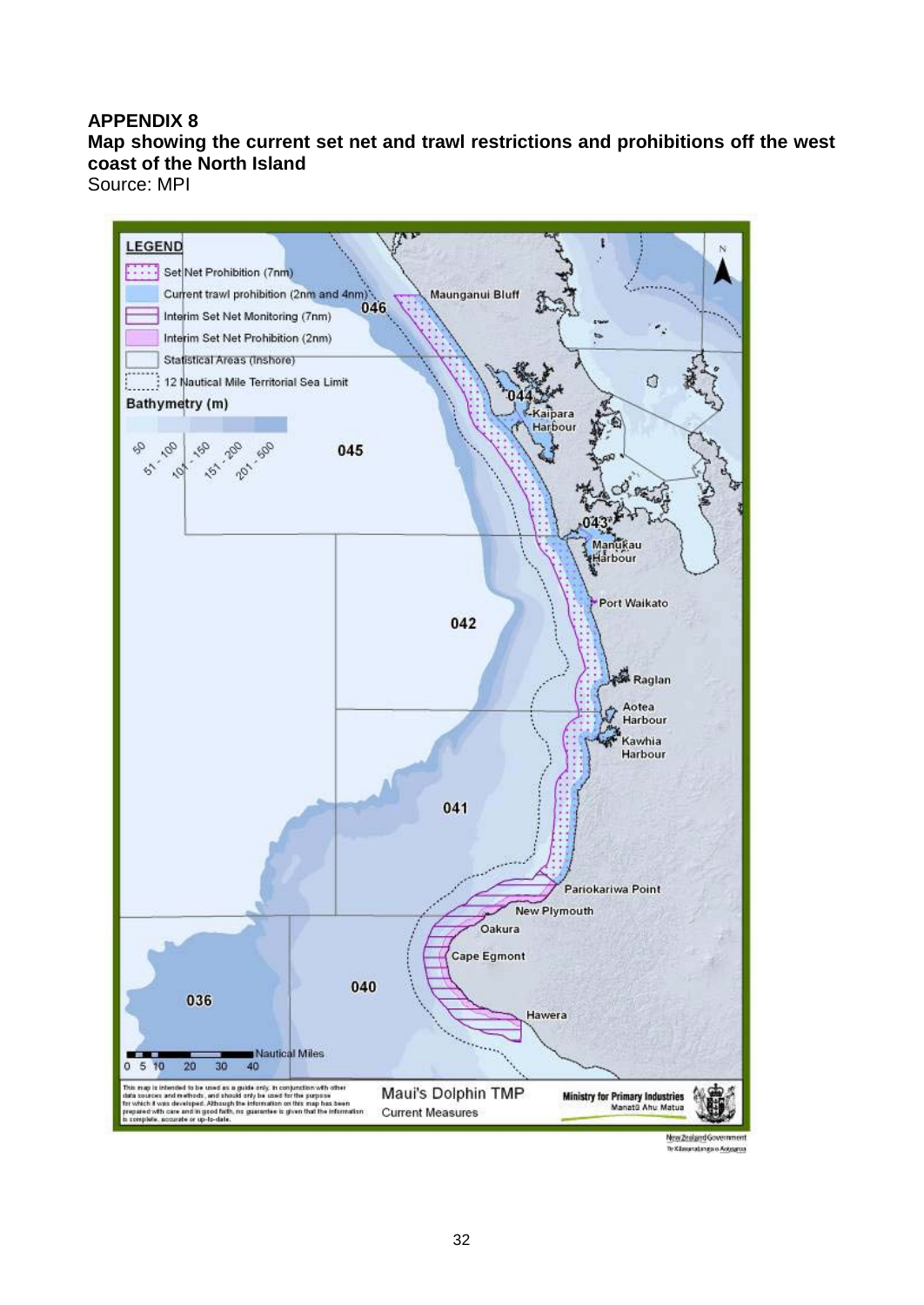## **APPENDIX 9 Summary of new information since August 2012**

#### **New public sightings information**

- 1. DOC administers a sightings database for Maui's dolphins, which contains data predominantly from 1970 to the present. It is a 'living' database and is updated as sightings are received and as sightings undergo a validation process (refer Appendix 9).
- 2. In June 2012, to improve the accessibility of sightings data through an overall national database, WWF and DOC initiated a process to merge databases and validation processes. The current validation system is a 5 point scale, with 1-3 considered reliable sightings, and 4 and 5 not reliable.
- 3. Since consultation on the Threat Management Plan in late 2012, there has been a summer season of sightings data, and work on merging the databases has taken place. This led to the following changes occurring in the database:
	- (a) Sightings from the old WWF validation system have been converted to the current system, so some sightings between 2007 and 2012 which previously had no validation in the database, now have a validation score;
	- (b) Recent sightings that had not been validated by August 2012 have since been validated and have been updated accordingly;
	- (c) New sightings received since August 2012 have been added to the database, along with validation scores where validation has been assigned.
- 4. There are five sightings between Pariokariwa Point and Hawera that are further than 2 nautical miles offshore (**Appendix 10**). Two of these sightings are unchanged since consultation, two have had a validation score assigned after consultation, and one is a new sighting since August 2012:
	- (a) A sighting made by an ex-DOC staff member in 2006, when working on the Pohokura oil rig. The sighting was approximately 4.4 nautical miles offshore. A validation interview was conducted and was scored a 2. Note: this sighting was available on the DOC website during consultation but had not been assigned a validation at that stage;
	- (b) A sighting made in 2008 that came in from the WWF database, was also from the Pohokura oil rig, estimating the dolphins to be approximately 4.7 nautical miles offshore. In the process of merging the databases, interview notes were requested for this sighting. While a validation interview was carried out, it was with the supervisor of the person who sighted the dolphin, who was unable to provide enough information to adequately validate the sighting. It was scored a 5. Note: this sighting was available on the DOC website during consultation but had not been assigned a validation at that stage.
	- (c) A sighting approximately 6.9 nautical miles off Mimi Urenui Bay in 2011. This sighting was scored a 3 and was available at the time of consultation.
	- (d) A sighting approximately 2.5 nautical miles off the Waitara River from April 2012. This sighting was scored a 3 and was available at the time of consultation.
	- (e) A sighting approximately 2.6 nautical miles off Bell Block, just north of New Plymouth in January 2013. This sighting was scored a 3. Note: this sighting was received in the summer season following the consultation process.
- 5. While one of the sightings is of low reliability, this is because it was second hand so did not have enough information to be verified. It was from the same location as another sighting with a high reliability so it is reasonable to believe that dolphins have been sighted in this area.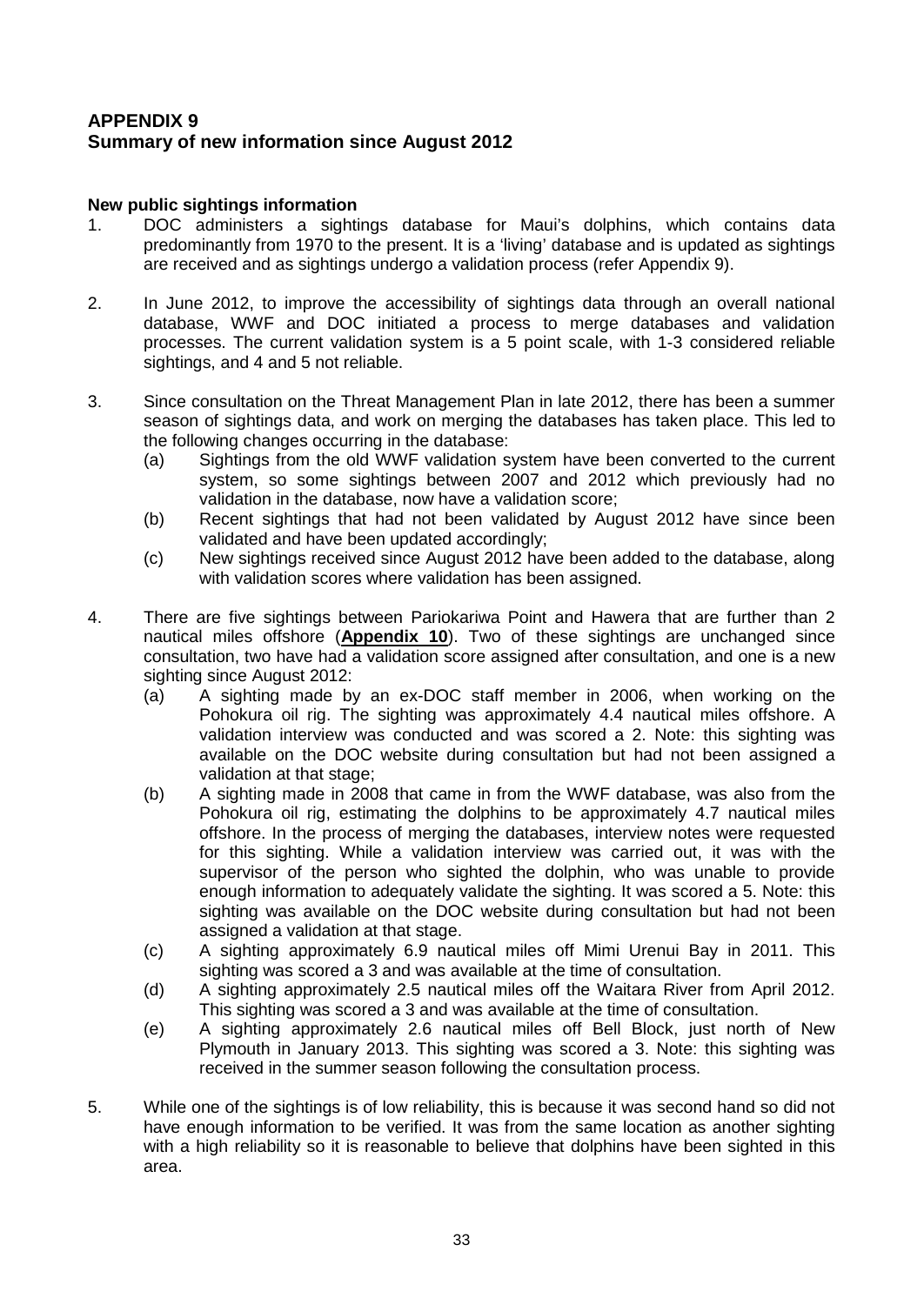#### **DOC surveys**

- 6. Over the summer of 2012/13, DOC staff conducted boat surveys looking for Maui's (and Hector's) dolphins in both Auckland and Taranaki regions. Aerial surveys also took place in Taranaki.
- 7. In the Auckland region, one boat survey was conducted from Manukau to Raglan and back. Nine groups of Maui's/Hector's dolphins were observed, totalling 30 adults and two calves. There is likely to be double counting as some animals would have been re-sighted on the return leg.
- 8. In Taranaki, five fixed-wing searches from New Plymouth to Awakino to Hawera and return were conducted and six boat surveys covering New Plymouth to Awakino, Opunake and Hawera. No Maui's/Hector's dolphins were sighted on these surveys.

#### **Fisheries observer effort**

- 9. In July 2012, the then Minister for Primary Industries implemented interim fishing restrictions in the Taranaki region. This included mandatory observer coverage for any set net fishing between Pariokariwa Point and Hawera and between 2 and 7 nautical miles offshore.
- 10. Between July 2012 and May 2013 a total of 419 observer sea days were conducted across 5 fishing vessels in this area. The 5 fishing vessels utilised a range of harvesting methods. One vessel was solely a crayfish boat. Another vessel did one or two trips set netting and then spent the remainder of the time bottom long lining.
- 11. Over 10,800 km of distance was covered and 325 fishing events (totalling 255,700 m of net) were observed within 7 nautical miles from shore.
- 12. No dolphins were sighted during these observer sea days.
- 13. While this data is indicative of recent fishing behaviour is important to note that the data from the fisheries observers is not indicative of fishing behaviour prior to the interim measures coming into effect in July 2012. The spatial shift as a result of the interim measures is likely to result in a reduction in effort and change in fisher behaviour.
- 14. There is also an observer effect that cannot be quantified as fishing behaviour can change in the presence of observers. For example, some fishers chose to modify the routes taken by their vessels as they transit to and from their fishing grounds to ensure that the observer effort was comprehensive and covered a wide area.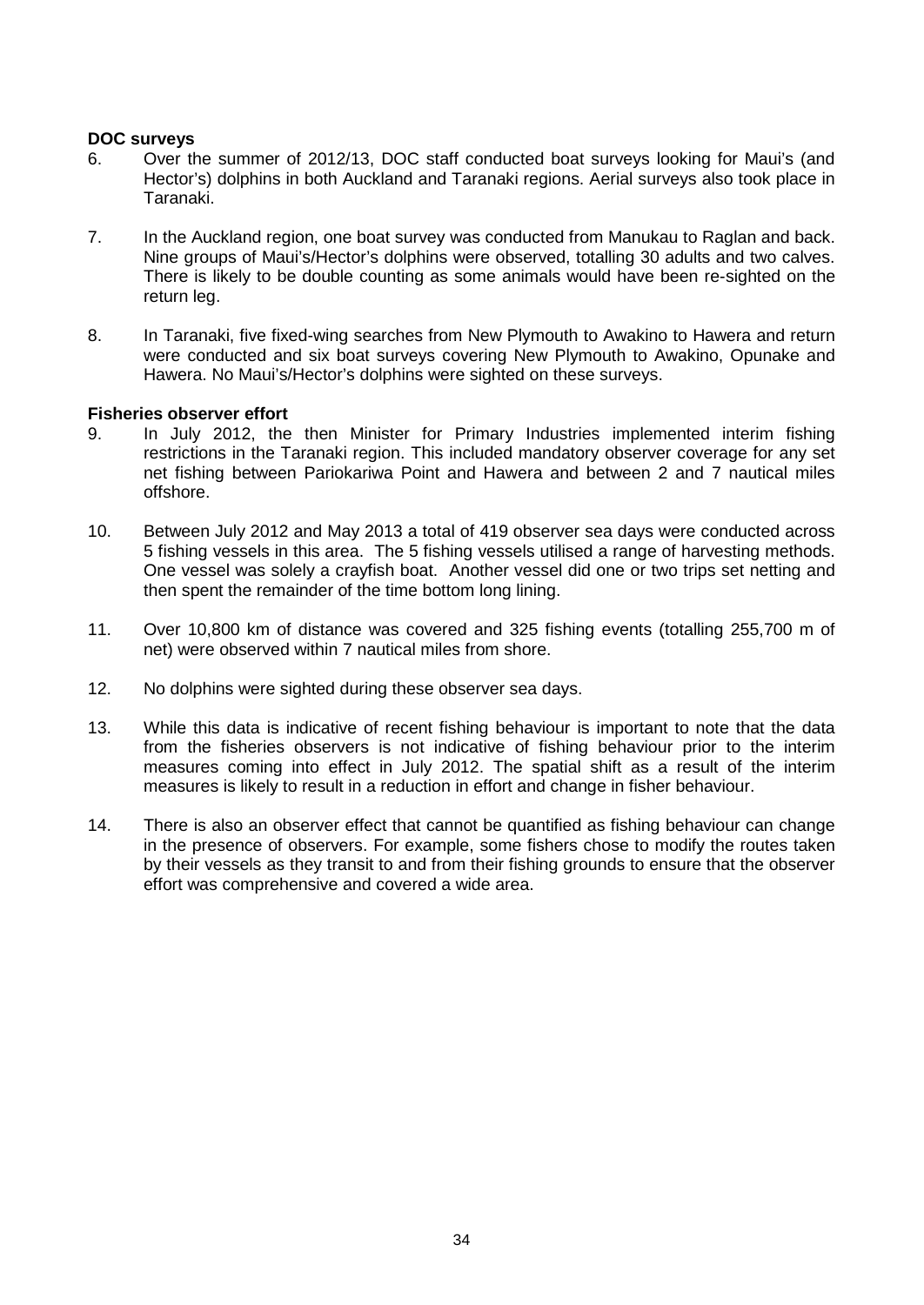## **APPENDIX 10**

### **Maui's (and Hector's) dolphin "live sightings" database**

#### **Maui's dolphin sighting database**

- 1. The Department of Conservation (DOC) administers a database for sightings of Maui's dolphins. It contains data predominantly from 1970 to the present, but also includes one sighting from 1922. Strandings data are recorded separately.
- 2. This database is updated as and when sightings are received and as sightings undergo a parallel validation process.
- 3. It is not possible to distinguish between a Maui's dolphin and a Hector's dolphin at sea unless a genetic biopsy sample is also taken. The sightings database therefore includes an unknown mix of Maui's and Hector's dolphins (apart from those that were also biopsied). Nevertheless, as around 95% of tissue samples taken from live or beach-cast dolphins north of Hawera have been Maui's dolphins, it is reasonable to assume that the majority of sightings will also be Maui's dolphins.

#### **WWF Maui's dolphin sighting database**

- 4. As a result of Maui's dolphins being recognised as a subspecies in 2002, the World Wide Fund for Nature (WWF) initiated a separate database which contains data from 2003 to the present. In 2007, WWF contracted an external party to undertake validation interviews on Maui's dolphin sightings received through its hotline. They were scored on a 7 point scale, 1 being most reliable and 7 being the least reliable.
- 5. WWF contributes its data to DOC to ensure the national database is as comprehensive as possible.

#### **New standardised validation system**

- 6. In 2009, DOC contracted work to consolidate Maui's dolphin sightings, including development of a validation system and interview process. The DOC validation system uses a 5 point scale that consolidates categories from the 7 point WWF scale, making WWF-scaled validations directly transferrable to the DOC scale. Validation categories 1-3 are the most reliable and categories 4 and 5 are the least reliable. These are outlined below. To assist with the independent verification of Maui's dolphin sighting reports, a standardised interview process has also been developed.
- 7. *Category 1* replaces the previously used categories 1 & 2 as the most reliable of sightings, and must satisfy at least one of the following criteria:
	- i. The sighting is from a person or source of known reliability. This might include university researchers or certain DOC field staff. A phone interview is recommended (but not required) for these reports, though it does not necessarily have to follow the standardised interview. For example, in the case that the report(s) is(are) from a systematic sighting survey, it would be beneficial to contact the survey leader or project manager and discuss the reliability of the survey team and whether any there was any doubt about any of the reported sightings.
	- ii. The sighting is accompanied by a photograph which includes a known landmark consistent with the report; and which clearly identifies the species as a Maui's dolphin. Standardised interview required.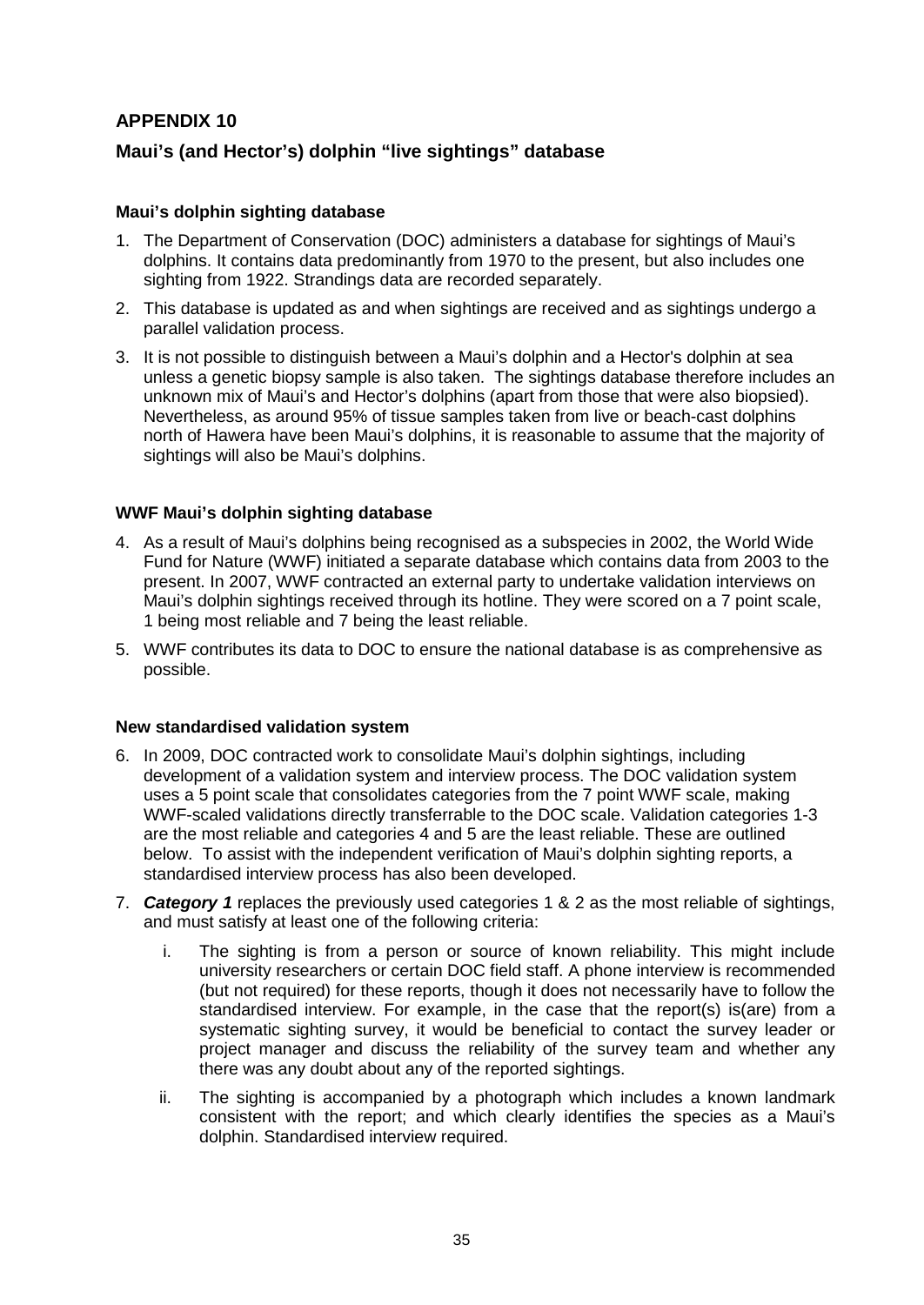- iii. The report is accompanied by an identifying photo that has no landmarks but is provided with additional details such as a detailed location description or GPS position. In this case it is crucial that a standardised interview be conducted as soon as possible to confirm the sighting.
- iv. The report has been provided by someone familiar with Maui's dolphins. This might include people who have previously reported sightings that were classed as categories 1, 2 or 3 using the previous scoring system. A standardised interview is still required.
- 8. *Category 2* replaces category 3 sightings from the previous system. These reports are not accompanied by a photo (or the photo is poor quality and it is not clear what the species is). Upon completion of the standardised interview, the description of the dolphin is consistent with Maui's dolphins and the location is within the known current range of Maui's dolphin. For these reports it is very important to carry out the interview as specified, and as soon as possible. The interviewee must identify the primary diagnostic features of Maui's dolphin such as size, dorsal fin shape and body colour patterns, without prompting from the interviewer:
- 9. *Category 3* replaces category 4 from the previous system. These reports are not accompanied by a photo (or the photo is poor quality and it is not clear what the species is). Upon completion of the standardised interview, the description of the dolphin is consistent with Maui's dolphins but the location is not within the known current range of Maui's dolphin, or the location is too vague to be certain. It is important to note that sightings placed in this category may become a 1 or 2 if additional independent reports become available:
- 10. *Category 4* replaces category 5 from the previous system. The description of the animal(s) provided during the standardised interview is not consistent with a Maui's dolphin:
- 11. *Category 5* replaces categories 6 and 7 from the previous system. Reports fall into this category when they fit one of the following criteria:
	- i. The description provided of the animal(s) during the standardised interview is consistent with Maui's dolphin, but the location description (or GPS location) is from the South Island (i.e. the animals were Hector's dolphin).
	- ii. The report is incomplete and does not allow a full assessment. Upon completion of a standardised interview it is not possible to score the sighting in any of the other four categories.
	- iii. The sighting may fall into one of the other categories, but a standardised interview is not able to be conducted and the report cannot be independently verified.
	- iv. The report is probably of another dolphin species.

| Category | <b>Description</b> |                                                                                                          |
|----------|--------------------|----------------------------------------------------------------------------------------------------------|
|          | İ.                 | Report from a source of known reliability; or                                                            |
|          | II.                | High quality photo with landmark; or                                                                     |
|          | iii.               | High quality photo with no landmark but detailed<br>description of location; or                          |
|          | İV.                | Report from someone who has previously<br>provided category 1, 2 or 3 reports (under the old<br>system). |

#### **Table 1: Categories for sightings**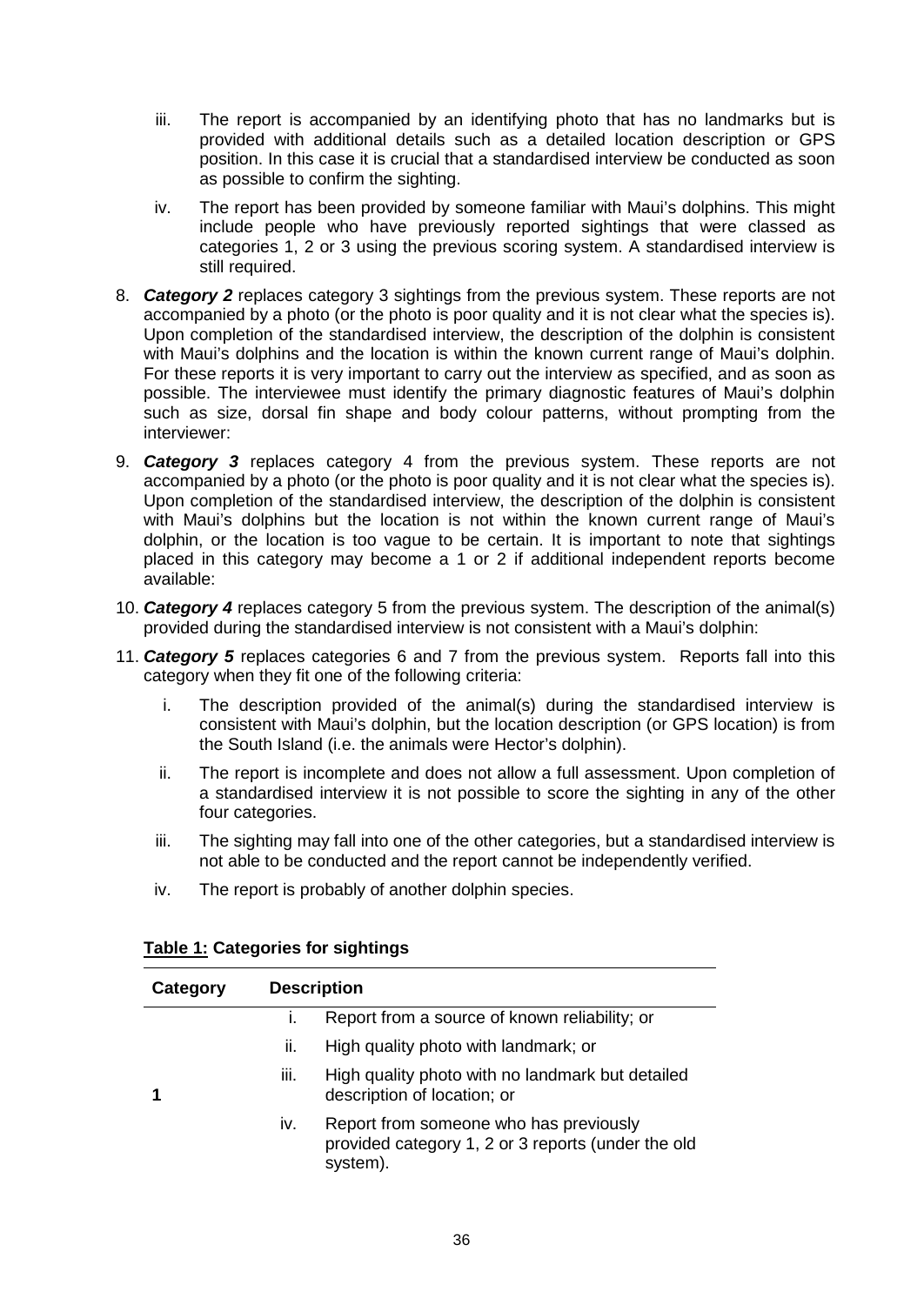| $\mathbf{2}$ | Description provided that is consistent with Maui's<br>dolphin, detailed location description and/or GPS position.                     |  |
|--------------|----------------------------------------------------------------------------------------------------------------------------------------|--|
| 3            | Description provided that is consistent with Maui's<br>dolphin, but the location is outside the known current<br>range of the species. |  |
| 4            | Description is inconsistent with Maui's dolphin.                                                                                       |  |
|              | The report is for a South Island location (Hector's<br>L.<br>dolphin); or                                                              |  |
| 5            | The report is incomplete. The interview does not<br>II.<br>enable the report to be scored in any of the<br>previous categories; or     |  |
|              | iii.<br>The interview was not able to be conducted; or                                                                                 |  |
|              | The report is another dolphin species.<br>IV.                                                                                          |  |

#### **DOC validation process and combination of the two databases**

12. From 2009 to June 2012, validation interviews were carried out by DOC staff.

- 13. In June 2012, to improve the accessibility of data through an overall national database, WWF agreed to use the 5 point validation system. To ensure a more robust process for validating sightings DOC and WWF contracted an external scientist, independent to both agencies to undertake all validation interviews in a consistent manner.
- 14. Given the sighting and validation process are 'live' and ongoing, data availability will constantly change.
- 15. For example a sighting can potentially change validation category. There may be an instance where the external validator might initially score a sighting a 2, pending receipt of photo or video evidence, which would then later amend the score to a 1. Updates are made to the database as they become available.
- 16. DOC is working on ways in which to improve the timelines of the sighting reporting process. Officials are working towards a standardised reporting process whereby the sightings would be made available to the public on the DOC website on a quarterly basis, mirroring the current process for reporting on Hector's and Maui's dolphin incidents.

#### **Mapping process for the Threat Management Plan**

- 17. In addition to sightings with a category 1-5, there are sightings with "null validations" where no score is assigned. Rather than representing sightings of an unreliable nature, they represent either historical sightings or sightings where the validation process is pending. For example:
	- a. They may be reliable sightings but occurred prior to a validation process
	- b. They may be sightings from the WWF database when the validation had not yet been converted from the 7 point scale to the 5 point scale, or
	- c. The person who reported the sighting may not have been reached yet for an interview.
- 18. Due to the complex nature of the sightings database and the concurrent validation process during the drafting of the Maui's dolphin Threat Management Plan consultation document, it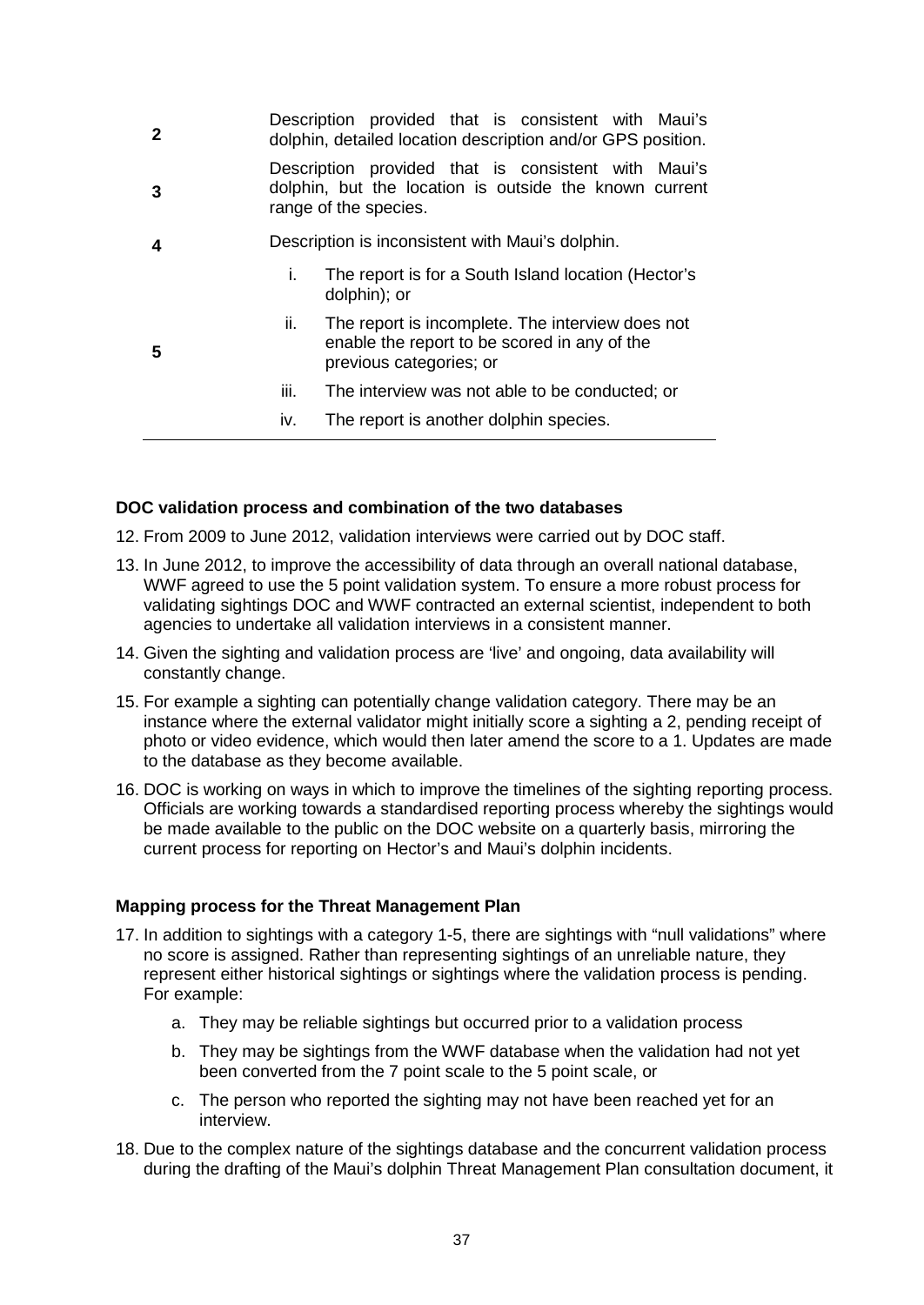was agreed to only map public sightings with the validation categories of 1, 2, and 3. These sightings are considered the most reliable sightings, although it was recognised they did not represent the full picture because they exclude "null validations".

- 19. Parallel to this, to ensure that the best available information was made available during the consultation, DOC published on its website a sightings map that was current as at: 28 August 2012. It included sightings with validation categories  $1 - 3$ , and null validations for sightings reported prior to the implementation of the independent validation system (June 2012), therefore representing both DOC and WWF sightings and historic sightings.
- 20. New sighting-related data has become available since the production of the maps for public consultation in August 2012. This includes DOC-led Maui's dolphin surveys, fisheries observer effort, and a summer season of public sightings that have been reported. As a part of DOC's ongoing process, any new sightings or validations received since August 2012 will have been added to the database. For public sightings, the external validation process has been run concurrently, and these scores were added to the database as they were available. Therefore, any maps produced since August 2012 vary from the maps in the consultation document due to the following:
	- a. Sightings from the old WWF 7 point validation system have now been converted into the 5 point system so some sightings between 2007 and 2012 previously a null validation, now have a validation score.
	- b. Sightings between June 2012 and August 2012 that had not been validated in August have been updated with a validation score where possible and appear as new sightings on the map, and
	- c. New sightings received since August 2012 have been entered in the database, and where possible their validation score has been added. These appear as new sightings.
- 21. The most recent batch of validated sightings, including all of the WWF summer sightings, was received on 3 July 2013.

#### **Specific information on the five sightings between Pariokariwa Point and Waitara outside 2 nautical miles (refer also Appendix 10)**

- 22. Sighting #133 (2006, 31 August)
	- a. **The validation category for this sighting changed from a "Null" to a "2" on 15 July 2013. It was not on Map 5 in the TMP, but was available on the DOC website.**
	- b. The sighting was made by an ex-DOC staff member who was working on the Pohokura drilling rig. The report was not previously validated as it was prior to a validation process being implemented. However, on looking at all the available information on this sighting, in July 2013 DOC requested an external validation interview to be undertaken.
	- c. External validation was completed on 15 July 2013. The reporter was the radio operator on the rig and was acting as an unofficial marine mammal observer. Staff on the deck called him about some dolphins. He went to see the dolphins and recognised them as looking like Hector's dolphins, much smaller than bottlenose dolphins and with a round black fin.
	- d. The reporter also lived in Canterbury previously and was very familiar with Hector's dolphins.
	- e. The external validator concluded that as the description and size of dorsal fin is consistent with Maui's dolphins and because of the person's previous experience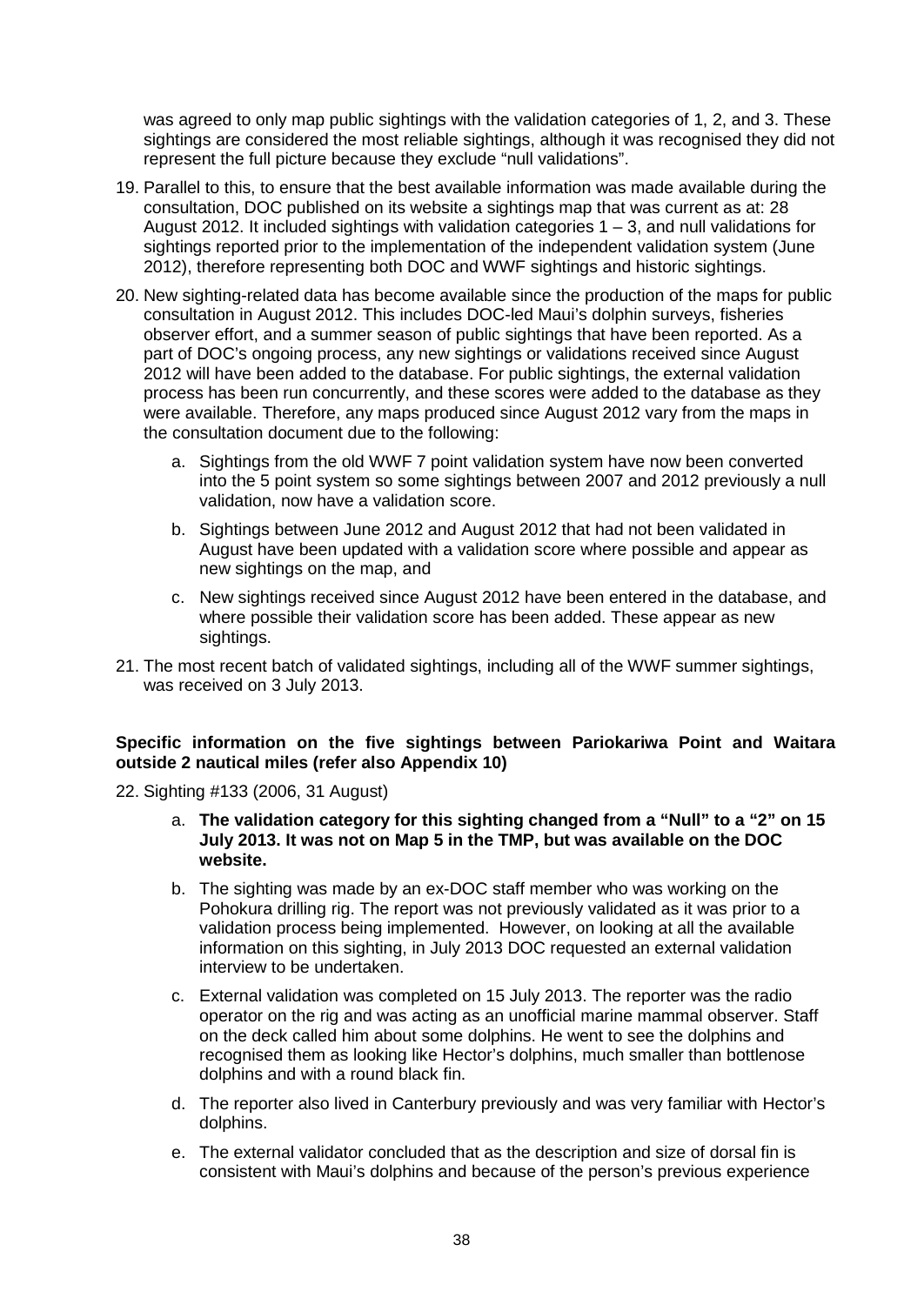with DOC and with Hector's dolphins in Canterbury that the sighting could confidently be assigned a category 2.

- f. This validation category has since been updated from a null to a 2.
- g. In the interview the reporter also stated that oil-rig staff claimed to have seen similar looking dolphins at this location before.
- 23. Sighting #735 (2011, 14 March)
	- a. **This sighting was validated as a 3. It was in Map 5 in the TMP document. No change has occurred.**
	- b. The reporter sighted a single dolphin from a boat off of Mimi Urenui Bay, approximately 5 km northeast of Urenui Bay.
	- c. The sighting was validated by external interview on 11 June 2012.
	- d. The description accurately fitted the description of a Maui's or Hector's dolphin, and was given a category 3 validation score: Description of colour and dorsal fin is consistent with Maui's dolphin but the location is considered to be at the edge of current range.
- 24. Sighting #803 (2008, 28 April)
	- a. **This sighting changed from a "null" to a "5" on 18 July 2013. Was not in Map 5 in the TMP consultation document but was on the DOC website as a null. It has since been downgraded to a 5.**
	- b. This sighting was reported through the WWF sightings database. DOC received the extract in June 2012 and all sightings were entered into the DOC database.
	- c. Sightings since 2007, including this one, had a validation under the 7 point validation system. They were initially entered as a "null" until they could be converted across to the 5 point system.
	- d. This sighting was recorded as a "null" at the time of the consultation document being drafted. It was included in the map produced on the DOC website.
	- e. As the database has been updated one of the process steps was converting the WWF validations. This sighting was originally recorded as a WWF 4 which would convert to a 3 on the DOC system.
	- f. Further information was requested from WWF on this sighting, including any interviewer comments if available:

*"There was one sighting of seven dolphins at Platform Bravo off New Plymouth in April 2008. The online report indicated that the dolphins may have been Maui's. Unfortunately, due to an apparent conflict of interest, the observer did not wish to be contacted for verification. I was able to speak to his supervisor who described the encounter but could not confirm the shape of the dorsal fin nor the colour patterns on the animals. As a result, this sighting was considered a Category 4 sighting."*

g. Based on the second-hand nature of this sighting and the lack of information DOC consider this fulfils one of the criteria for a validation category of 5:

> *"The report is incomplete and does not allow a full assessment. Upon completion of a standardised interview it is not possible to score the sighting in any of the other four categories."*

h. While this sighting is not complete enough to confirm, it is noteworthy as it occurred at a location where another sighting was reported (133 above).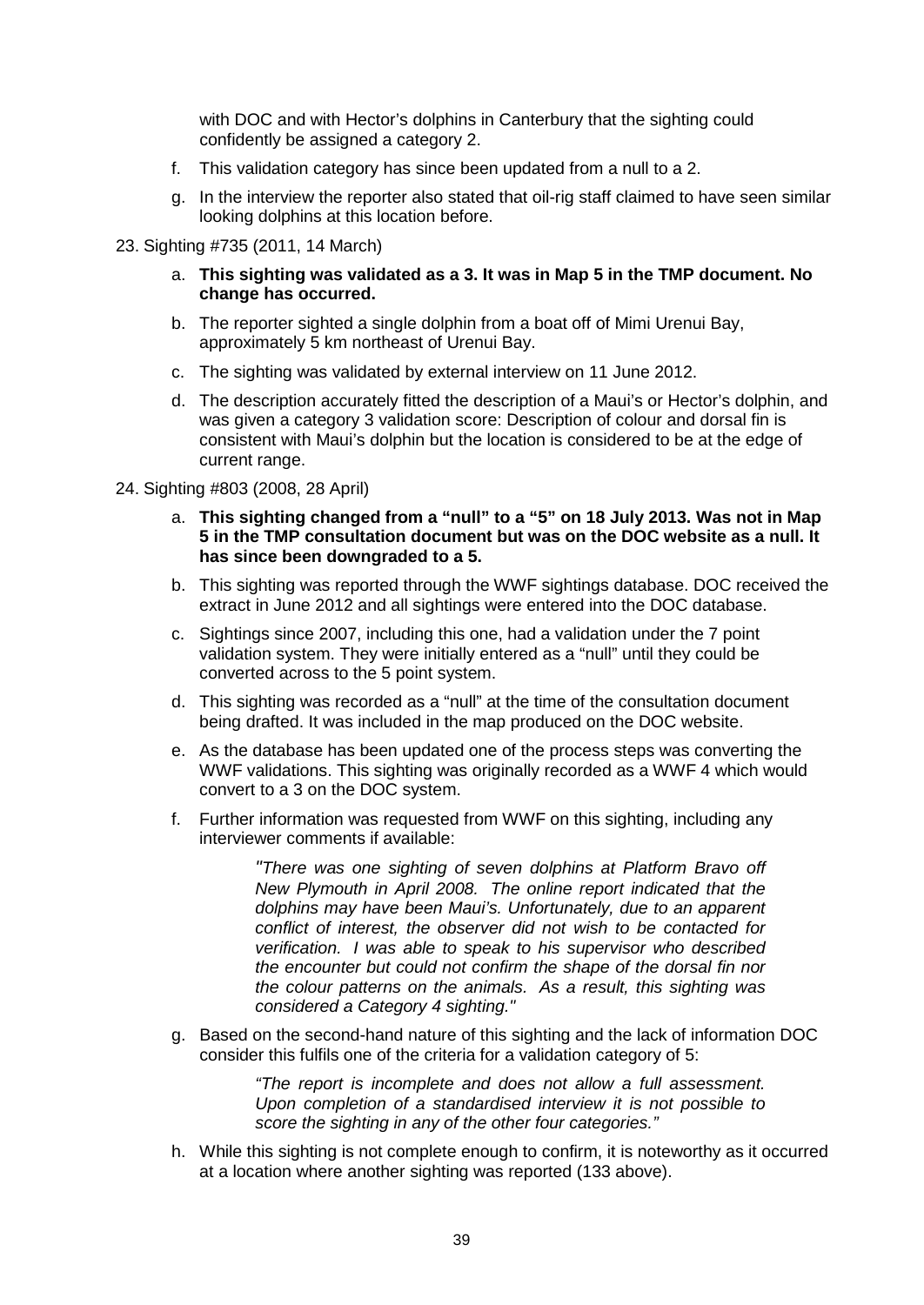- i. At least two reported sightings, and anecdotal sightings, in the Waitara area were off the Pohokura drilling rig, an offshore structure. It is important to recognise that having a fixed structure at sea will influence the location of sightings by providing a platform whereby people are more likely to see the dolphins. This is an example of bias due to increased effort in an area.
- 25. Sighting #812 (2012, 1 April)
	- a. **This sighting was validated as a 3. It was in Map 5 in the TMP document. No change has occurred.**
	- b. The reporter sighted a group of 8-10 dolphins 20 metres from the boat approximately 4 km off of Waitara.
	- c. The sighting was validated by external interview on 7 June 2012.
	- d. The description given by the reporter in the interview accurately fitted the description of a Maui's or Hector's dolphin. It was given a category 3 validation score: Description of colour and dorsal fin is consistent with Maui's dolphins but the location is considered to be at the edge of current range.
- 26. Sighting #952 (2013, 17 January)
	- a. **This sighting was reported post consultation. It was not in previous maps as the validation was pending. It has now been validated as a 3.**
	- b. The reporter sighted a group of 4-5 dolphins alongside the boat briefly in 30 m of water off Bell Block, just north of New Plymouth.
	- c. The sighting was validated by external interview on 6 June 2013.
	- d. The description given by the reporter in the interview accurately fitted the description of a Maui's or Hector's dolphin, though the validator commented that the group size may have been overestimated. It was given a category 3 validation score: Description of colour and dorsal fin is consistent with Maui's dolphins but the location is considered to be at the edge of current range.

#### **Specific information on the genetic analysis of Maui's and Hector's dolphins on the west coast of the North Island**

- 27. A map showing the location and results of biopsy samples collected from live or dead Maui's or Hector's dolphins is provided in **Appendix 3**.
- 28. There is a single point for each sample collected from a mortality. These are represented by crosses and each is a unique individual. Thirteen Maui's dolphins were sampled dead between 2001 and 2011, 10 were sampled dead prior to 2001. Two Hector's dolphins were sampled dead in 2011-2012, one in Manukau Harbour and one in Taranaki.
- 29. Because biopsy sampling of live dolphins involves encountering a group and potentially sampling multiple dolphins in a group, these are displayed differently.
	- a. Each point represents a group encounter where at least one sample was collected
	- b. Red circles = 1 Maui's dolphin was sampled
	- c. Red circles with labels = more than 1 Maui's dolphin was sampled, and the number is shown in the label (e.g.  $2M = 2$  Maui's dolphins sampled)
	- d. Red triangles = at least one Maui's dolphin was sampled but the exact number of samples collected is not available
	- e. Yellow circles = 1 Hector's dolphin was sampled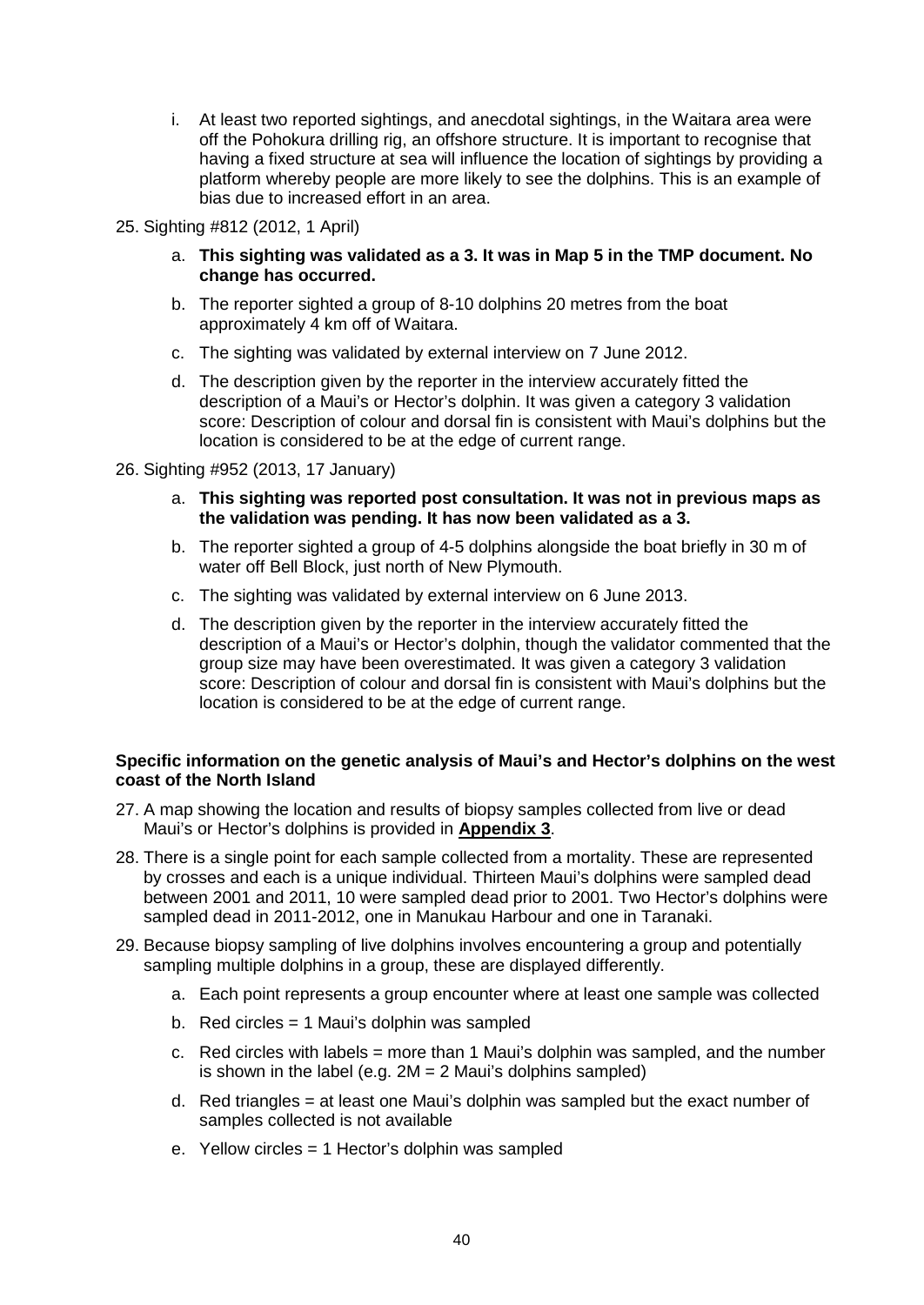- f. Red circles with yellow outline = a group with multiple samples collected, some Maui's dolphin and some Hector's dolphins, the number of each is shown in the label (e.g. 1M, 1H = 1 Maui's dolphin, 1 Hector's dolphin)
- 30. Some dolphins have been sampled more than once so these points represent where a sample was collected and whether it was Maui's or Hector's. They do not represent known individuals.
- 31. The map shows 94 samples from live Maui's dolphins, and 5 samples from live Hector's dolphins. Removing animals that have been sampled multiple times, 74 Maui's dolphins have been sampled between 2001 and 2011, and 2 Hector's dolphins were sampled in 2010-2011. One of the Hector's dolphins was sampled multiple times and in both years.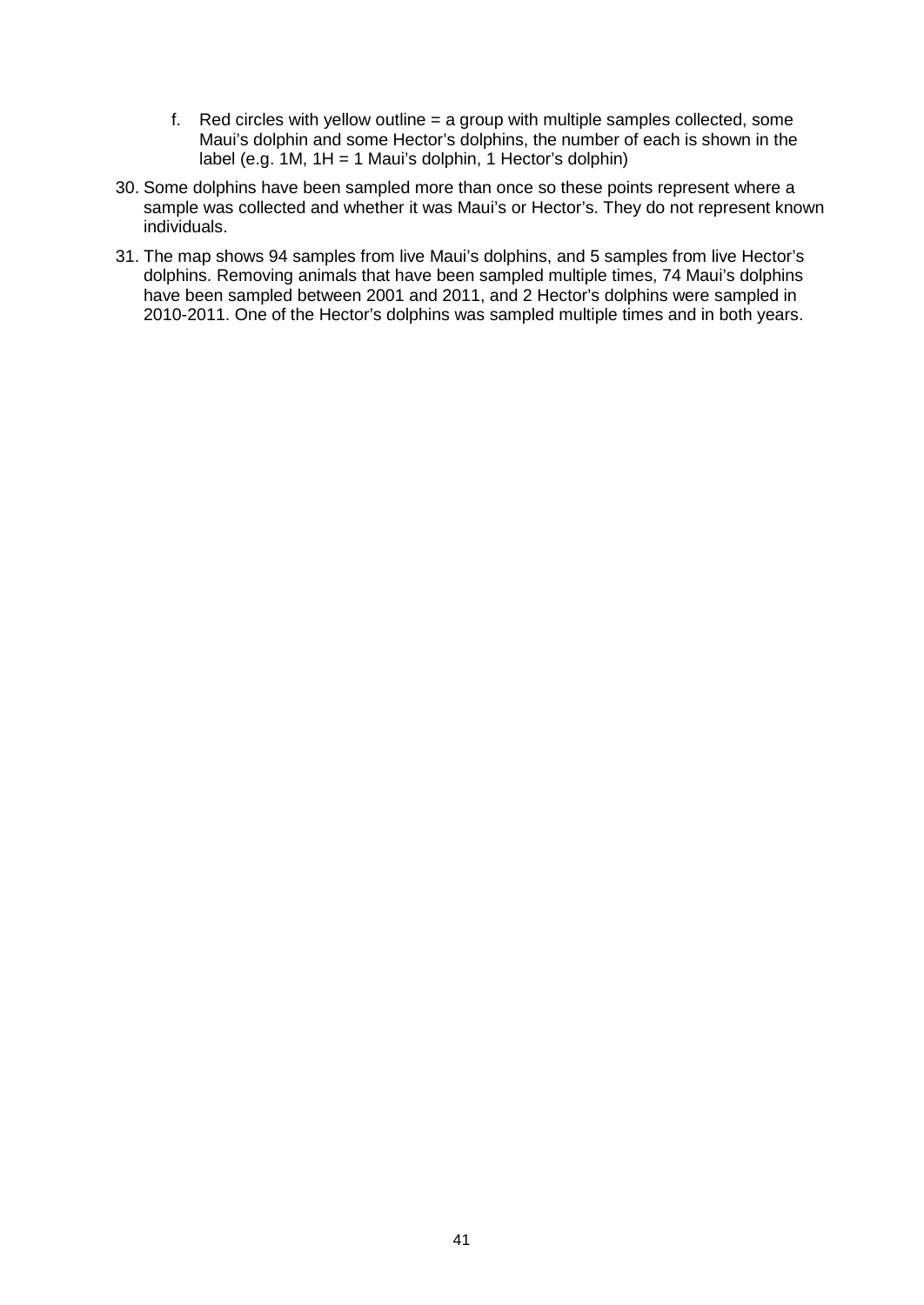#### **APPENDIX 11 Intersection of Maui's dolphin distribution with all set net effort between 2008 and 2011.**

Source: [Currey, R.J.C.; Boren, L.J.; Sharp, B.R.; Peterson, D. 2012: A risk assessment of threats to Maui's](http://www.doc.govt.nz/Documents/conservation/native-animals/marine-mammals/maui-tmp/mauis-dolphin-risk-assessment.pdf)  [dolphins. Ministry for Primary Industries and Department of Conservation, Wellington. 51 p.](http://www.doc.govt.nz/Documents/conservation/native-animals/marine-mammals/maui-tmp/mauis-dolphin-risk-assessment.pdf) Please refer to the risk assessment report for full explanation. Note: this map does not include information on set net effort in the 2011/12 and 2012/13 fishing years, and does not account for any shift in effort since the interim fisheries measures were put in place.



Figure 7. Intersection of Maui's dolphin distribution (Fig. 1) with all setnet effort between 2008 and 2011. The intersection is calculated by multiplying the fis hing effort with the dolphin distribution value in each cell (as s hown in blue). The values have been scaled to indicate relative intensity, with the maximum intersection having a value of 1. The existing and proposed areas closed to setnet fishing are indicated in shades of reds. The marine mammal sanctuary is outlined in grey, including the proposed extension to the sanctuary in southern Taranaki (see Appendix 2 for further details). 8 Not all fisheries closures displayed in this map were in effect throughout the 2008–2011 period. The palest red region around Taranaki was the area proposed for closure under interim measures at the time of the workshop.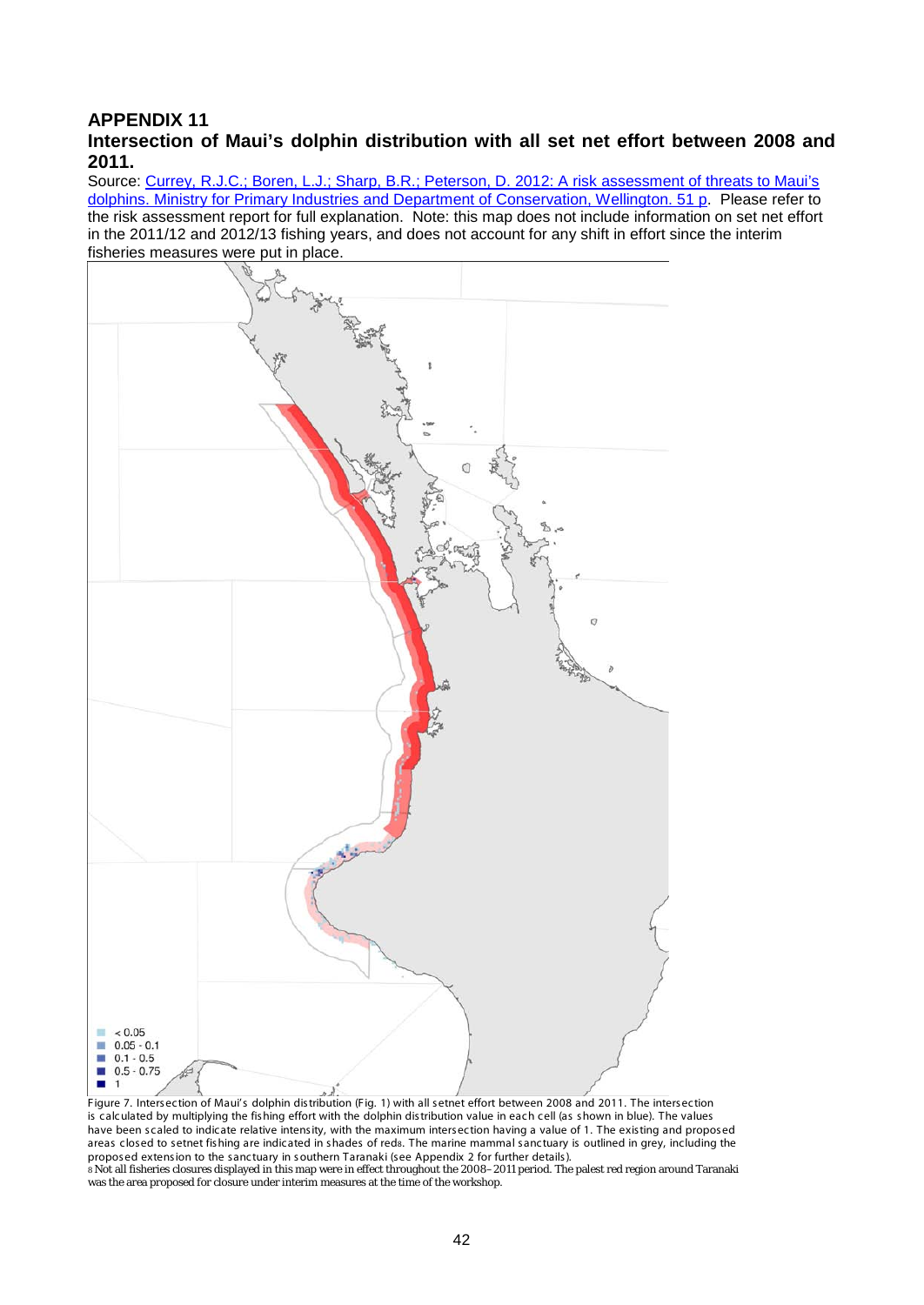#### **APPENDIX 12 Estimated economic impact to the fishing industry Ministry for Primary Industries 27 August 2013**

#### **Proposal: Extension of the set net ban from Pariokariwa Point to the Waiwhakaiho River between 2 and 7 nm offshore**

#### **Estimated economic impact to fishing industry from MPI**

1. The economic impact analysis presented here is based on the displacement or loss of catch from set net activity in the Taranaki region between 2 and 7 nautical miles offshore from Pariokariwa Point to the Waiwhakaiho River.

2. MPI estimates approximately five fishers operating six to eight commercial vessels have previously operated in this area over the last four years and may be directly affected by the proposed set net restrictions. In the last year, since the interim measures were put in place, four vessels have operated in the proposed area.

3. The ability for commercial set net fishers to adjust their fishing behaviour by moving further offshore beyond seven nautical miles, or alongshore south of Waiwhakaiho River, may be constrained. The species mix caught outside of this area may not align with their annual catch entitlement (ACE) packages, which enable them to target and land certain species without financial penalties.

4. The potential shift in harvested species composition versus their ACE packages may disproportionately affect their operations and make their businesses unviable.

5. Catch effort and landings data have been used to estimate the value of set net landings coming from the area and the potential volume of landings that would be lost or displaced. MPI uses the latitude and longitude positions fishers are required to complete on their statutory reporting forms. MPI notes there are limitations to the position data reported in that:

- a. Latitude and longitude reporting is only required to be accurate to plus or minus one nautical mile.
- b. The latitude and longitude coordinates indicate the start position of the net. This may not, given the length of nets used, accurately reflect the spatial area the nets are set in.

6. Direct revenue losses are calculated using estimates of landed prices and estimates of the reduction in landings that would be caused by putting in place the additional set net ban.

7. MPI has developed estimates of lost income using value added estimates from an inputoutput model of the economy. Value added is the different between the value of output and cost of goods and services purchased from other sectors. Note that value added includes income earned by labour and by capital. While value added in an input-output model varies slightly from other definitions of income, it is an adequate estimate of income for present purposes.

8. *Income loss (Annual Value Add):* MPI estimates lost value added into four categories:

a. Value added lost in the harvesting sectors (direct harvesting income)